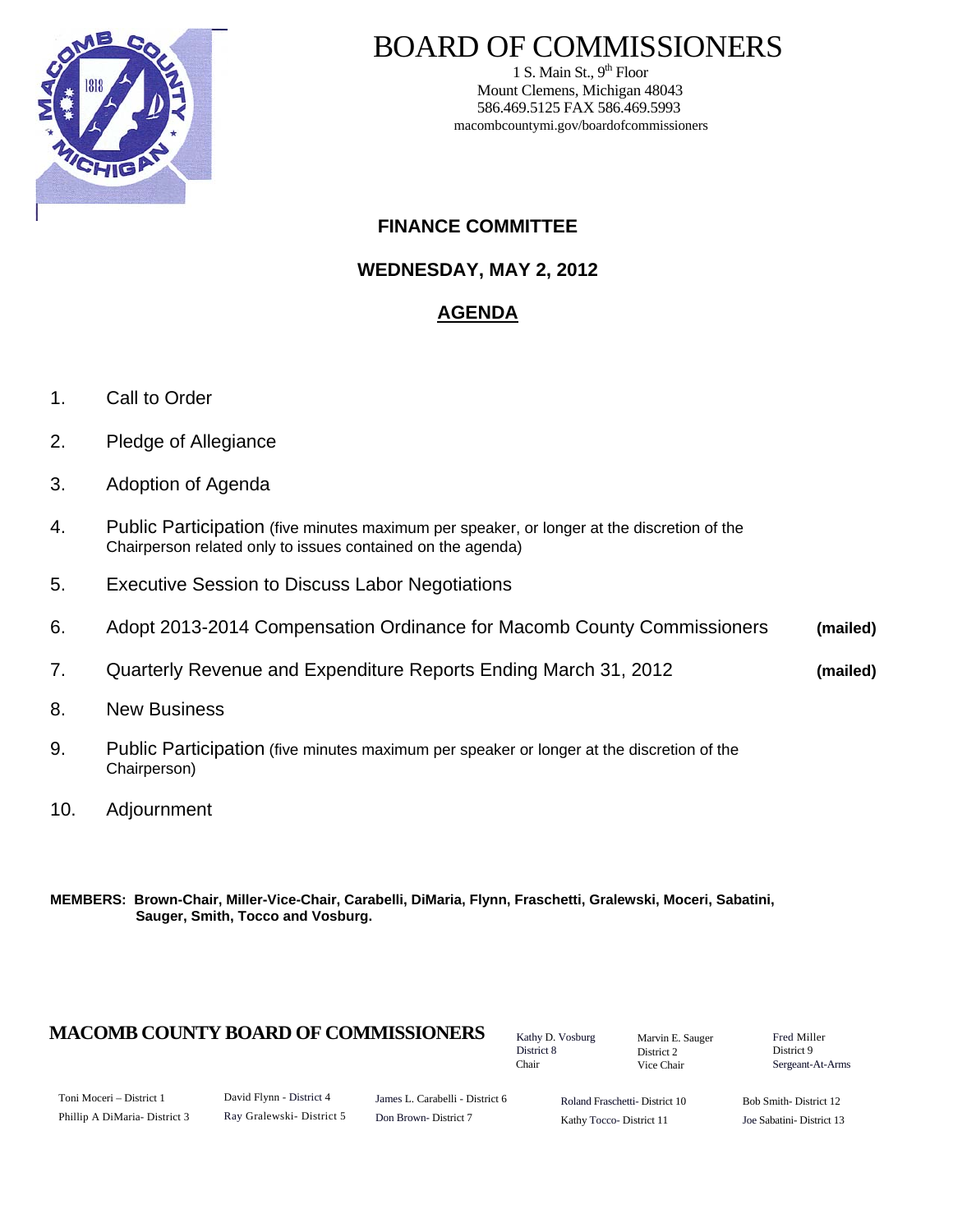**RESOLUTION NO. \_\_\_\_\_\_\_\_\_\_\_\_\_ FULL BOARD MEETING DATE:\_\_\_\_\_\_\_\_\_\_\_\_\_\_\_\_\_\_** 

**AGENDA ITEM:\_\_\_\_\_\_\_\_\_\_\_\_\_\_\_\_\_\_\_\_\_\_\_\_\_\_\_\_\_\_** 

### **MACOMB COUNTY, MICHIGAN**

**RESOLUTION TO** adopt 2013-2014 Compensation Ordinance for Macomb County Commissioners

**INTRODUCED BY**: Don Brown, Chair, Finance Committee

**COMMITTEE/MEETING DATE** Finance 5-2-12

l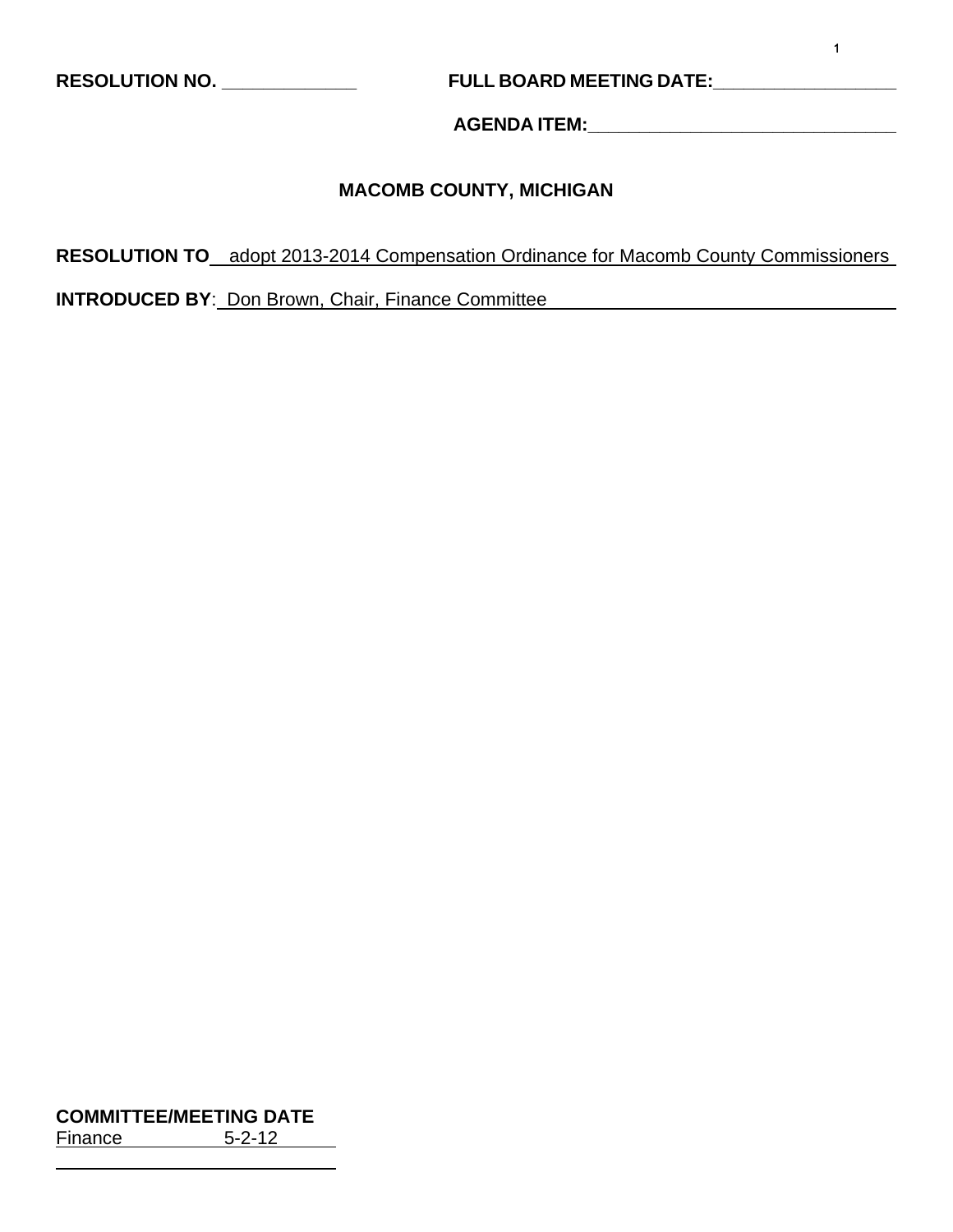### **ENROLLED ORDINANCE**

### **NO. 2012-\_\_\_\_\_\_\_**

### INTRODUCED BY COMMISSIONER(S) **ACCOUNT ASSESSED BY** , SUPPORTED BY **COMMISSIONER**

AN ORDINANCE TO ESTABLISH THE COMPENSATION OF MACOMB COUNTY COMMISSIONERS PURSUANT TO SECTION 10.11.1 OF THE HOME RULE CHARTER OF MACOMB COUNTY, MICHIGAN

### **IT IS HEREBY ORDAINED BY THE PEOPLE OF THE CHARTER COUNTY OF MACOMB:**

### **SECTION 1. SHORT TITLE**

This ordinance shall be cited as the 2013-2014 Compensation Ordinance for Macomb County Commissioners.

### **SECTION 2. PURPOSE**

The purpose of this Ordinance is to establish the compensation for the Macomb County Board of Commissioners including the Board Chair, for the term of their office commencing on January 1, 2013 as required by Section 10.11.1 of the Home Rule Charter of Macomb County.

### **SECTION 3. COMPENSATION OF COUNTY COMMISSIONERS AND CHAIR OF THE BOARD**

A. ANNUAL SALARIES FOR COMMISSIONERS.

To the extent authorized by the County Charter, the County Board of Commissioners are hereby granted for the term of their office commencing on January 1, 2013 and ending on December 31, 2014, an annual salary of \$30,746, subject to a \$154 reduction for each day a Commissioner fails to attend a Full Board or assigned Committee Meeting(s), which the Commissioner is expected to attend, but is absent. The pay reduction shall not apply to any meeting that was added or changed after the date the Board of Commissioners' calendar of meetings is first adopted. Each Commissioner shall be permitted up to four (4) absences a year without reducing his/her salary.

B. ANNUAL SALARY FOR CHAIR OF THE BOARD.

 For the Chair of the Board, an annual salary of \$66,595, for the calendar years 2013 and 2014.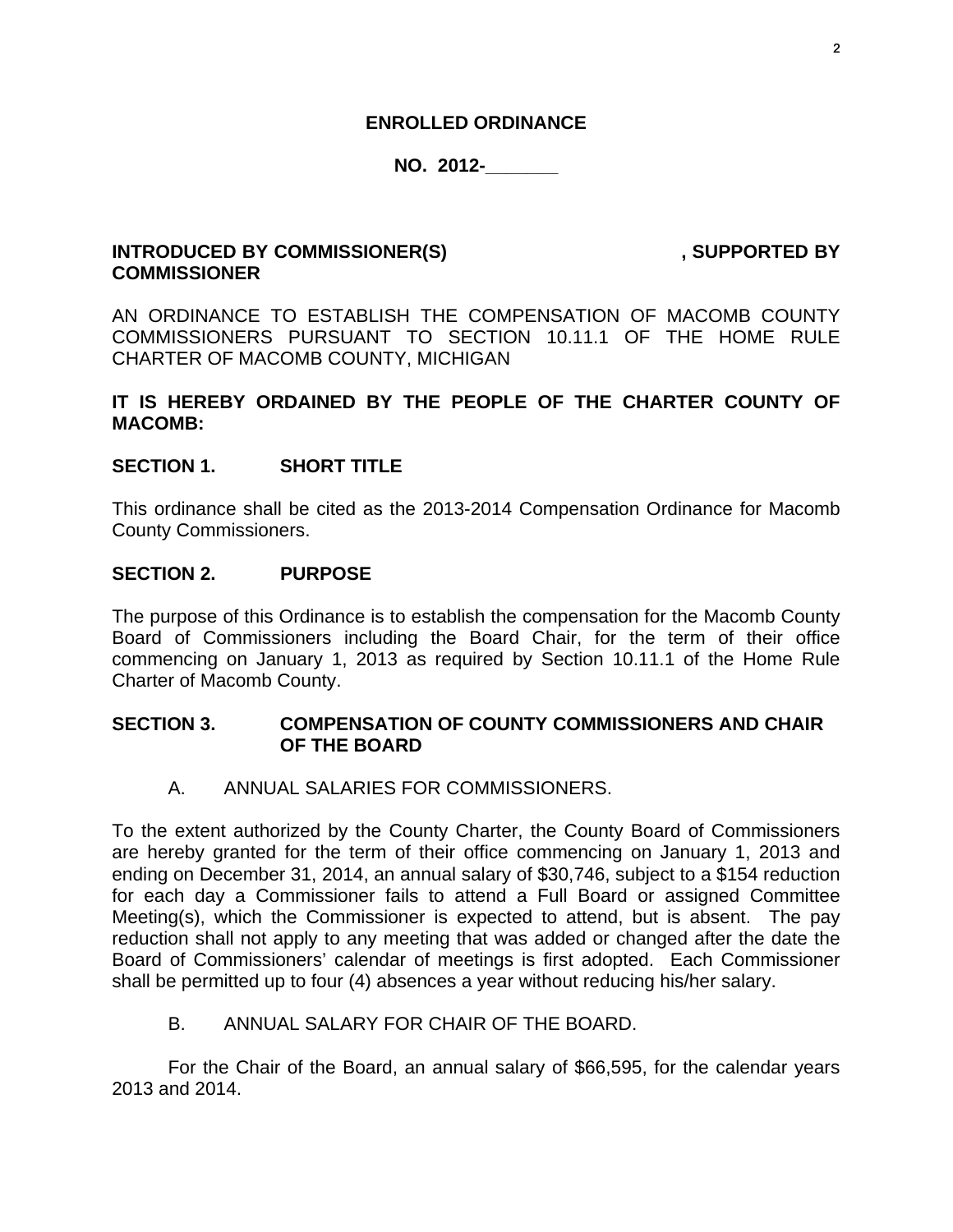### **SECTION 4. FRINGE BENEFITS**

 A. All members of the Board of Commissioners and the Chair of the Board of Commissioners are awarded and entitled to receive all fringe benefits granted to nonunion County employees, as legally constituted and authorized by law, except for retirement benefits as stated hereafter. Retirement benefits shall not be available to persons who first took office as a County Commissioner on or after January 1, 2011. A County Commissioner who held said office prior to January 1, 2011 shall be entitled to receive retirement benefits currently provided to non-union County employees except that eligibility to receive a retirement allowance shall be eight (8) years of credited service at sixty (60) years of age or twenty-five (25) years of credited service at fifty-five (55) years of age. In no case shall the fringe benefits exceed any limitation currently provided by law.

 B. That in January of 2013 and in January 2014, a Commissioner shall be allowed to purchase a short-term disability insurance policy, to be offered through the County, at his/her own expense and at no cost to the County.

### **SECTION 5. OFFICE OF CHAIR**

The office of the Chair of the Board of Commissioners is a full-time position in the same sense as the Clerk/Register of Deeds, Prosecuting Attorney, Public Works Commissioner, Sheriff and Treasurer are full-time positions.

### **SECTION 6. ATTENDANCE**

An attendance report shall be compiled monthly showing absences of Commissioners from appointed Committee and Full Board Meetings, which report shall be available to the public.

### **SECTION 7. SEVERABILITY**

If any section or provision of this Ordinance is held invalid, the invalidity shall not affect the validity of any other provision or section of the Ordinance.

### **SECTION 8. IMMEDIATE EFFECT**

This Ordinance shall take effect immediately.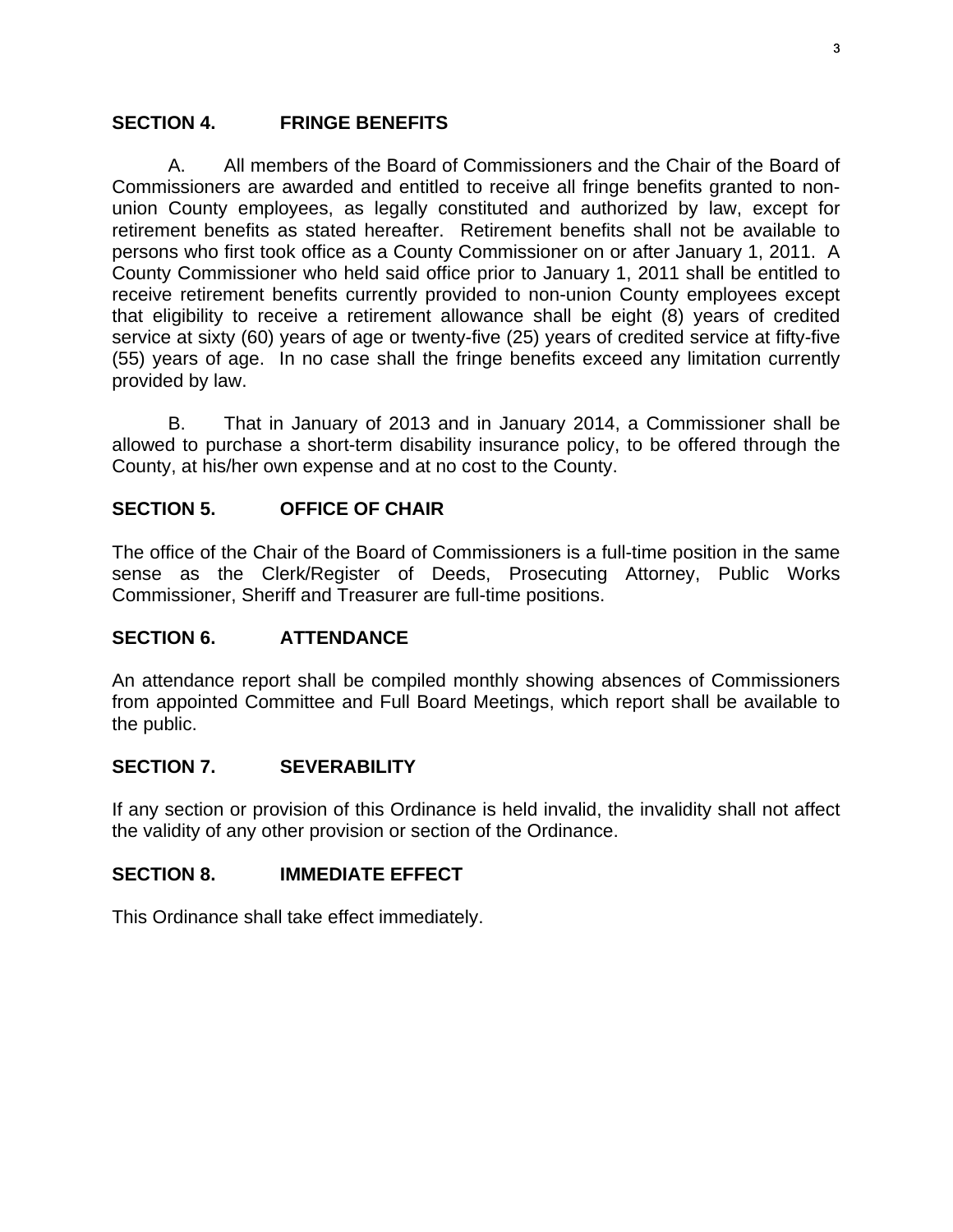### **RESOLUTION NO. \_\_\_\_\_\_\_\_\_\_\_\_\_ FULL BOARD MEETING DATE:\_\_\_\_\_\_\_\_\_\_\_\_\_\_\_\_\_\_**

**AGENDA ITEM:\_\_\_\_\_\_\_\_\_\_\_\_\_\_\_\_\_\_\_\_\_\_\_\_\_\_\_\_\_\_** 

### **MACOMB COUNTY, MICHIGAN**

**RESOLUTION TO** receive and file the Quarterly Revenue and Expenditure Reports for the period ending March 31, 2012 as submitted by the County Executive's Office

**INTRODUCED BY**: Don Brown, Chair, Finance Committee

**COMMITTEE/MEETING DATE** Finance 5-2-12

 $\overline{a}$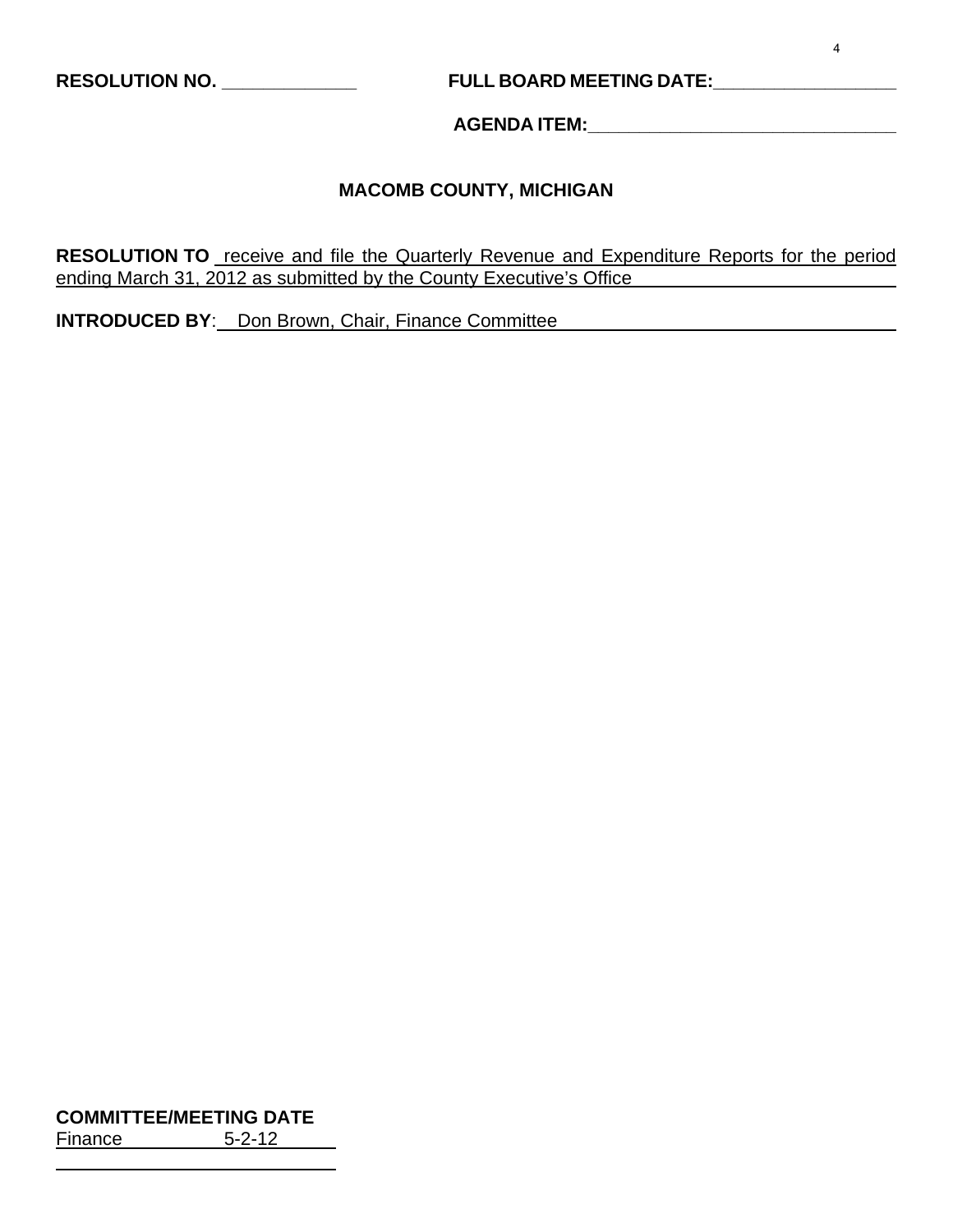| General Fund (Dec 31 Year End) |                   |                   |                 |                 |                   |                 |  |  |  |  |
|--------------------------------|-------------------|-------------------|-----------------|-----------------|-------------------|-----------------|--|--|--|--|
|                                | Adopted           | Amended           | QTD             | <b>YTD</b>      | Favorable         | %               |  |  |  |  |
| <b>Description</b>             | <b>Budget</b>     | <b>Budget</b>     | Actual          | Actual          | (Unfavorable)     | <b>Utilized</b> |  |  |  |  |
| Taxes                          |                   |                   |                 |                 |                   |                 |  |  |  |  |
| Property taxes                 | \$<br>108,534,942 | \$108,534,942     | \$<br>135,842   | \$<br>135,842   | (108, 399, 100)   | 0.13%           |  |  |  |  |
| <b>Licenses and permits</b>    | 1,395,901         | 1,395,901         | 242,538         | 242,538         | (1, 153, 363)     | 17.38%          |  |  |  |  |
| <b>Federal grants</b>          | 169,454           | 169,454           | 6,961           | 6,961           | (162, 493)        | 4.11%           |  |  |  |  |
| <b>State grants</b>            |                   |                   |                 |                 |                   |                 |  |  |  |  |
| Revenue sharing                | 11,000,000        | 11,000,000        |                 |                 | (11,000,000)      | 0.00%           |  |  |  |  |
| Court financing                | 5,083,776         | 5,083,776         | 270,881         | 270.881         | (4,812,895)       | 5.33%           |  |  |  |  |
| Cigarette tax                  | 100,000           | 100,000           |                 |                 | (100,000)         | 0.00%           |  |  |  |  |
| Liquor tax                     | 1,900,000         | 1,900,000         |                 |                 | (1,900,000)       | 0.00%           |  |  |  |  |
| Other state grants             | 2,570,235         | 2,570,235         | 467,536         | 467,536         | (2, 102, 699)     | 18.19%          |  |  |  |  |
| <b>Charges for services</b>    |                   |                   |                 |                 |                   |                 |  |  |  |  |
| Court costs and fees           | 2,406,383         | 2,406,383         | 599,237         | 599,237         | (1,807,146)       | 24.90%          |  |  |  |  |
| Certified copies               | 852,919           | 852,919           | 243,839         | 243,839         | (609,080)         | 28.59%          |  |  |  |  |
| Probation oversight fees       | 717,560           | 717,560           | 186,680         | 186,680         | (530, 880)        | 26.02%          |  |  |  |  |
| Real estate transfer tax       | 1,600,000         | 1,600,000         | 457,952         | 457,952         | (1, 142, 048)     | 28.62%          |  |  |  |  |
| Recording fees                 | 1,911,100         | 1,911,100         | 453,968         | 453,968         | (1, 457, 132)     | 23.75%          |  |  |  |  |
| Rents                          | 1,983,760         | 1,983,760         | 9,222           | 9,222           | (1,974,538)       | 0.46%           |  |  |  |  |
| Road patrol                    | 8,351,700         | 8,351,700         | 2,115,148       | 2,115,148       | (6, 236, 552)     | 25.33%          |  |  |  |  |
| Other Sheriff services         | 1,490,441         | 1,490,441         | 306,588         | 306,588         | (1, 183, 853)     | 20.57%          |  |  |  |  |
| Attorney fees                  | 1,818,500         | 1,818,500         | 535,140         | 535,140         | (1,283,360)       | 29.43%          |  |  |  |  |
| Public works-pump station      | 2,079,887         | 2,079,887         | (422, 229)      | (422, 229)      | (2,502,116)       | $-20.30%$       |  |  |  |  |
| Personal services              | 1,025,000         | 1,025,000         | 125,307         | 125,307         | (899, 693)        | 12.23%          |  |  |  |  |
| Inmate housing                 | 1,823,000         | 1,823,000         | 116,070         | 116,070         | (1,706,930)       | 6.37%           |  |  |  |  |
| Soil erosion fees              | 445,000           | 445,000           | 224,778         | 224,778         | (220, 222)        | 50.51%          |  |  |  |  |
| Commissions                    | 958,400           | 958,400           | 143,031         | 143,031         | (815, 369)        | 14.92%          |  |  |  |  |
| Foster care                    | 705,000           | 705,000           | 106,225         | 106,225         | (598, 775)        | 15.07%          |  |  |  |  |
| Other charges for services     | 3,774,135         | 3,774,135         | 756,804         | 756,804         | (3,017,331)       | 20.05%          |  |  |  |  |
| Other administrative services  | 80,000            | 80,000            | 1,210           | 1,210           | (78, 790)         | 1.51%           |  |  |  |  |
| Fines and forfeitures          |                   |                   | 41              | 41              | 41                | 100.00%         |  |  |  |  |
| Other revenue                  | 111,562           | 111,562           | 5,957           | 5,957           | (105, 605)        | 5.34%           |  |  |  |  |
| Medicare/medicaid              | 622,270           | 622,270           | 190,366         | 190,366         | (431, 904)        | 30.59%          |  |  |  |  |
| Investment income              | 400,000           | 400,000           | 44,263          | 44,263          | (355, 737)        | 11.07%          |  |  |  |  |
| Inter departmental charges     |                   |                   |                 |                 |                   |                 |  |  |  |  |
| Indirect cost allocation       | 8,291,730         | 8,300,547         | 960,316         | 960,316         | (7, 340, 231)     | 11.57%          |  |  |  |  |
| <b>Fines and forfeitures</b>   | 822,827           | 822,827           | 195,689         | 195,689         | (627, 138)        | 23.78%          |  |  |  |  |
| Other revenue                  | 97,000            | 97,000            | 17,658          | 17,658          | (79, 342)         | 18.20%          |  |  |  |  |
| Prior Year Fund Bal            |                   | 645               |                 |                 | (645)             | 0.00%           |  |  |  |  |
| Operating transfers in         | 20,233,296        | 20,233,296        |                 |                 | (20, 233, 296)    | 0.00%           |  |  |  |  |
|                                | 193,355,778<br>s  | \$<br>193,365,240 | 8,497,018<br>\$ | 8,497,018<br>\$ | \$(184, 868, 222) | 4.39%           |  |  |  |  |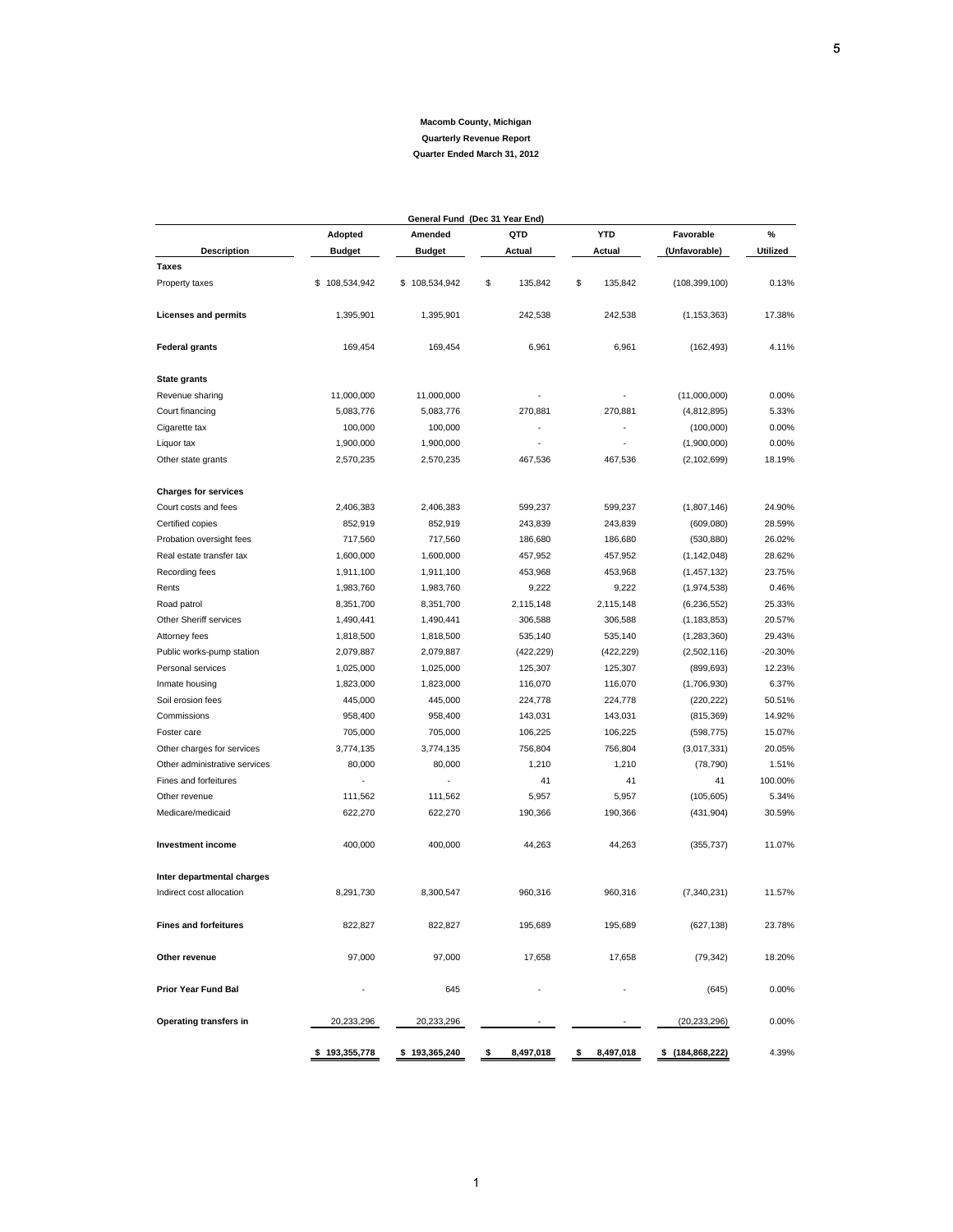#### **Macomb County, Michigan Quarterly Revenue Report**

#### **Quarter Ended March 31, 2012**

| <b>Community Correction (Dec 31 Year End)</b> |  |        |  |               |        |                          |        |  |  |               |                 |  |
|-----------------------------------------------|--|--------|--|---------------|--------|--------------------------|--------|--|--|---------------|-----------------|--|
| YTD<br>QTD<br>Adopted<br>Favorable<br>Amended |  |        |  |               |        |                          |        |  |  |               | %               |  |
| <b>Description</b>                            |  | Budaet |  | <b>Budget</b> | Actual |                          | Actual |  |  | (Unfavorable) | <b>Utilized</b> |  |
| <b>Operating Transfers In</b>                 |  | 69.949 |  | 69.949        |        | $\overline{\phantom{a}}$ |        |  |  | (69, 949)     | $0.00\%$        |  |

| Community Development Block Grant Fund (Dec 31 Year End) |                                |                  |               |               |                      |            |  |  |  |  |  |  |
|----------------------------------------------------------|--------------------------------|------------------|---------------|---------------|----------------------|------------|--|--|--|--|--|--|
|                                                          | Adopted                        | Amended          | QTD           | <b>YTD</b>    | Favorable            |            |  |  |  |  |  |  |
| <b>Description</b>                                       | <b>Budget</b><br><b>Budget</b> |                  | Actual        | Actual        | (Unfavorable)        | % Utilized |  |  |  |  |  |  |
| <b>Federal grants</b>                                    | 11,928,150<br>\$               | 11,928,150<br>\$ | 936,964<br>\$ | \$<br>936,964 | (10, 991, 186)<br>\$ | 7.86%      |  |  |  |  |  |  |
| State grants                                             | 55,000                         | 55,000           | (11,000)      | (11,000)      | (66,000)             | $-20.00%$  |  |  |  |  |  |  |
| <b>Charges for services</b>                              | 464.400                        | 464,400          | 28.789        | 28,789        | (435, 611)           | 6.20%      |  |  |  |  |  |  |
| Other revenue                                            |                                |                  | 250           | 250           | 250                  | 100.00%    |  |  |  |  |  |  |
|                                                          | 12,447,550                     | 12,447,550<br>s  | 955,003       | 955,003<br>s  | (11, 492, 547)<br>S  | 7.67%      |  |  |  |  |  |  |

| <b>Community Services Grants (Dec 31 Year End)</b> |    |                          |    |                          |    |                          |    |            |               |               |                 |
|----------------------------------------------------|----|--------------------------|----|--------------------------|----|--------------------------|----|------------|---------------|---------------|-----------------|
|                                                    |    | Adopted<br><b>Budget</b> |    | Amended                  |    | QTD                      |    | <b>YTD</b> |               | Favorable     | $\frac{9}{6}$   |
| <b>Description</b>                                 |    |                          |    | <b>Budget</b>            |    | Actual                   |    | Actual     | (Unfavorable) |               | <b>Utilized</b> |
| <b>Federal grants</b>                              | \$ | 200,000                  | \$ | 2,862,319                | \$ | 770,831                  | \$ | 770,831    | \$            | (2,091,488)   | 26.93%          |
| <b>Charges for services</b>                        |    | 53.260                   |    | 53.260                   |    | 10.508                   |    | 10.508     |               | (42, 752)     | 19.73%          |
| Other revenue                                      |    | $\overline{\phantom{a}}$ |    | $\overline{\phantom{a}}$ |    | 3,500                    |    | 3,500      |               | 3,500         | 100.00%         |
| <b>Prior Year Fund Bal</b>                         |    | 132,995                  |    | 132,995                  |    | $\overline{\phantom{a}}$ |    |            |               | (132, 995)    | 0.00%           |
|                                                    |    | 386,255                  |    | 3,048,574                |    | 784,839                  |    | 784,839    |               | (2, 263, 735) | 25.74%          |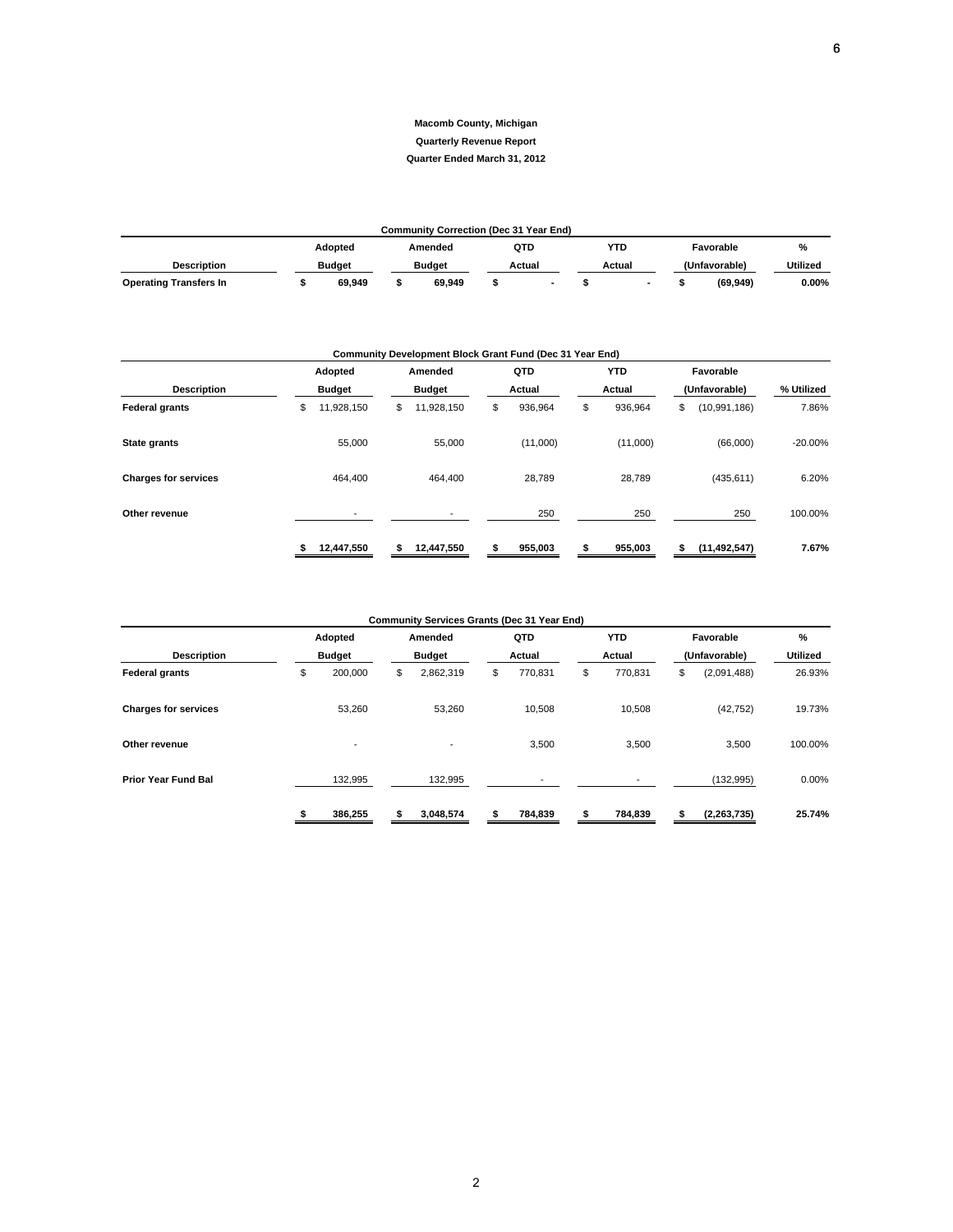|                            |               | Debt Service Fund (Dec 31 Year End) |    |                          |    |                          |    |               |                      |
|----------------------------|---------------|-------------------------------------|----|--------------------------|----|--------------------------|----|---------------|----------------------|
|                            | Adopted       | Amended                             |    | QTD                      |    | <b>YTD</b>               |    | Favorable     | %<br><b>Utilized</b> |
| <b>Description</b>         | <b>Budget</b> | <b>Budget</b>                       |    | Actual                   |    | Actual                   |    | (Unfavorable) |                      |
| <b>Taxes</b>               |               |                                     |    |                          |    |                          |    |               |                      |
| Property taxes             | \$<br>126,988 | \$<br>126,988                       | \$ | 100,385                  | \$ | 100,385                  | \$ | (26, 603)     | 79.05%               |
| <b>Investment income</b>   | 73,270        | 73,270                              |    | 56,000                   |    | 56,000                   |    | (17, 270)     | 76.43%               |
| <b>Bond Proceeds</b>       |               | $\overline{\phantom{a}}$            |    | 133,700                  |    | 133,700                  |    | 133,700       | 100.00%              |
| <b>Prior Year Fund Bal</b> | 1,147,130     | 1,147,130                           |    | $\overline{\phantom{a}}$ |    | $\overline{\phantom{a}}$ |    | (1, 147, 130) | 0.00%                |
| Operating transfers in     | 6,947,378     | 6,947,378                           |    | 1,970,949                |    | 1,970,949                |    | (4,976,429)   | 28.37%               |
|                            | 8,294,766     | 8,294,766                           | s  | 2,261,034                | s  | 2,261,034                | S  | (6,033,732)   | 27.26%               |

|                            |               |               | Freedom Hill Park (Dec 31 Year End) |                          |                |               |            |          |
|----------------------------|---------------|---------------|-------------------------------------|--------------------------|----------------|---------------|------------|----------|
|                            | Adopted       |               | Amended                             | QTD                      | <b>YTD</b>     |               | Favorable  | %        |
| <b>Description</b>         | <b>Budget</b> | <b>Budget</b> |                                     | Actual                   | Actual         | (Unfavorable) |            | Utilized |
| <b>Prior Year Fund Bal</b> | \$<br>60,000  | \$            | 60,000                              | \$<br>-                  | \$<br>-        | D             | (60,000)   | 0.00%    |
| Operating transfers in     | 262,507       |               | 262,507                             | $\overline{\phantom{a}}$ | -              |               | (262, 507) | $0.00\%$ |
|                            | 322,507       |               | 322,507                             | $\overline{\phantom{a}}$ | $\blacksquare$ |               | (322, 507) | $0.00\%$ |

|                             |    |                          |    | Health Grants (Dec 31 Year End) |                 |                 |               |            |                 |
|-----------------------------|----|--------------------------|----|---------------------------------|-----------------|-----------------|---------------|------------|-----------------|
|                             |    | Adopted<br><b>Budget</b> |    | Amended                         | QTD             | <b>YTD</b>      |               | Favorable  | %               |
| <b>Description</b>          |    |                          |    | <b>Budget</b>                   | Actual          | Actual          | (Unfavorable) |            | <b>Utilized</b> |
| <b>Federal grants</b>       | \$ | 265,390                  | \$ | 265,390                         | \$<br>(12, 167) | \$<br>(12, 167) | \$            | (277, 557) | $-4.58%$        |
| State grants                |    | 96,191                   |    | 96,191                          | (19,502)        | (19,502)        |               | (115, 693) | $-20.27%$       |
| <b>Charges for services</b> |    | -                        |    | 125,000                         | (147, 927)      | (147, 927)      |               | (272, 927) | $-118.34%$      |
| <b>Prior Year Fund Bal</b>  |    | 120,900                  |    | 120,900                         | $\blacksquare$  |                 |               | (120,900)  | 0.00%           |
|                             |    | 482,481                  |    | 607,481                         | (179, 596)      | (179, 596)      |               | (787, 077) | $-29.56%$       |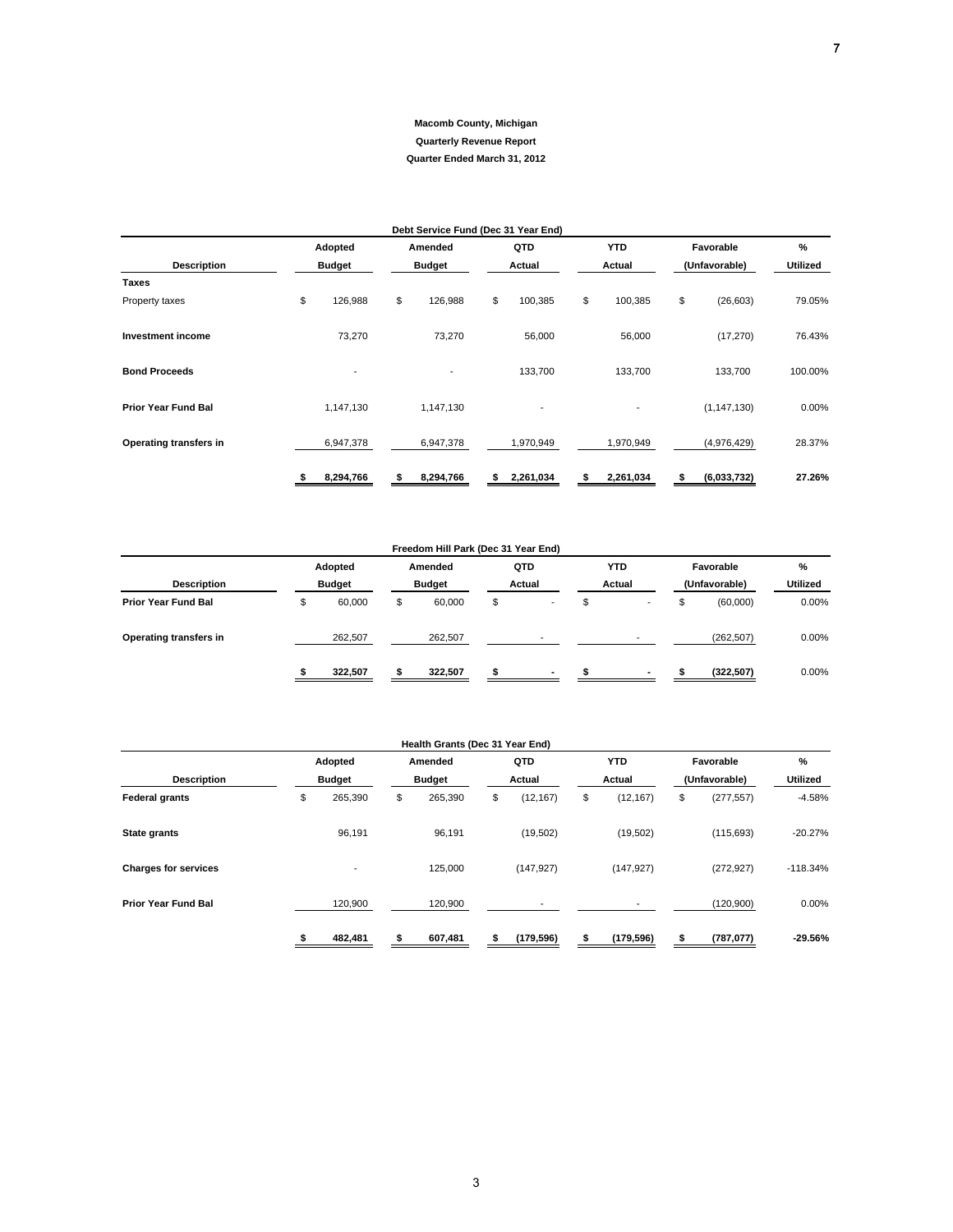#### **Macomb County, Michigan Quarterly Revenue Report**

#### **Quarter Ended March 31, 2012**

| Homeland Security Grants (Dec 31 Year End) |               |                          |               |           |        |                          |        |                |               |             |                 |  |  |
|--------------------------------------------|---------------|--------------------------|---------------|-----------|--------|--------------------------|--------|----------------|---------------|-------------|-----------------|--|--|
|                                            |               | Adopted                  |               | Amended   |        | QTD                      |        | <b>YTD</b>     |               | Favorable   | %               |  |  |
| <b>Description</b>                         | <b>Budget</b> |                          | <b>Budget</b> |           | Actual |                          | Actual |                | (Unfavorable) |             | <b>Utilized</b> |  |  |
| <b>Federal grants</b>                      |               | ,302,330                 | \$            | 3,479,184 | \$     | (102, 454)               | \$     | (102, 454)     | \$            | (3,581,638) | $-2.94%$        |  |  |
| <b>Prior Year Fund Bal</b>                 |               | $\overline{\phantom{a}}$ |               | 14,183    |        | $\overline{\phantom{a}}$ |        | $\blacksquare$ |               | (14, 183)   | 0.00%           |  |  |
|                                            |               | 1,302,330                |               | 3,493,367 |        | (102, 454)               |        | (102, 454)     |               | (3,595,821) | $-2.93%$        |  |  |

|                               | Macomb/St Clair Training (Jun 30 Year End) |                          |               |                |        |         |    |           |           |               |            |  |  |  |
|-------------------------------|--------------------------------------------|--------------------------|---------------|----------------|--------|---------|----|-----------|-----------|---------------|------------|--|--|--|
|                               |                                            | Adopted                  |               | Amended        |        | QTD     |    | YTD       | Favorable |               |            |  |  |  |
| <b>Description</b>            |                                            | <b>Budget</b>            | <b>Budget</b> |                | Actual |         |    | Actual    |           | (Unfavorable) | % Utilized |  |  |  |
| <b>Charges for services</b>   |                                            | 4,120,104                | \$            | 4,120,104      | \$     | 5,370   | \$ | 1,862,794 | \$        | (2,257,310)   | 45.21%     |  |  |  |
| <b>Operating Transfers In</b> |                                            | $\overline{\phantom{a}}$ |               | $\blacksquare$ |        | 96,815  |    | 295.881   |           | 295,881       | 100.00%    |  |  |  |
|                               |                                            | 4,120,104                |               | 4,120,104      |        | 102,185 |    | 2,158,675 |           | (1,961,429)   | 52.39%     |  |  |  |

| Martha T Berry Medical Care Facility (Dec 31 Year End) |               |                 |                |                          |                |                 |  |  |  |  |  |
|--------------------------------------------------------|---------------|-----------------|----------------|--------------------------|----------------|-----------------|--|--|--|--|--|
|                                                        | Adopted       | Amended         | QTD            | <b>YTD</b>               | Favorable      | $\%$            |  |  |  |  |  |
| <b>Description</b>                                     | <b>Budget</b> | <b>Budget</b>   | Actual         | Actual                   | (Unfavorable)  | <b>Utilized</b> |  |  |  |  |  |
| <b>Charges for services</b>                            |               |                 |                |                          |                |                 |  |  |  |  |  |
| Other charges for services                             | 2.811.280     | 2.811.280<br>S. | 108.473<br>S   | \$<br>108.473            | (2,702,807)    | 3.86%           |  |  |  |  |  |
| Medicare/medicaid                                      | 19,491,871    | 19,491,871      | $\blacksquare$ | $\overline{\phantom{0}}$ | (19, 491, 871) | 0.00%           |  |  |  |  |  |
|                                                        | 22,303,151    | 22,303,151      | 108.473        | 108,473                  | (22, 194, 678) | 0.49%           |  |  |  |  |  |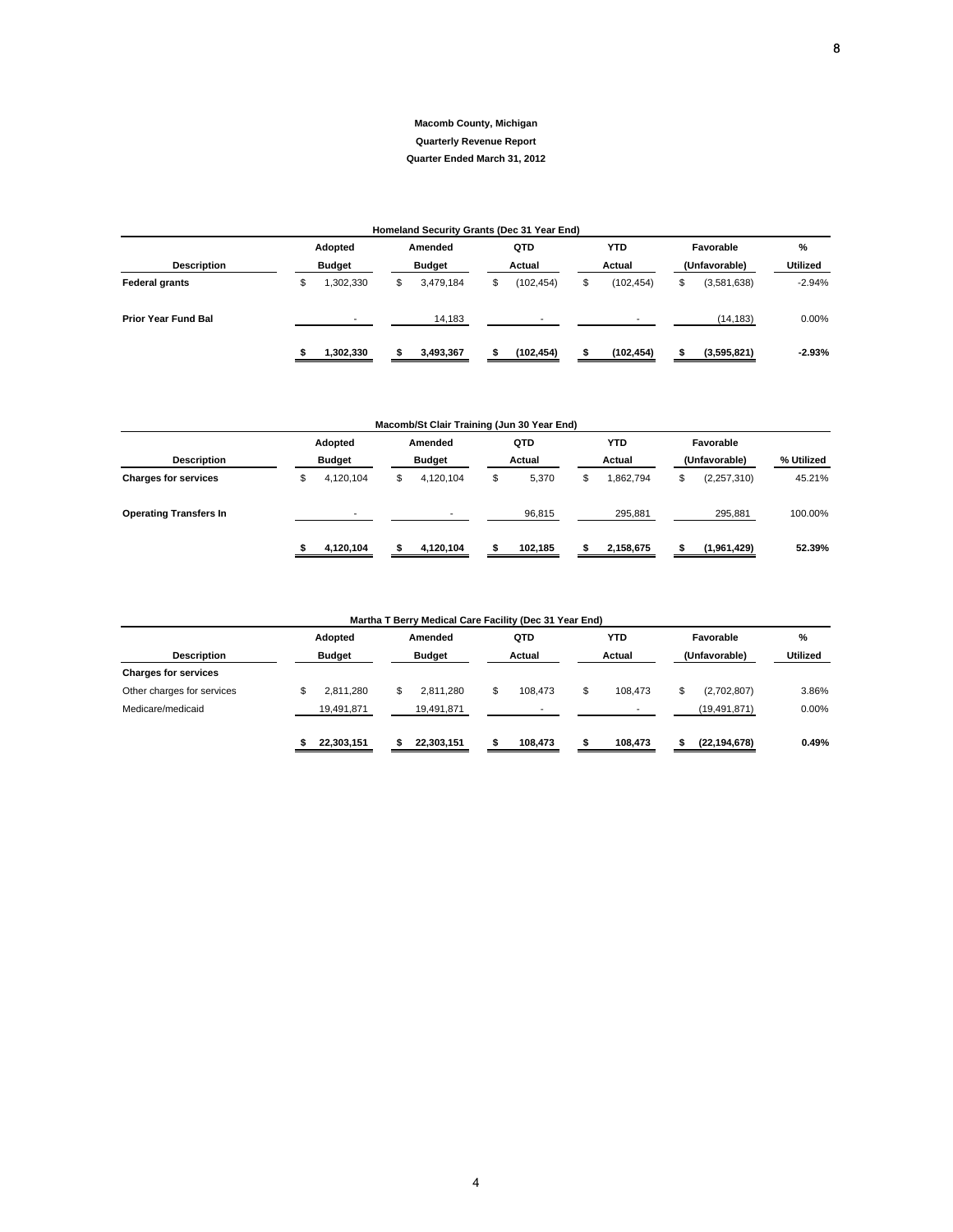|                             |                          | MSU Extension Grants (Dec 31 Year End) |                          |                          |               |            |                 |
|-----------------------------|--------------------------|----------------------------------------|--------------------------|--------------------------|---------------|------------|-----------------|
|                             | Adopted                  | Amended                                | QTD                      | <b>YTD</b>               |               | Favorable  | %               |
| <b>Description</b>          | <b>Budget</b>            | <b>Budget</b>                          | Actual                   | Actual                   | (Unfavorable) |            | <b>Utilized</b> |
| <b>Federal grants</b>       | \$                       | \$<br>26,700                           | \$<br>16,000             | \$<br>16,000             | \$            | (10, 700)  | 59.93%          |
| <b>Charges for services</b> | 15,688                   | 15,688                                 | 6,202                    | 6,202                    |               | (9, 486)   | 39.53%          |
| Other revenue               | 96,000                   | 106,000                                | 32,395                   | 32,395                   |               | (73,605)   | 30.56%          |
| <b>Prior Year Fund Bal</b>  | $\overline{\phantom{a}}$ | 306,198                                | $\overline{\phantom{a}}$ | $\overline{\phantom{a}}$ |               | (306, 198) | $0.00\%$        |
| Operating transfers in      |                          | 13,000                                 |                          |                          |               | (13,000)   | 0.00%           |
|                             | 111,688                  | 467,586                                | 54,597                   | 54,597                   |               | (412,989)  | 11.68%          |

#### **Register of Deeds Technology Fund (Dec 31 Year End)**

|                             |    | Adopted<br><b>Budget</b> |    | Amended<br><b>Budget</b> |    | QTD<br>Actual  |    | <b>YTD</b><br>Actual     |    | Favorable     | $\%$            |  |
|-----------------------------|----|--------------------------|----|--------------------------|----|----------------|----|--------------------------|----|---------------|-----------------|--|
| <b>Description</b>          |    |                          |    |                          |    |                |    |                          |    | (Unfavorable) | <b>Utilized</b> |  |
| <b>Charges for services</b> | \$ | 700,000                  | \$ | 700,000                  | \$ | 187,695        | \$ | 187,695                  | \$ | (512, 305)    | 26.81%          |  |
| Investment income           |    |                          |    | $\blacksquare$           |    | 989            |    | 989                      |    | 989           | 100.00%         |  |
| <b>Prior Year Fund Bal</b>  |    | 37,000                   |    | 37,000                   |    | $\blacksquare$ |    | $\overline{\phantom{a}}$ |    | (37,000)      | 0.00%           |  |
|                             |    | 737,000                  |    | 737,000                  |    | 188,684        |    | 188,684                  |    | (548, 316)    | 25.60%          |  |

| Register of Deeds Remomumentation Fund (Dec 31 Year End) |                                                                                                                      |                                                         |  |  |  |  |  |  |  |   |                 |  |
|----------------------------------------------------------|----------------------------------------------------------------------------------------------------------------------|---------------------------------------------------------|--|--|--|--|--|--|--|---|-----------------|--|
|                                                          | YTD<br>QTD<br>Adopted<br>Favorable<br>Amended<br><b>Budget</b><br>(Unfavorable)<br><b>Budget</b><br>Actual<br>Actual |                                                         |  |  |  |  |  |  |  | % |                 |  |
| <b>Description</b>                                       |                                                                                                                      |                                                         |  |  |  |  |  |  |  |   | <b>Utilized</b> |  |
| State grants                                             |                                                                                                                      | 200.000<br>(236.632)<br>192.986<br>(43.646)<br>(43.646) |  |  |  |  |  |  |  |   |                 |  |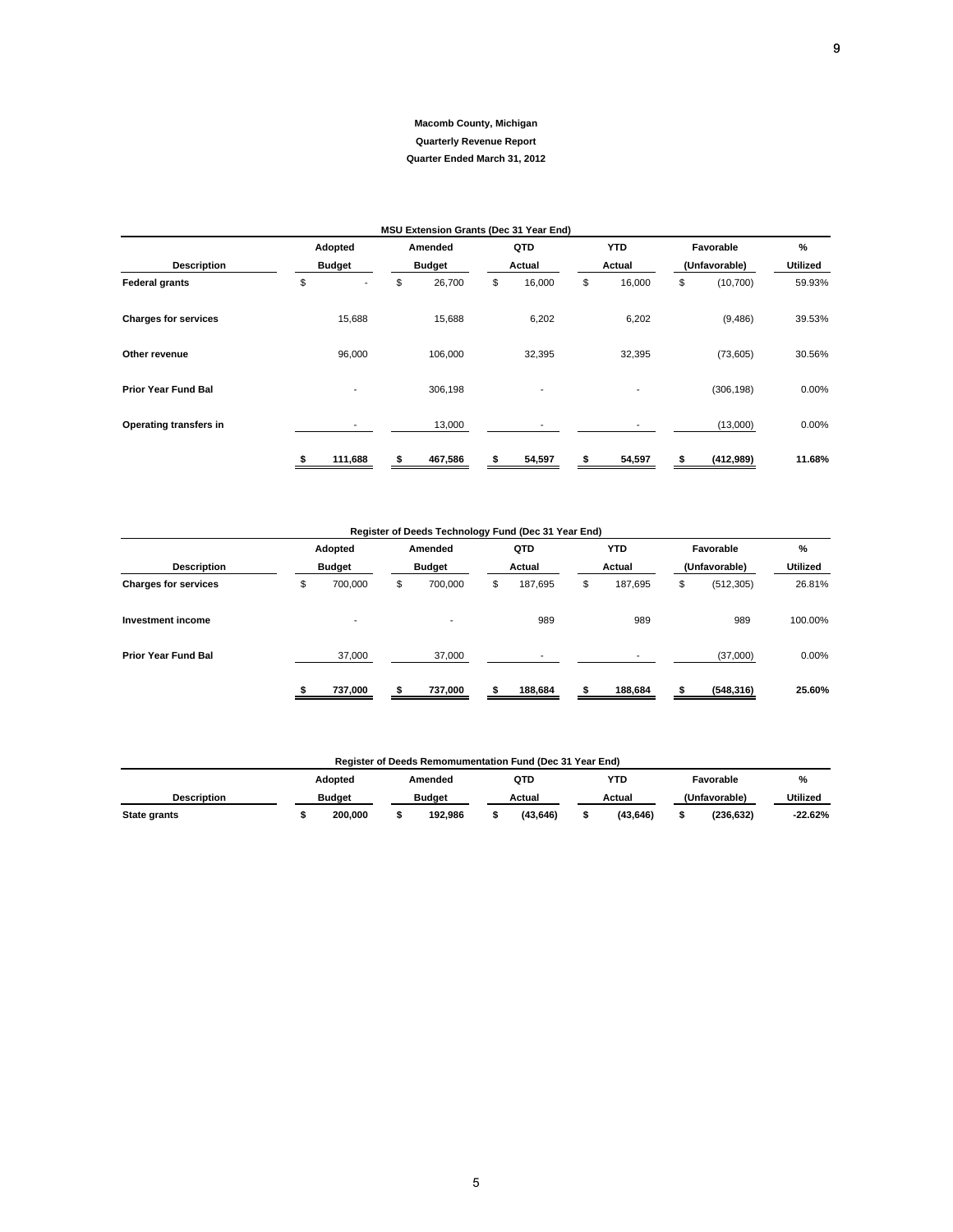#### **Macomb County, Michigan Quarterly Revenue Report**

#### **Quarter Ended March 31, 2012**

| Prosecuting Attorney Forfeiture Fund (Dec 31 Year End) |  |               |  |               |  |                          |  |                          |  |               |                 |  |
|--------------------------------------------------------|--|---------------|--|---------------|--|--------------------------|--|--------------------------|--|---------------|-----------------|--|
|                                                        |  | Adopted       |  | Amended       |  | QTD                      |  | <b>YTD</b>               |  | Favorable     | $\%$            |  |
| <b>Description</b>                                     |  | <b>Budget</b> |  | <b>Budget</b> |  | Actual                   |  | Actual                   |  | (Unfavorable) | <b>Utilized</b> |  |
| Investment income                                      |  |               |  |               |  |                          |  |                          |  | 2             | 100.00%         |  |
| <b>Fines and forfeitures</b>                           |  | 30,000        |  | 30,000        |  | $\overline{\phantom{0}}$ |  | $\overline{\phantom{a}}$ |  | (30,000)      | $0.00\%$        |  |
|                                                        |  | 30.000        |  | 30,000        |  |                          |  |                          |  | (29,998)      | 0.01%           |  |

| Revenue Sharing Reserve Fund (Dec 31 Year End) |   |                          |               |           |        |                          |        |            |               |             |                 |  |
|------------------------------------------------|---|--------------------------|---------------|-----------|--------|--------------------------|--------|------------|---------------|-------------|-----------------|--|
|                                                |   | Adopted                  |               | Amended   |        | QTD                      |        | <b>YTD</b> |               | Favorable   | $\%$            |  |
| <b>Description</b>                             |   | <b>Budget</b>            | <b>Budget</b> |           | Actual |                          | Actual |            | (Unfavorable) |             | <b>Utilized</b> |  |
| Investment income                              | J | $\overline{\phantom{a}}$ | \$            |           | \$     | 1,807                    | \$     | 1.807      | \$            | 1.807       | 100.00%         |  |
| <b>Prior Year Fund Bal</b>                     |   | 4,856,883                |               | 4,856,883 |        | $\overline{\phantom{0}}$ |        |            |               | (4,856,883) | 0.00%           |  |
|                                                |   | 4,856,883                |               | 4,856,883 |        | 1,807                    |        | 1,807      |               | (4,855,076) | 0.04%           |  |

|                              | Sheriff Grants (Dec 31 Year End) |                 |               |               |                     |                 |  |  |  |  |  |  |  |
|------------------------------|----------------------------------|-----------------|---------------|---------------|---------------------|-----------------|--|--|--|--|--|--|--|
|                              | Adopted                          | Amended         | QTD           | <b>YTD</b>    | Favorable           | $\%$            |  |  |  |  |  |  |  |
| <b>Description</b>           | <b>Budget</b>                    | <b>Budget</b>   | Actual        | Actual        | (Unfavorable)       | <b>Utilized</b> |  |  |  |  |  |  |  |
| <b>Federal grants</b>        | \$                               | \$              | 232,627<br>\$ | \$<br>232,627 | \$<br>232,627       | 10.00%          |  |  |  |  |  |  |  |
| State grants                 | 60,000                           | 60,000          |               |               | (60,000)            | 0.00%           |  |  |  |  |  |  |  |
| <b>Charges for services</b>  |                                  |                 |               |               |                     |                 |  |  |  |  |  |  |  |
| Probation oversight fees     | $\blacksquare$                   | $\blacksquare$  | 1,465         | 1,465         | 1,465               | 100.00%         |  |  |  |  |  |  |  |
| Recording fees               | 90,500                           | 90,500          | 78,783        | 78,783        | (11, 717)           | 87.05%          |  |  |  |  |  |  |  |
| Other revenue                |                                  |                 | 64,800        | 64,800        | 64,800              | 100.00%         |  |  |  |  |  |  |  |
| <b>Fines and forfeitures</b> | 190,000                          | 190,000         | 16,803        | 16,803        | (173, 197)          | 8.84%           |  |  |  |  |  |  |  |
| <b>Prior Year Fund Bal</b>   |                                  | 2,162,248       |               |               | (2, 162, 248)       | 0.00%           |  |  |  |  |  |  |  |
| Operating transfers in       |                                  |                 |               |               |                     | #DIV/0!         |  |  |  |  |  |  |  |
|                              | \$<br>340,500                    | \$<br>2,502,748 | \$<br>394,478 | 394,478<br>\$ | (2, 108, 270)<br>\$ | 15.76%          |  |  |  |  |  |  |  |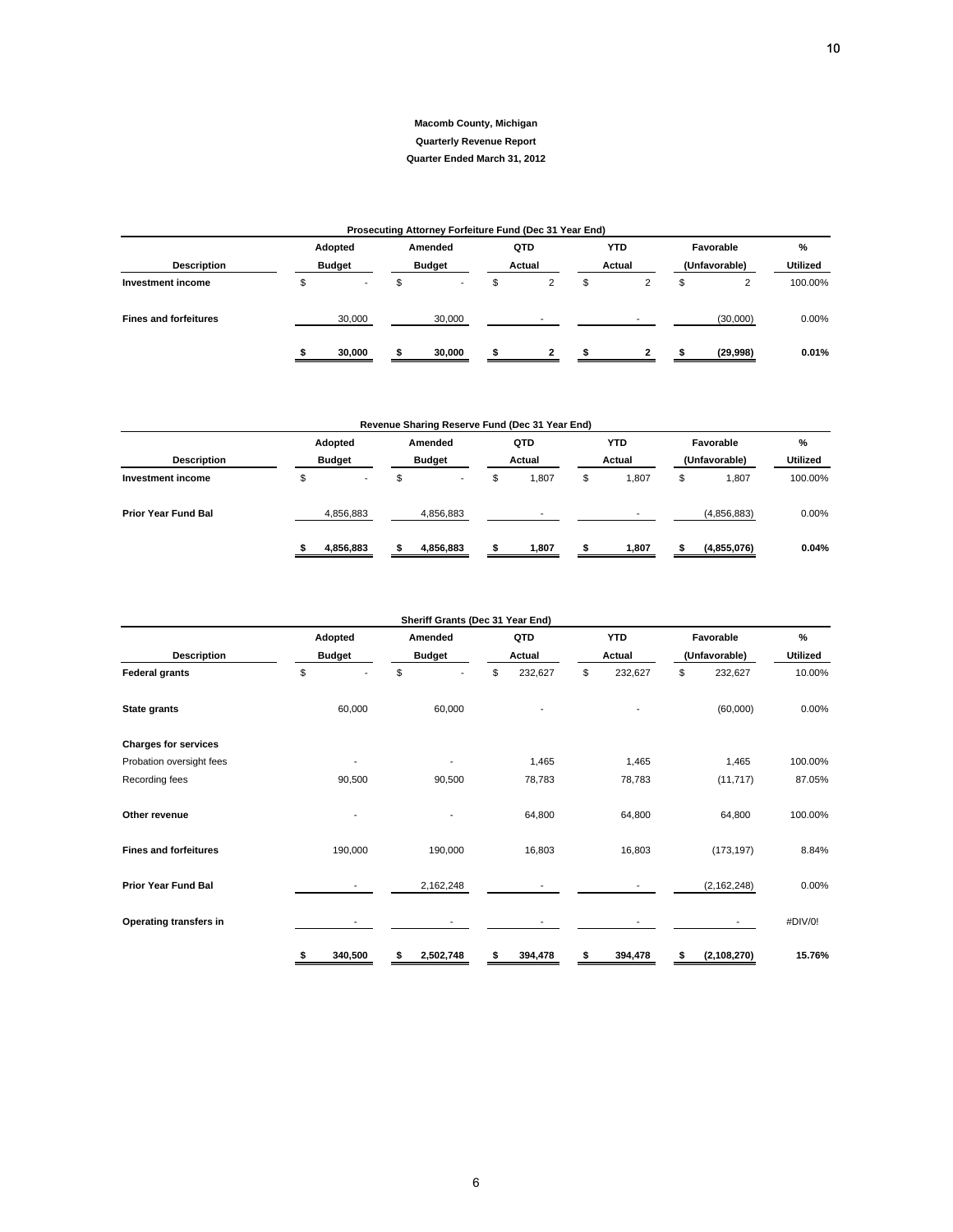## **Adopted Amended QTD YTD Favorable % Description Budget Budget Budget Actual Actual (Unfavorable) Utilized State grants** \$ 1,500,000 \$ 1,500,000 \$ 73,784 \$ (1,426,216) 73,784 \$ 4.92% **Charges for services** 500,000 500,000 500,000 90,749 90,749 (409,251) 18.15% **Prior Year Fund Bal** 1 1 2 37,482 2 97,482 2 97,482 2 1 1 2 97,482 9 200% **\$ 2,097,482 \$ 2,097,482 \$ 164,533 \$ 164,533 \$ (1,932,949) 7.84% Social Welfare Fund (Dec 31 Year End)**

| Veterans' Affairs Fund (dec 31 Year End) |    |               |    |           |    |         |    |            |           |               |            |  |
|------------------------------------------|----|---------------|----|-----------|----|---------|----|------------|-----------|---------------|------------|--|
|                                          |    | Adopted       |    | Amended   |    | QTD     |    | <b>YTD</b> | Favorable |               |            |  |
| <b>Description</b>                       |    | <b>Budget</b> |    | Budget    |    | Actual  |    | Actual     |           | (Unfavorable) | % Utilized |  |
| Taxes                                    |    |               |    |           |    |         |    |            |           |               |            |  |
| Property taxes                           | \$ | 1,045,827     | \$ | 1,045,827 | \$ | 920.640 | \$ | 920,640    | \$        | (125, 187)    | 88.03%     |  |
| <b>Charges for services</b>              |    | 18,150        |    | 18,150    |    | 3,521   |    | 3,521      |           | (14, 629)     | 19.40%     |  |
|                                          |    | 1,063,977     |    | 1,063,977 |    | 924,161 |    | 924,161    |           | (139, 816)    | 86.86%     |  |

| Adult Drug Court (Sep 30 Year End) |    |                          |    |                          |    |                          |    |                          |    |               |                 |  |
|------------------------------------|----|--------------------------|----|--------------------------|----|--------------------------|----|--------------------------|----|---------------|-----------------|--|
|                                    |    | Adopted                  |    | Amended                  |    | QTD                      |    | <b>YTD</b>               |    | Favorable     | $\%$            |  |
| <b>Description</b><br>State grants |    | <b>Budget</b>            |    | <b>Budget</b>            |    | Actual                   |    | Actual                   |    | (Unfavorable) | <b>Utilized</b> |  |
|                                    | \$ | 60,000                   | \$ | 40,000                   | \$ | $\overline{\phantom{a}}$ | \$ | $\overline{\phantom{a}}$ | \$ | (40,000)      | 0.00%           |  |
| <b>Charges for services</b>        |    | $\overline{\phantom{a}}$ |    | $\overline{\phantom{a}}$ |    | 2,052                    |    | 3,368                    |    | 3,368         | 100.00%         |  |
| Operating transfers in             |    | 196,595                  |    | 192,310                  |    |                          |    | 131,763                  |    | (60, 547)     | 68.52%          |  |
|                                    |    | 256,595                  |    | 232,310                  | \$ | 2,052                    |    | 135,131                  |    | (97, 179)     | 58.17%          |  |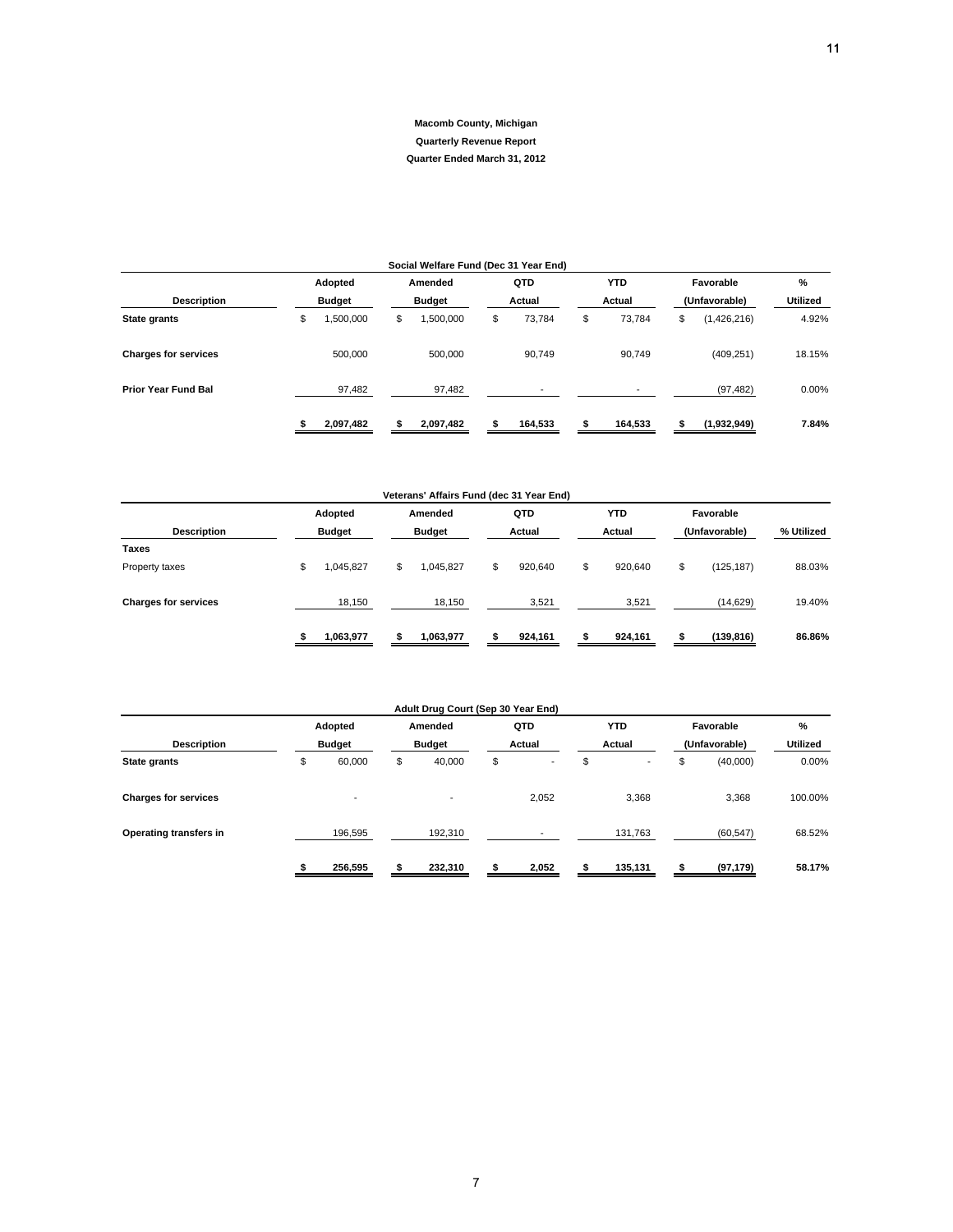| Child Care Fund (Sep 30 Year End) |                |                 |                          |                 |                   |                 |  |  |  |  |  |  |
|-----------------------------------|----------------|-----------------|--------------------------|-----------------|-------------------|-----------------|--|--|--|--|--|--|
|                                   | Adopted        | Amended         | QTD                      | <b>YTD</b>      | Favorable         | $\frac{9}{6}$   |  |  |  |  |  |  |
| <b>Description</b>                | <b>Budget</b>  | <b>Budget</b>   | Actual                   | Actual          | (Unfavorable)     | <b>Utilized</b> |  |  |  |  |  |  |
| <b>Federal grants</b>             | \$<br>177,000  | \$<br>177,000   | \$<br>44,137             | \$<br>70,814    | \$<br>(106, 186)  | 40.01%          |  |  |  |  |  |  |
| State grants                      | 10,449,756     | 10,449,756      | 2,305,243                | 2,305,243       | (8, 144, 513)     | 22.06%          |  |  |  |  |  |  |
| <b>Charges for services</b>       | 872,500        | 872,500         | 280,279                  | 403,920         | (468, 580)        | 46.29%          |  |  |  |  |  |  |
| Other revenue                     |                | $\blacksquare$  | 228                      | 236             | 236               | 100.00%         |  |  |  |  |  |  |
| <b>Prior Year Fund Balance</b>    | $\overline{a}$ | 12,363          | $\overline{\phantom{a}}$ | $\blacksquare$  | (12, 363)         | 0.00%           |  |  |  |  |  |  |
| Operating transfers in            | 14,549,760     | 14,549,760      |                          | 7,274,880       | (7, 274, 880)     | 50.00%          |  |  |  |  |  |  |
|                                   | 26,049,016     | 26,061,379<br>S | 2,629,887<br>s           | 10,055,093<br>S | (16,006,286)<br>S | 38.58%          |  |  |  |  |  |  |

#### **Community Corrections (Sep 30 Year End)**

|                        |    | Adopted<br><b>Budget</b> |  | Amended<br><b>Budget</b> |  | QTD<br>Actual |  | YTD<br>Actual |  | Favorable     | %<br><b>Utilized</b> |
|------------------------|----|--------------------------|--|--------------------------|--|---------------|--|---------------|--|---------------|----------------------|
| <b>Description</b>     |    |                          |  |                          |  |               |  |               |  | (Unfavorable) |                      |
| <b>State grants</b>    | \$ | 1.025.541                |  | 025.541                  |  | 229.190       |  | 327.325       |  | (698, 216)    | 31.92%               |
| Operating transfers in |    | 295.113                  |  | 295.113                  |  | -             |  | 147.556       |  | (147, 557)    | 50.00%               |
|                        |    | 1,320,654                |  | 1.320.654                |  | 229.190       |  | 474,881       |  | (845, 773)    | 35.96%               |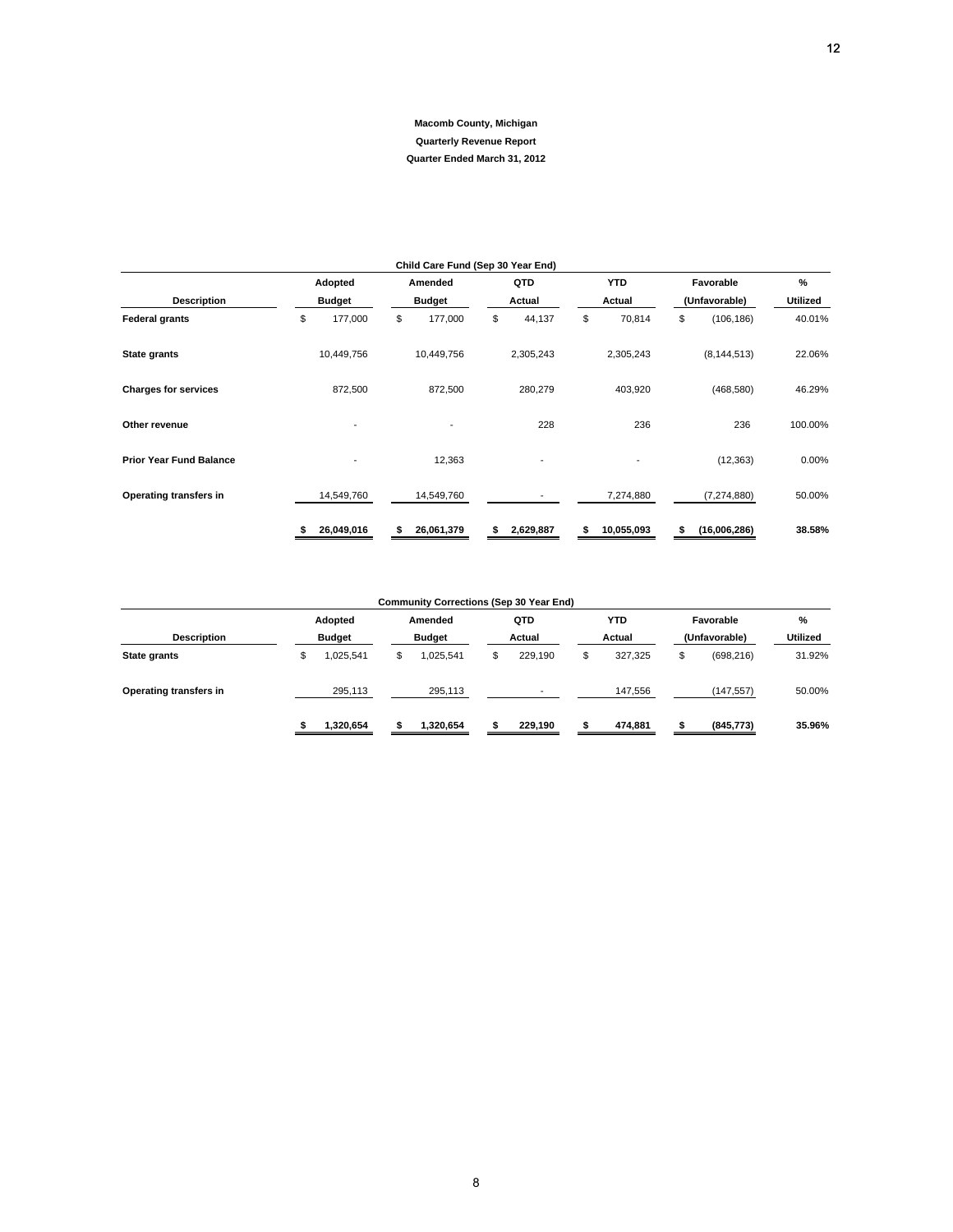| Community Mental Health (Sep 30 Year End) |                   |         |    |               |    |              |    |               |                  |                |                 |  |
|-------------------------------------------|-------------------|---------|----|---------------|----|--------------|----|---------------|------------------|----------------|-----------------|--|
|                                           | Adopted           |         |    | Amended       |    | QTD          |    | <b>YTD</b>    |                  | Favorable      | %               |  |
| <b>Description</b>                        | <b>Budget</b>     |         |    | <b>Budget</b> |    | Actual       |    | Actual        |                  | (Unfavorable)  | <b>Utilized</b> |  |
| <b>Federal grants</b>                     | \$                | 365,516 | \$ | 435,516       | \$ | 38,379       | \$ | 44,735        | \$<br>(390, 781) |                | 10.27%          |  |
| <b>State grants</b>                       | 29,569,231        |         |    | 29,569,231    |    | 7,223,490    |    | 14,584,850    |                  | (14, 984, 381) | 49.32%          |  |
| <b>Charges for services</b>               |                   |         |    |               |    |              |    |               |                  |                |                 |  |
| Other charges for services                |                   | 301,073 |    | 301,073       |    | 11,676       |    | 218,154       |                  | (82, 919)      | 72.46%          |  |
| Medicare/medicaid                         | 164,049,870       |         |    | 164,049,870   |    | 43,388,333   |    | 85,028,171    |                  | (79,021,699)   | 51.83%          |  |
| Inter departmental charges                |                   |         |    |               |    |              |    |               |                  |                |                 |  |
| Indirect cost allocation                  |                   | 52,666  |    | 52,666        |    |              |    |               |                  | (52,666)       | 0.00%           |  |
| <b>Investment income</b>                  |                   |         |    |               |    | 13,677       |    | 32,421        |                  | 32,421         | 100.00%         |  |
| Other revenue                             |                   | 32,947  |    | 32,947        |    | 114,622      |    | 31,097        |                  | (1, 850)       | 94.38%          |  |
| Operating transfers in                    | 3,909,682         |         |    | 3,909,682     |    |              |    | 1,954,841     |                  | (1,954,841)    | 50.00%          |  |
|                                           | 198,280,985<br>\$ |         | \$ | 198,350,985   |    | \$50,790,177 |    | \$101,894,269 | \$               | (96, 456, 716) | 51.37%          |  |

| <b>Community Services (Sep 30 Year End)</b> |                  |                  |                 |                 |                    |          |  |  |  |  |  |  |
|---------------------------------------------|------------------|------------------|-----------------|-----------------|--------------------|----------|--|--|--|--|--|--|
|                                             | Adopted          | Amended          | QTD             | <b>YTD</b>      | Favorable          | $\%$     |  |  |  |  |  |  |
| <b>Description</b>                          | <b>Budget</b>    | <b>Budget</b>    | Actual          | Actual          | (Unfavorable)      | Utilized |  |  |  |  |  |  |
| <b>Federal grants</b>                       | \$<br>10,172,895 | 10,401,619<br>\$ | 2,906,696<br>\$ | 5,116,211<br>\$ | \$<br>(5,285,408)  | 49.19%   |  |  |  |  |  |  |
| State grants                                | 807,562          | 900,044          | 307,933         | 446,646         | (453, 398)         | 49.62%   |  |  |  |  |  |  |
| <b>Charges for services</b>                 | 4,106,944        | 3,792,142        | 914,728         | 1,564,880       | (2,227,262)        | 41.27%   |  |  |  |  |  |  |
| Other revenue                               | 169,000          | 186,245          | 116,584         | 112,624         | (73, 621)          | 60.47%   |  |  |  |  |  |  |
| <b>Prior Year Fund Balance</b>              | 197,617          | 85,000           |                 | $\blacksquare$  | (85,000)           | 0.00%    |  |  |  |  |  |  |
| Operating transfers in                      | 1,086,921        | 1,504,347        | 172,917         | 451,276         | (1,053,071)        | 30.00%   |  |  |  |  |  |  |
|                                             | 16,540,939       | 16,869,397<br>S  | 4,418,858<br>S  | 7,691,637<br>s  | (9, 177, 760)<br>S | 45.60%   |  |  |  |  |  |  |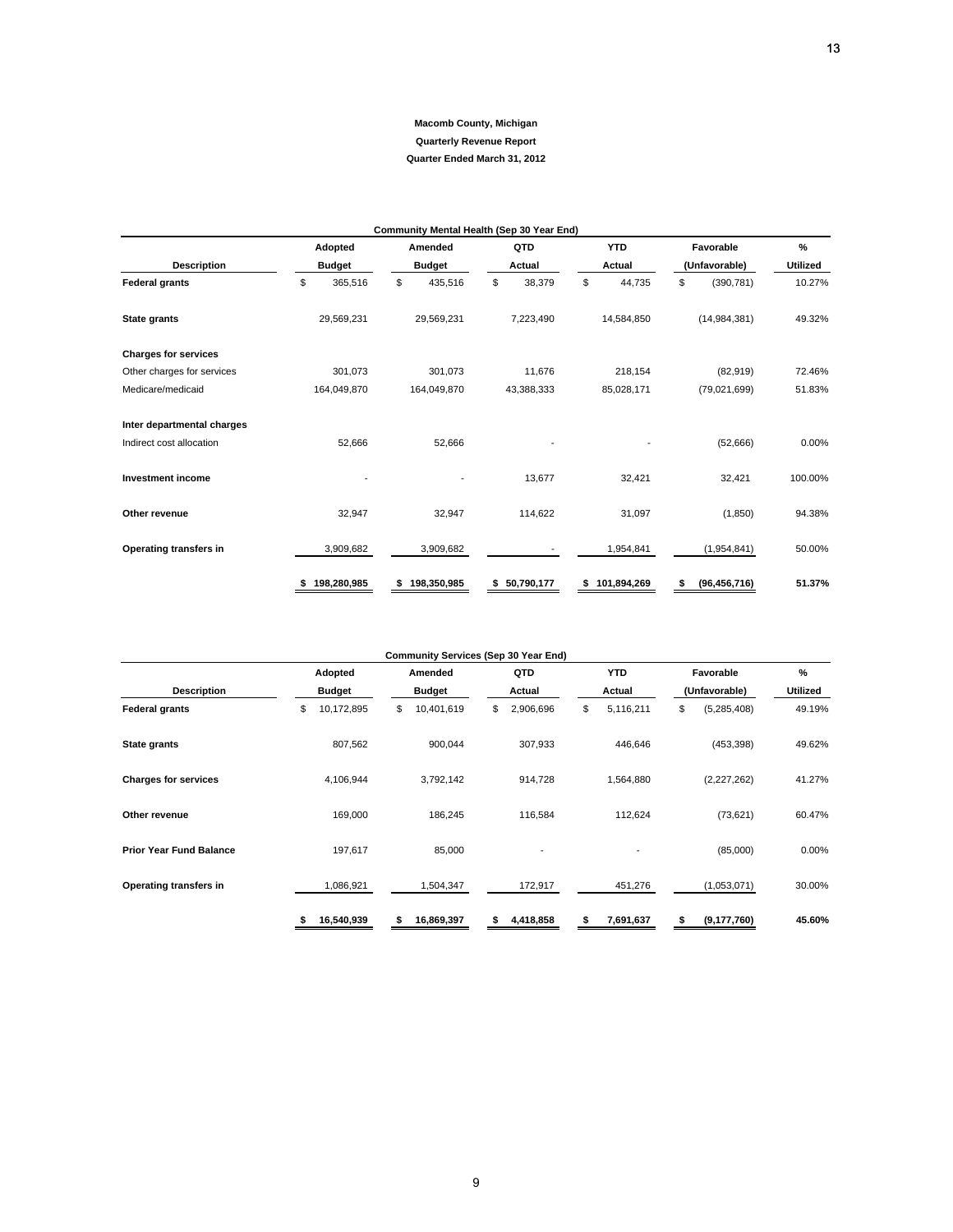|                             | Friend of the Court (Sep 30 Year End) |               |               |            |    |           |    |            |    |               |          |  |  |  |
|-----------------------------|---------------------------------------|---------------|---------------|------------|----|-----------|----|------------|----|---------------|----------|--|--|--|
|                             |                                       | Adopted       |               | Amended    |    | QTD       |    | <b>YTD</b> |    | Favorable     | %        |  |  |  |
| <b>Description</b>          |                                       | <b>Budget</b> | <b>Budget</b> |            |    | Actual    |    | Actual     |    | (Unfavorable) | Utilized |  |  |  |
| <b>Federal grants</b>       | \$                                    | 6,750,000     | \$            | 6,081,300  | \$ | 1,133,102 | \$ | 1,375,357  | \$ | (4,705,943)   | 22.62%   |  |  |  |
| State grants                |                                       | 19,550        |               | 659,550    |    | 5,480     |    | 167,119    |    | (492, 431)    | 25.34%   |  |  |  |
| <b>Charges for services</b> |                                       | 751,000       |               | 751,000    |    | 276,944   |    | 440,898    |    | (310, 102)    | 58.71%   |  |  |  |
| <b>Investment income</b>    |                                       | -             |               |            |    | 84        |    | 105        |    | 105           | 100.00%  |  |  |  |
| Operating transfers in      |                                       | 3,125,124     |               | 3,096,424  |    |           |    | 1,562,562  |    | (1,533,862)   | 50.46%   |  |  |  |
|                             |                                       | 10,645,674    | S             | 10,588,274 | \$ | 1,415,610 |    | 3,546,041  |    | (7,042,233)   | 33.49%   |  |  |  |

|                                                 |                                | <b>Macomb County, Michigan</b>                                  |                        |                        |                                   |                    |
|-------------------------------------------------|--------------------------------|-----------------------------------------------------------------|------------------------|------------------------|-----------------------------------|--------------------|
|                                                 |                                | <b>Quarterly Revenue Report</b><br>Quarter Ended March 31, 2012 |                        |                        |                                   |                    |
|                                                 |                                |                                                                 |                        |                        |                                   |                    |
|                                                 |                                |                                                                 |                        |                        |                                   |                    |
|                                                 | Adopted                        | Friend of the Court (Sep 30 Year End)<br>Amended                | QTD                    | <b>YTD</b>             | Favorable                         | %                  |
| <b>Description</b>                              | <b>Budget</b>                  | <b>Budget</b>                                                   | Actual                 | Actual                 | (Unfavorable)                     | Utilized           |
| <b>Federal grants</b>                           | \$<br>6,750,000                | \$<br>6,081,300                                                 | \$<br>1,133,102        | \$<br>1,375,357        | \$<br>(4,705,943)                 | 22.62%             |
| <b>State grants</b>                             | 19,550                         | 659,550                                                         | 5,480                  | 167,119                | (492, 431)                        | 25.34%             |
| <b>Charges for services</b>                     | 751,000                        | 751,000                                                         | 276,944                | 440,898                | (310, 102)                        | 58.71%             |
|                                                 |                                |                                                                 |                        |                        |                                   |                    |
| <b>Investment income</b>                        |                                |                                                                 | 84                     | 105                    | 105                               | 100.00%            |
| Operating transfers in                          | 3,125,124                      | 3,096,424                                                       |                        | 1,562,562              | (1,533,862)                       | 50.46%             |
|                                                 | 10,645,674<br>\$               | \$<br>10,588,274                                                | 1,415,610<br>\$        | \$<br>3,546,041        | \$<br>(7,042,233)                 | 33.49%             |
|                                                 |                                | Health Grants (Sep 30 Year End)                                 |                        |                        |                                   |                    |
|                                                 | Adopted                        | Amended                                                         | QTD                    | <b>YTD</b>             | Favorable                         | $\%$               |
| <b>Description</b><br><b>Federal grants</b>     | <b>Budget</b><br>\$<br>170,838 | <b>Budget</b><br>\$<br>170,838                                  | Actual<br>\$<br>42,766 | Actual<br>\$<br>37,089 | (Unfavorable)<br>\$<br>(133, 749) | Utilized<br>21.71% |
|                                                 |                                |                                                                 |                        |                        |                                   |                    |
| State grants                                    | 2,678,649                      | 2,832,148                                                       | 718,100                | 1,344,109              | (1,488,039)                       | 47.46%             |
| <b>Charges for services</b>                     |                                |                                                                 |                        |                        |                                   |                    |
| Medicare/medicaid<br>Other charges for services | 389,346<br>250,003             | 389,346<br>250,003                                              | 69,378<br>28,934       | 89,734<br>125,449      | (299, 612)<br>(124, 554)          | 23.05%<br>50.18%   |
|                                                 |                                |                                                                 |                        |                        |                                   |                    |
| Other revenue                                   | 7,500                          | 7,500                                                           | 1,436                  | 3,049                  | (4, 451)                          | 40.65%             |
| Operating transfers in                          | 534,566                        | 534,566                                                         |                        | 267,283                | (267, 283)                        | 50.00%             |
|                                                 | 4,030,902<br>\$                | 4,184,401<br>s                                                  | \$<br>860,614          | \$<br>1,866,713        | \$<br>(2,317,688)                 | 44.61%             |
|                                                 |                                |                                                                 |                        |                        |                                   |                    |
|                                                 | Adopted                        | Prosecuting Attorney Grants (Sep 30 Year End)<br>Amended        | QTD                    | <b>YTD</b>             | Favorable                         | $\%$               |
| <b>Description</b>                              | <b>Budget</b>                  | <b>Budget</b>                                                   | Actual                 | Actual                 | (Unfavorable)                     | Utilized           |
| <b>Federal grants</b>                           | \$<br>1,238,598                | \$<br>1,255,711                                                 | \$<br>309,673          | \$<br>322,809          | \$<br>(932, 902)                  | 25.71%             |
| State grants                                    | 65,547                         | 66,047                                                          | 500                    | 500                    | (65, 547)                         | 0.76%              |
| Other revenue                                   |                                | 39,554                                                          | 9,279                  | 9,279                  | (30, 275)                         | 100.00%            |
| Operating transfers in                          | 860,127                        | 829,390                                                         |                        | 410,286                | (419, 104)                        | 49.47%             |
|                                                 | 2,164,272<br>\$                | 2,190,702<br>\$                                                 | 319,452<br>\$          | 742,874<br>\$          | (1, 447, 828)<br>\$               | 33.91%             |
|                                                 |                                |                                                                 |                        |                        |                                   |                    |

|                        |                 | Prosecuting Attorney Grants (Sep 30 Year End) |               |               |                  |                 |
|------------------------|-----------------|-----------------------------------------------|---------------|---------------|------------------|-----------------|
|                        | Adopted         | Amended                                       | QTD           | <b>YTD</b>    | Favorable        |                 |
| <b>Description</b>     | <b>Budget</b>   | <b>Budget</b>                                 | Actual        | Actual        | (Unfavorable)    | <b>Utilized</b> |
| <b>Federal grants</b>  | \$<br>1,238,598 | 1,255,711<br>\$                               | \$<br>309,673 | 322,809<br>\$ | (932, 902)<br>\$ | 25.71%          |
| <b>State grants</b>    | 65.547          | 66.047                                        | 500           | 500           | (65, 547)        | 0.76%           |
| Other revenue          | $\blacksquare$  | 39,554                                        | 9,279         | 9,279         | (30, 275)        | 100.00%         |
| Operating transfers in | 860,127         | 829,390                                       |               | 410,286       | (419, 104)       | 49.47%          |
|                        | 2,164,272       | 2,190,702                                     | 319,452       | 742,874       | (1, 447, 828)    | 33.91%          |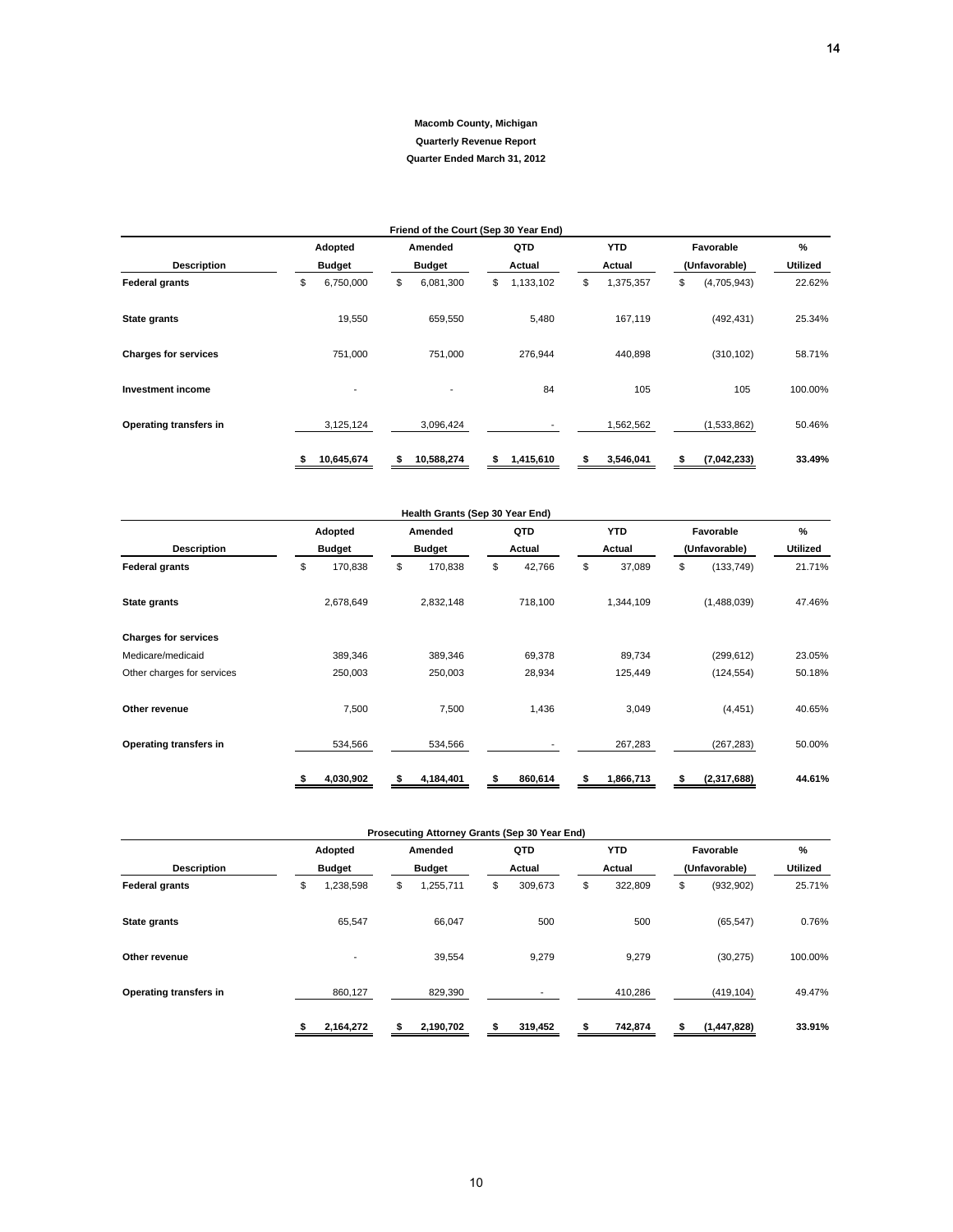|                                |                 | <b>Macomb County, Michigan</b><br><b>Quarterly Revenue Report</b> |                 |                  |                    |                 |
|--------------------------------|-----------------|-------------------------------------------------------------------|-----------------|------------------|--------------------|-----------------|
|                                |                 | Quarter Ended March 31, 2012                                      |                 |                  |                    |                 |
|                                |                 | Roads (Sep 30 Year End)                                           |                 |                  |                    |                 |
|                                | Adopted         | Amended                                                           | QTD             | <b>YTD</b>       | Favorable          | %               |
| <b>Description</b>             | <b>Budget</b>   | <b>Budget</b>                                                     | Actual          | Actual           | (Unfavorable)      | <b>Utilized</b> |
| <b>Licenses &amp; permits</b>  | \$<br>506,200   | \$<br>506,200                                                     | \$<br>108,640   | \$<br>203,199    | \$<br>(303,001)    | 40.14%          |
| <b>Federal grants</b>          | 48,779,711      | 48,779,711                                                        | 2,808,033       | 6,917,453        | (41, 862, 258)     | 14.18%          |
| <b>State grants</b>            | 28,705,933      | 28,705,933                                                        | 11,415,861      | 21,600,197       | (7, 105, 736)      | 75.25%          |
| <b>Charges for services</b>    | 1,816,461       | 1,816,461                                                         | 904,206         | 1,326,109        | (490, 352)         | 73.01%          |
| <b>Investment income</b>       | 177,924         | 177,924                                                           | 41,961          | 83,669           | (94, 255)          | 47.03%          |
| Operating transfers in         | 250,000         | 250,000                                                           |                 |                  | (250,000)          | 0.00%           |
| <b>Prior Year Fund Balance</b> | 8,763,523       | 8,857,469                                                         |                 |                  | (8,857,469)        | 0.00%           |
|                                | 88,999,752<br>s | 89,093,698<br>\$                                                  | \$15,278,701    | 30,130,627<br>\$ | (58,963,071)<br>\$ | 33.82%          |
|                                |                 |                                                                   |                 |                  |                    |                 |
|                                | Adopted         | Sheriff Grants (Sep 30 Year End)<br>Amended                       | QTD             | <b>YTD</b>       | Favorable          | %               |
| <b>Description</b>             | <b>Budget</b>   | <b>Budget</b>                                                     | Actual          | Actual           | (Unfavorable)      | <b>Utilized</b> |
| <b>Federal grants</b>          | \$<br>599,253   | \$<br>599,253                                                     | \$<br>4,778     | \$<br>24,484     | \$<br>(574, 769)   | 4.09%           |
| <b>State grants</b>            | 517,300         | 487,670                                                           | 124,818         | 146,918          | (340, 752)         | 30.13%          |
| <b>Charges for services</b>    | 241,991         | 241,991                                                           |                 | 812              | (241, 179)         | 0.34%           |
| <b>Fines and forfeitures</b>   | 30,000          | 30,000                                                            | 102,650         | 104,365          | 74,365             | 347.88%         |
| Operating transfers in         | 773,078         | 773,078                                                           |                 | 386,540          | (386, 538)         | 50.00%          |
|                                | 2,161,622<br>\$ | 2,131,992<br>\$                                                   | \$<br>232,246   | \$<br>663,119    | \$<br>(1,468,873)  | 31.10%          |
|                                |                 |                                                                   |                 |                  |                    |                 |
|                                | Adopted         | Substance Abuse (Sep 30 Year End)<br>Amended                      | QTD             | <b>YTD</b>       | Favorable          | $\%$            |
| Description                    | <b>Budget</b>   | <b>Budget</b>                                                     | Actual          | Actual           | (Unfavorable)      | Utilized        |
| <b>State grants</b>            | \$<br>3,783,639 | \$<br>3,783,639                                                   | \$<br>1,094,799 | \$<br>2,203,809  | \$<br>(1,579,830)  | 58.25%          |
| <b>Charges for services</b>    |                 |                                                                   |                 |                  |                    |                 |
| Medicare/medicaid              | 3,735,357       | 3,735,357                                                         | 963,826         | 1,913,046        | (1,822,311)        | 51.21%          |
| <b>Prior Year Fund Balance</b> | 433,376         | 433,376                                                           |                 |                  | (433, 376)         | 0.00%           |
| Operating transfers in         | 1,080,231       | 1,080,231                                                         |                 | 190,692          | (889, 539)         | 17.65%          |
|                                | 9,032,603<br>\$ | 9,032,603<br>\$                                                   | 2,058,625<br>\$ | 4,307,547<br>\$  | (4,725,056)<br>\$  | 47.69%          |
|                                |                 |                                                                   |                 |                  |                    |                 |

|                              |               |    | Sheriff Grants (Sep 30 Year End) |    |                          |              |               |             |                 |
|------------------------------|---------------|----|----------------------------------|----|--------------------------|--------------|---------------|-------------|-----------------|
|                              | Adopted       |    | Amended                          |    | QTD                      | <b>YTD</b>   |               | Favorable   | $\%$            |
| <b>Description</b>           | <b>Budget</b> |    | <b>Budget</b>                    |    | Actual                   | Actual       | (Unfavorable) |             | <b>Utilized</b> |
| <b>Federal grants</b>        | \$<br>599,253 | \$ | 599,253                          | \$ | 4,778                    | \$<br>24,484 | \$            | (574, 769)  | 4.09%           |
| State grants                 | 517,300       |    | 487,670                          |    | 124,818                  | 146,918      |               | (340, 752)  | 30.13%          |
| <b>Charges for services</b>  | 241,991       |    | 241,991                          |    | $\overline{\phantom{a}}$ | 812          |               | (241, 179)  | 0.34%           |
| <b>Fines and forfeitures</b> | 30,000        |    | 30,000                           |    | 102,650                  | 104,365      |               | 74,365      | 347.88%         |
| Operating transfers in       | 773,078       |    | 773,078                          |    |                          | 386,540      |               | (386, 538)  | 50.00%          |
|                              | 2,161,622     |    | 2,131,992                        |    | 232,246                  | 663,119      |               | (1,468,873) | 31.10%          |

|                                |               |           |               | Substance Abuse (Sep 30 Year End) |        |           |            |           |               |             |                 |
|--------------------------------|---------------|-----------|---------------|-----------------------------------|--------|-----------|------------|-----------|---------------|-------------|-----------------|
|                                |               | Adopted   |               | Amended                           |        | QTD       | <b>YTD</b> |           |               | Favorable   | $\frac{9}{6}$   |
| <b>Description</b>             | <b>Budget</b> |           | <b>Budget</b> |                                   | Actual |           | Actual     |           | (Unfavorable) |             | <b>Utilized</b> |
| <b>State grants</b>            | \$            | 3,783,639 | \$            | 3,783,639                         | \$     | 1,094,799 | \$         | 2,203,809 | \$            | (1,579,830) | 58.25%          |
| <b>Charges for services</b>    |               |           |               |                                   |        |           |            |           |               |             |                 |
| Medicare/medicaid              |               | 3,735,357 |               | 3,735,357                         |        | 963,826   |            | 1,913,046 |               | (1,822,311) | 51.21%          |
| <b>Prior Year Fund Balance</b> |               | 433.376   |               | 433,376                           |        | ٠         |            |           |               | (433, 376)  | 0.00%           |
| Operating transfers in         |               | 1,080,231 |               | 1,080,231                         |        |           |            | 190,692   |               | (889, 539)  | 17.65%          |
|                                |               | 9,032,603 |               | 9,032,603                         | s      | 2,058,625 | s          | 4,307,547 |               | (4,725,056) | 47.69%          |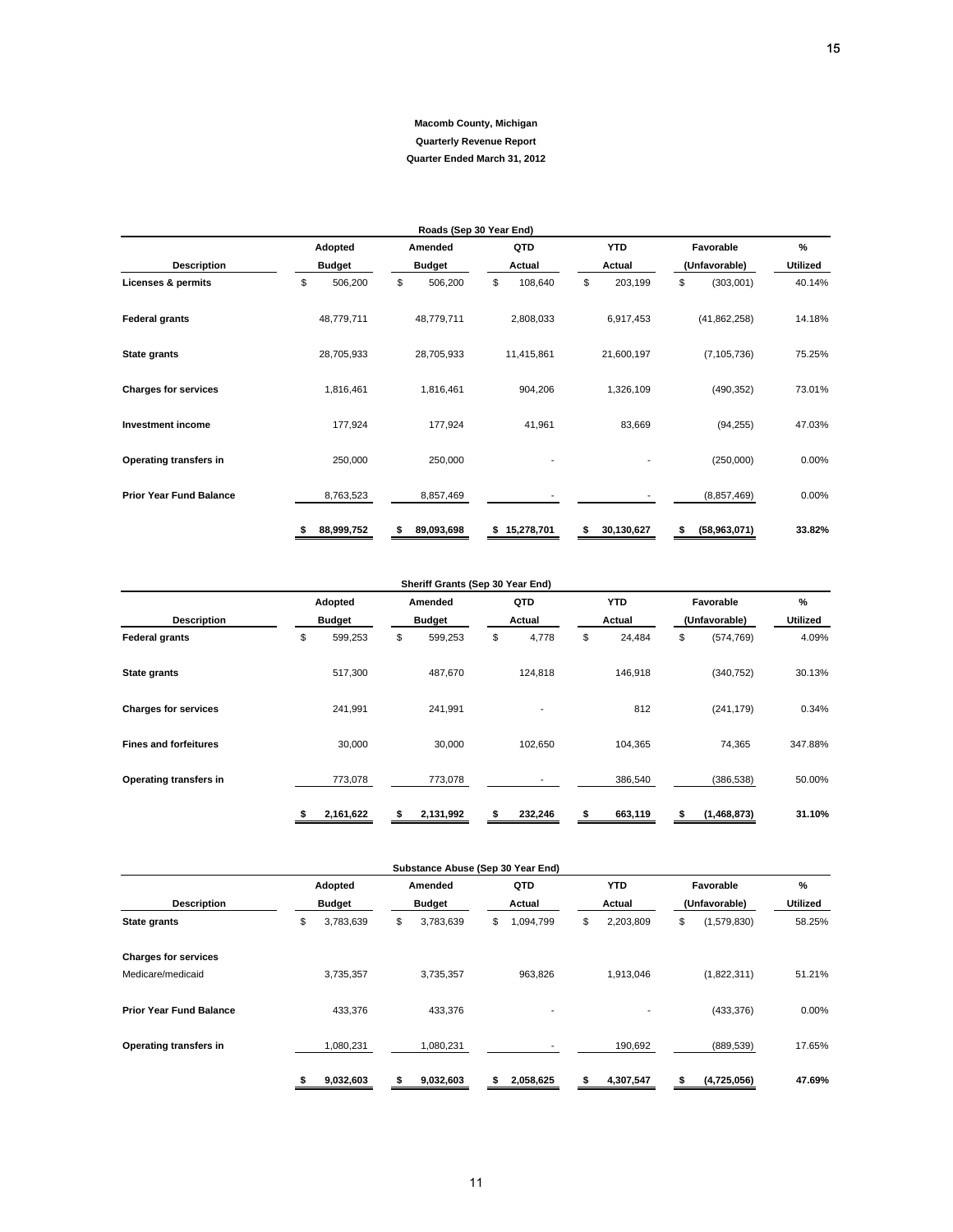| QTD<br><b>YTD</b><br>%<br>Adopted<br>Amended<br>Favorable<br><b>Description</b><br>Utilized<br>Budget<br><b>Budget</b><br>Actual<br>Actual<br>(Unfavorable)<br><b>Board of Commissioners</b><br>Salaries and fringe benefits<br>\$<br>1,280,304<br>\$<br>1,280,304<br>\$<br>\$<br>\$<br>1,024,861<br>19.95%<br>255,443<br>255,443<br>14.47%<br>Operating expenses<br>192,565<br>193,210<br>27,953<br>27,953<br>165,257<br>1,472,869<br>1,473,514<br>283,396<br>283,396<br>1,190,118<br>19.23%<br><b>Circuit Court</b><br>Salaries and fringe benefits<br>5,215,511<br>4,011,326<br>23.09%<br>5,186,811<br>1,204,185<br>1,204,185<br>849,950<br>17.65%<br>Operating expenses<br>4,814,409<br>4,814,409<br>849,950<br>3,964,459<br>10,001,220<br>10,029,920<br>2,054,135<br>2,054,135<br>7,975,785<br>20.48%<br><b>Family Counseling</b><br>Salaries and fringe benefits<br>63,967<br>15,625<br>48,342<br>63,967<br>15,625<br>24.43%<br>20,466<br>19.48%<br>Operating expenses<br>105,071<br>105,071<br>20,466<br>84,605<br>169,038<br>169,038<br>36,091<br>36,091<br>132,947<br>21.35%<br><b>District Court-Romeo</b><br>Salaries and fringe benefits<br>942,790<br>731,596<br>22.40%<br>942,790<br>211,194<br>211,194<br>195,503<br>195,503<br>164,658<br>15.78%<br>Operating expenses<br>30,845<br>30,845<br>1,138,293<br>1,138,293<br>242,039<br>242,039<br>896,254<br>21.26%<br><b>District Court-3rd Class</b><br>50,000<br>50,000<br>5,411<br>5,411<br>10.82%<br>Operating expenses<br>44,589<br><b>District Court New Baltimore</b><br>Salaries and fringe benefits<br>1,156,001<br>1,156,001<br>286,995<br>286,995<br>869,006<br>24.83%<br>Operating expenses<br>40,004<br>40,004<br>189,711<br>17.41%<br>229,865<br>229,715<br>150<br>0.00%<br>Capital outlay<br>150<br>1,385,866<br>1,385,866<br>1,058,867<br>23.60%<br>326,999<br>326,999<br><b>Law Library</b><br>10.20%<br>31,500<br>31,500<br>3,214<br>3,214<br>28,286<br>Operating expenses<br><b>Probate Court - Mental</b><br>23.90%<br>641,244<br>641,244<br>Salaries and fringe benefits<br>153,271<br>153,271<br>487,973<br>296,477<br>296,477<br>49,935<br>49,935<br>246,542<br>16.84%<br>Operating expenses<br>937,721<br>203,206<br>203,206<br>21.67%<br>937,721<br>734,515<br>Probate Court - Wills & Estate<br>Salaries and fringe benefits<br>2,259,129<br>2,189,609<br>499,085<br>499,085<br>1,690,524<br>22.79%<br>32,701<br>14.57%<br>Operating expenses<br>224,385<br>224,385<br>32,701<br>191,684<br>22.03%<br>2,483,514<br>2,413,994<br>531,786<br>531,786<br>1,882,208 |  | General Fund (Dec 31 Year End) |  |  |
|--------------------------------------------------------------------------------------------------------------------------------------------------------------------------------------------------------------------------------------------------------------------------------------------------------------------------------------------------------------------------------------------------------------------------------------------------------------------------------------------------------------------------------------------------------------------------------------------------------------------------------------------------------------------------------------------------------------------------------------------------------------------------------------------------------------------------------------------------------------------------------------------------------------------------------------------------------------------------------------------------------------------------------------------------------------------------------------------------------------------------------------------------------------------------------------------------------------------------------------------------------------------------------------------------------------------------------------------------------------------------------------------------------------------------------------------------------------------------------------------------------------------------------------------------------------------------------------------------------------------------------------------------------------------------------------------------------------------------------------------------------------------------------------------------------------------------------------------------------------------------------------------------------------------------------------------------------------------------------------------------------------------------------------------------------------------------------------------------------------------------------------------------------------------------------------------------------------------------------------------------------------------------------------------------------------------------------------------------------------------------------------------------------------------------------------------------------------------------------------------------------------------------------------------------------|--|--------------------------------|--|--|
|                                                                                                                                                                                                                                                                                                                                                                                                                                                                                                                                                                                                                                                                                                                                                                                                                                                                                                                                                                                                                                                                                                                                                                                                                                                                                                                                                                                                                                                                                                                                                                                                                                                                                                                                                                                                                                                                                                                                                                                                                                                                                                                                                                                                                                                                                                                                                                                                                                                                                                                                                        |  |                                |  |  |
|                                                                                                                                                                                                                                                                                                                                                                                                                                                                                                                                                                                                                                                                                                                                                                                                                                                                                                                                                                                                                                                                                                                                                                                                                                                                                                                                                                                                                                                                                                                                                                                                                                                                                                                                                                                                                                                                                                                                                                                                                                                                                                                                                                                                                                                                                                                                                                                                                                                                                                                                                        |  |                                |  |  |
|                                                                                                                                                                                                                                                                                                                                                                                                                                                                                                                                                                                                                                                                                                                                                                                                                                                                                                                                                                                                                                                                                                                                                                                                                                                                                                                                                                                                                                                                                                                                                                                                                                                                                                                                                                                                                                                                                                                                                                                                                                                                                                                                                                                                                                                                                                                                                                                                                                                                                                                                                        |  |                                |  |  |
|                                                                                                                                                                                                                                                                                                                                                                                                                                                                                                                                                                                                                                                                                                                                                                                                                                                                                                                                                                                                                                                                                                                                                                                                                                                                                                                                                                                                                                                                                                                                                                                                                                                                                                                                                                                                                                                                                                                                                                                                                                                                                                                                                                                                                                                                                                                                                                                                                                                                                                                                                        |  |                                |  |  |
|                                                                                                                                                                                                                                                                                                                                                                                                                                                                                                                                                                                                                                                                                                                                                                                                                                                                                                                                                                                                                                                                                                                                                                                                                                                                                                                                                                                                                                                                                                                                                                                                                                                                                                                                                                                                                                                                                                                                                                                                                                                                                                                                                                                                                                                                                                                                                                                                                                                                                                                                                        |  |                                |  |  |
|                                                                                                                                                                                                                                                                                                                                                                                                                                                                                                                                                                                                                                                                                                                                                                                                                                                                                                                                                                                                                                                                                                                                                                                                                                                                                                                                                                                                                                                                                                                                                                                                                                                                                                                                                                                                                                                                                                                                                                                                                                                                                                                                                                                                                                                                                                                                                                                                                                                                                                                                                        |  |                                |  |  |
|                                                                                                                                                                                                                                                                                                                                                                                                                                                                                                                                                                                                                                                                                                                                                                                                                                                                                                                                                                                                                                                                                                                                                                                                                                                                                                                                                                                                                                                                                                                                                                                                                                                                                                                                                                                                                                                                                                                                                                                                                                                                                                                                                                                                                                                                                                                                                                                                                                                                                                                                                        |  |                                |  |  |
|                                                                                                                                                                                                                                                                                                                                                                                                                                                                                                                                                                                                                                                                                                                                                                                                                                                                                                                                                                                                                                                                                                                                                                                                                                                                                                                                                                                                                                                                                                                                                                                                                                                                                                                                                                                                                                                                                                                                                                                                                                                                                                                                                                                                                                                                                                                                                                                                                                                                                                                                                        |  |                                |  |  |
|                                                                                                                                                                                                                                                                                                                                                                                                                                                                                                                                                                                                                                                                                                                                                                                                                                                                                                                                                                                                                                                                                                                                                                                                                                                                                                                                                                                                                                                                                                                                                                                                                                                                                                                                                                                                                                                                                                                                                                                                                                                                                                                                                                                                                                                                                                                                                                                                                                                                                                                                                        |  |                                |  |  |
|                                                                                                                                                                                                                                                                                                                                                                                                                                                                                                                                                                                                                                                                                                                                                                                                                                                                                                                                                                                                                                                                                                                                                                                                                                                                                                                                                                                                                                                                                                                                                                                                                                                                                                                                                                                                                                                                                                                                                                                                                                                                                                                                                                                                                                                                                                                                                                                                                                                                                                                                                        |  |                                |  |  |
|                                                                                                                                                                                                                                                                                                                                                                                                                                                                                                                                                                                                                                                                                                                                                                                                                                                                                                                                                                                                                                                                                                                                                                                                                                                                                                                                                                                                                                                                                                                                                                                                                                                                                                                                                                                                                                                                                                                                                                                                                                                                                                                                                                                                                                                                                                                                                                                                                                                                                                                                                        |  |                                |  |  |
|                                                                                                                                                                                                                                                                                                                                                                                                                                                                                                                                                                                                                                                                                                                                                                                                                                                                                                                                                                                                                                                                                                                                                                                                                                                                                                                                                                                                                                                                                                                                                                                                                                                                                                                                                                                                                                                                                                                                                                                                                                                                                                                                                                                                                                                                                                                                                                                                                                                                                                                                                        |  |                                |  |  |
|                                                                                                                                                                                                                                                                                                                                                                                                                                                                                                                                                                                                                                                                                                                                                                                                                                                                                                                                                                                                                                                                                                                                                                                                                                                                                                                                                                                                                                                                                                                                                                                                                                                                                                                                                                                                                                                                                                                                                                                                                                                                                                                                                                                                                                                                                                                                                                                                                                                                                                                                                        |  |                                |  |  |
|                                                                                                                                                                                                                                                                                                                                                                                                                                                                                                                                                                                                                                                                                                                                                                                                                                                                                                                                                                                                                                                                                                                                                                                                                                                                                                                                                                                                                                                                                                                                                                                                                                                                                                                                                                                                                                                                                                                                                                                                                                                                                                                                                                                                                                                                                                                                                                                                                                                                                                                                                        |  |                                |  |  |
|                                                                                                                                                                                                                                                                                                                                                                                                                                                                                                                                                                                                                                                                                                                                                                                                                                                                                                                                                                                                                                                                                                                                                                                                                                                                                                                                                                                                                                                                                                                                                                                                                                                                                                                                                                                                                                                                                                                                                                                                                                                                                                                                                                                                                                                                                                                                                                                                                                                                                                                                                        |  |                                |  |  |
|                                                                                                                                                                                                                                                                                                                                                                                                                                                                                                                                                                                                                                                                                                                                                                                                                                                                                                                                                                                                                                                                                                                                                                                                                                                                                                                                                                                                                                                                                                                                                                                                                                                                                                                                                                                                                                                                                                                                                                                                                                                                                                                                                                                                                                                                                                                                                                                                                                                                                                                                                        |  |                                |  |  |
|                                                                                                                                                                                                                                                                                                                                                                                                                                                                                                                                                                                                                                                                                                                                                                                                                                                                                                                                                                                                                                                                                                                                                                                                                                                                                                                                                                                                                                                                                                                                                                                                                                                                                                                                                                                                                                                                                                                                                                                                                                                                                                                                                                                                                                                                                                                                                                                                                                                                                                                                                        |  |                                |  |  |
|                                                                                                                                                                                                                                                                                                                                                                                                                                                                                                                                                                                                                                                                                                                                                                                                                                                                                                                                                                                                                                                                                                                                                                                                                                                                                                                                                                                                                                                                                                                                                                                                                                                                                                                                                                                                                                                                                                                                                                                                                                                                                                                                                                                                                                                                                                                                                                                                                                                                                                                                                        |  |                                |  |  |
|                                                                                                                                                                                                                                                                                                                                                                                                                                                                                                                                                                                                                                                                                                                                                                                                                                                                                                                                                                                                                                                                                                                                                                                                                                                                                                                                                                                                                                                                                                                                                                                                                                                                                                                                                                                                                                                                                                                                                                                                                                                                                                                                                                                                                                                                                                                                                                                                                                                                                                                                                        |  |                                |  |  |
|                                                                                                                                                                                                                                                                                                                                                                                                                                                                                                                                                                                                                                                                                                                                                                                                                                                                                                                                                                                                                                                                                                                                                                                                                                                                                                                                                                                                                                                                                                                                                                                                                                                                                                                                                                                                                                                                                                                                                                                                                                                                                                                                                                                                                                                                                                                                                                                                                                                                                                                                                        |  |                                |  |  |
|                                                                                                                                                                                                                                                                                                                                                                                                                                                                                                                                                                                                                                                                                                                                                                                                                                                                                                                                                                                                                                                                                                                                                                                                                                                                                                                                                                                                                                                                                                                                                                                                                                                                                                                                                                                                                                                                                                                                                                                                                                                                                                                                                                                                                                                                                                                                                                                                                                                                                                                                                        |  |                                |  |  |
|                                                                                                                                                                                                                                                                                                                                                                                                                                                                                                                                                                                                                                                                                                                                                                                                                                                                                                                                                                                                                                                                                                                                                                                                                                                                                                                                                                                                                                                                                                                                                                                                                                                                                                                                                                                                                                                                                                                                                                                                                                                                                                                                                                                                                                                                                                                                                                                                                                                                                                                                                        |  |                                |  |  |
|                                                                                                                                                                                                                                                                                                                                                                                                                                                                                                                                                                                                                                                                                                                                                                                                                                                                                                                                                                                                                                                                                                                                                                                                                                                                                                                                                                                                                                                                                                                                                                                                                                                                                                                                                                                                                                                                                                                                                                                                                                                                                                                                                                                                                                                                                                                                                                                                                                                                                                                                                        |  |                                |  |  |
|                                                                                                                                                                                                                                                                                                                                                                                                                                                                                                                                                                                                                                                                                                                                                                                                                                                                                                                                                                                                                                                                                                                                                                                                                                                                                                                                                                                                                                                                                                                                                                                                                                                                                                                                                                                                                                                                                                                                                                                                                                                                                                                                                                                                                                                                                                                                                                                                                                                                                                                                                        |  |                                |  |  |
|                                                                                                                                                                                                                                                                                                                                                                                                                                                                                                                                                                                                                                                                                                                                                                                                                                                                                                                                                                                                                                                                                                                                                                                                                                                                                                                                                                                                                                                                                                                                                                                                                                                                                                                                                                                                                                                                                                                                                                                                                                                                                                                                                                                                                                                                                                                                                                                                                                                                                                                                                        |  |                                |  |  |
|                                                                                                                                                                                                                                                                                                                                                                                                                                                                                                                                                                                                                                                                                                                                                                                                                                                                                                                                                                                                                                                                                                                                                                                                                                                                                                                                                                                                                                                                                                                                                                                                                                                                                                                                                                                                                                                                                                                                                                                                                                                                                                                                                                                                                                                                                                                                                                                                                                                                                                                                                        |  |                                |  |  |
|                                                                                                                                                                                                                                                                                                                                                                                                                                                                                                                                                                                                                                                                                                                                                                                                                                                                                                                                                                                                                                                                                                                                                                                                                                                                                                                                                                                                                                                                                                                                                                                                                                                                                                                                                                                                                                                                                                                                                                                                                                                                                                                                                                                                                                                                                                                                                                                                                                                                                                                                                        |  |                                |  |  |
|                                                                                                                                                                                                                                                                                                                                                                                                                                                                                                                                                                                                                                                                                                                                                                                                                                                                                                                                                                                                                                                                                                                                                                                                                                                                                                                                                                                                                                                                                                                                                                                                                                                                                                                                                                                                                                                                                                                                                                                                                                                                                                                                                                                                                                                                                                                                                                                                                                                                                                                                                        |  |                                |  |  |
|                                                                                                                                                                                                                                                                                                                                                                                                                                                                                                                                                                                                                                                                                                                                                                                                                                                                                                                                                                                                                                                                                                                                                                                                                                                                                                                                                                                                                                                                                                                                                                                                                                                                                                                                                                                                                                                                                                                                                                                                                                                                                                                                                                                                                                                                                                                                                                                                                                                                                                                                                        |  |                                |  |  |
|                                                                                                                                                                                                                                                                                                                                                                                                                                                                                                                                                                                                                                                                                                                                                                                                                                                                                                                                                                                                                                                                                                                                                                                                                                                                                                                                                                                                                                                                                                                                                                                                                                                                                                                                                                                                                                                                                                                                                                                                                                                                                                                                                                                                                                                                                                                                                                                                                                                                                                                                                        |  |                                |  |  |
|                                                                                                                                                                                                                                                                                                                                                                                                                                                                                                                                                                                                                                                                                                                                                                                                                                                                                                                                                                                                                                                                                                                                                                                                                                                                                                                                                                                                                                                                                                                                                                                                                                                                                                                                                                                                                                                                                                                                                                                                                                                                                                                                                                                                                                                                                                                                                                                                                                                                                                                                                        |  |                                |  |  |
|                                                                                                                                                                                                                                                                                                                                                                                                                                                                                                                                                                                                                                                                                                                                                                                                                                                                                                                                                                                                                                                                                                                                                                                                                                                                                                                                                                                                                                                                                                                                                                                                                                                                                                                                                                                                                                                                                                                                                                                                                                                                                                                                                                                                                                                                                                                                                                                                                                                                                                                                                        |  |                                |  |  |
|                                                                                                                                                                                                                                                                                                                                                                                                                                                                                                                                                                                                                                                                                                                                                                                                                                                                                                                                                                                                                                                                                                                                                                                                                                                                                                                                                                                                                                                                                                                                                                                                                                                                                                                                                                                                                                                                                                                                                                                                                                                                                                                                                                                                                                                                                                                                                                                                                                                                                                                                                        |  |                                |  |  |
|                                                                                                                                                                                                                                                                                                                                                                                                                                                                                                                                                                                                                                                                                                                                                                                                                                                                                                                                                                                                                                                                                                                                                                                                                                                                                                                                                                                                                                                                                                                                                                                                                                                                                                                                                                                                                                                                                                                                                                                                                                                                                                                                                                                                                                                                                                                                                                                                                                                                                                                                                        |  |                                |  |  |
|                                                                                                                                                                                                                                                                                                                                                                                                                                                                                                                                                                                                                                                                                                                                                                                                                                                                                                                                                                                                                                                                                                                                                                                                                                                                                                                                                                                                                                                                                                                                                                                                                                                                                                                                                                                                                                                                                                                                                                                                                                                                                                                                                                                                                                                                                                                                                                                                                                                                                                                                                        |  |                                |  |  |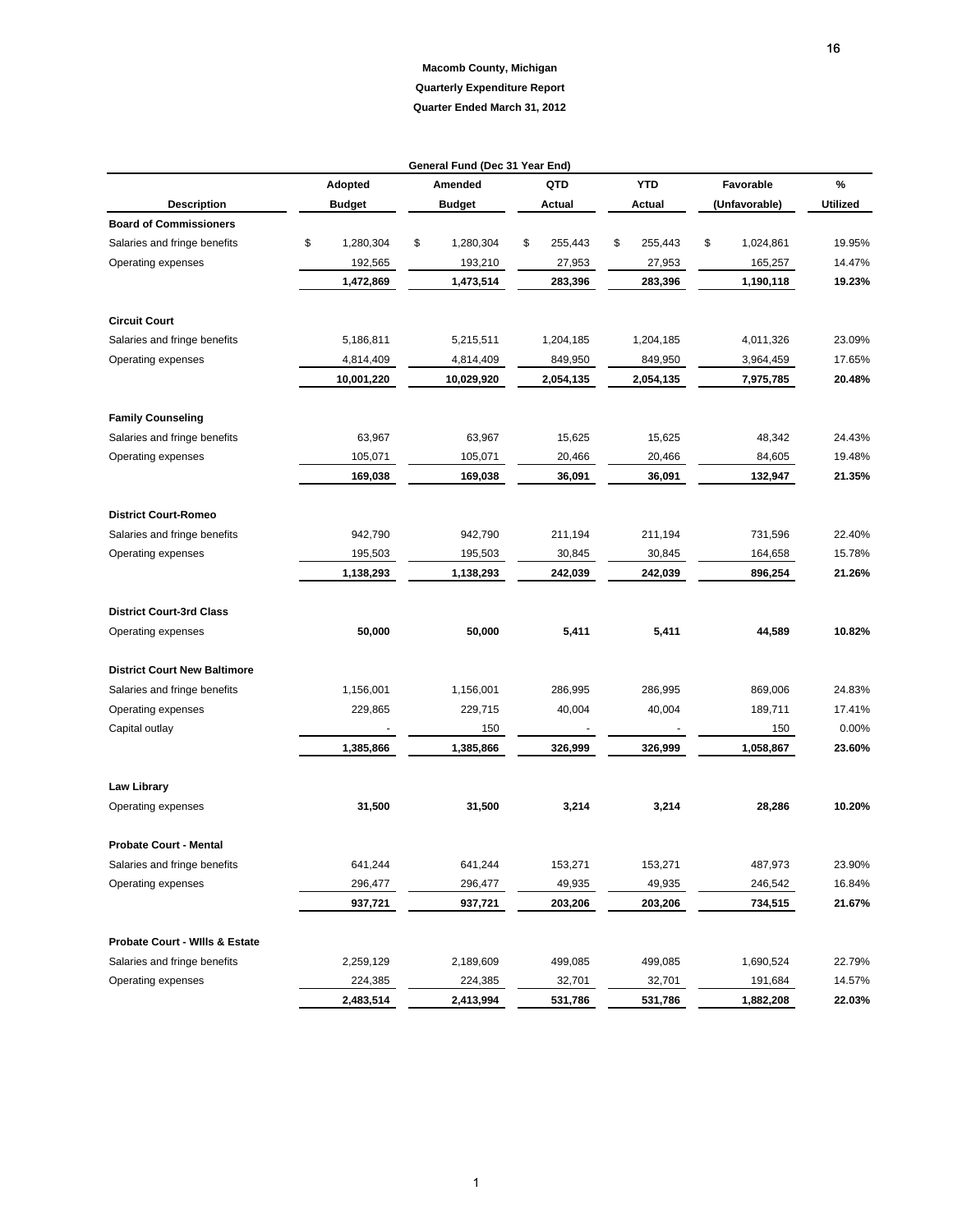|                                   |               | General Fund (Dec 31 Year End) |           |            |               |                 |
|-----------------------------------|---------------|--------------------------------|-----------|------------|---------------|-----------------|
|                                   | Adopted       | Amended                        | QTD       | <b>YTD</b> | Favorable     | %               |
| <b>Description</b>                | <b>Budget</b> | <b>Budget</b>                  | Actual    | Actual     | (Unfavorable) | <b>Utilized</b> |
| <b>Family Court - Juvenile</b>    |               |                                |           |            |               |                 |
| Salaries and fringe benefits      | 4,161,485     | 4,161,485                      | 991,196   | 991,196    | 3,170,289     | 23.82%          |
| Operating expenses                | 1,079,982     | 1,079,982                      | 227,892   | 227,892    | 852,090       | 21.10%          |
|                                   | 5,241,467     | 5,241,467                      | 1,219,088 | 1,219,088  | 4,022,379     | 23.26%          |
| <b>Probation - Circuit Court</b>  |               |                                |           |            |               |                 |
| Operating expenses                | 125,828       | 125,828                        | 26,812    | 26,812     | 99,016        | 21.31%          |
| <b>Probation - District Court</b> |               |                                |           |            |               |                 |
| Salaries and fringe benefits      | 519,585       | 519,585                        | 104,215   | 104,215    | 415,370       | 20.06%          |
| Operating expenses                | 68,942        | 68,942                         | 7,024     | 7,024      | 61,918        | 10.19%          |
|                                   | 588,527       | 588,527                        | 111,239   | 111,239    | 477,288       | 18.90%          |
| <b>Jury Commission</b>            |               |                                |           |            |               |                 |
| Operating expenses                | 117,911       | 117,911                        | 12,507    | 21,507     | 96,404        | 18.24%          |
| <b>County Executive</b>           |               |                                |           |            |               |                 |
| Salaries and fringe benefits      | 1,098,708     | 1,098,708                      | 240,036   | 240,036    | 858,672       | 21.85%          |
| Operating expenses                | 161,276       | 161,276                        | 28,815    | 28,815     | 132,461       | 17.87%          |
| Capital outlay                    | 5,350         | 5,350                          |           |            | 5,350         | 0.00%           |
|                                   | 1,265,334     | 1,265,334                      | 268,851   | 268,851    | 996,483       | 21.25%          |
| <b>Elections</b>                  |               |                                |           |            |               |                 |
| Operating expenses                | 36,584        | 36,584                         | 4,043     | 4,043      | 32,541        | 11.05%          |
| <b>Information Technology</b>     |               |                                |           |            |               |                 |
| Salaries and fringe benefits      | 3,476,903     | 3,476,903                      | 795,872   | 795,872    | 2,681,031     | 22.89%          |
| Operating expenses                | 2,128,254     | 2,128,254                      | 1,111,109 | 1,111,109  | 1,017,145     | 52.21%          |
|                                   | 5,605,157     | 5,605,157                      | 1,906,981 | 1,906,981  | 3,698,176     | 34.02%          |
| Reimbursement                     |               |                                |           |            |               |                 |
| Salaries and fringe benefits      | 810,830       | 810,830                        | 175,401   | 175,401    | 635,429       | 21.63%          |
| Operating expenses                | 52,481        | 52,481                         | 5,880     | 5,880      | 46,601        | 11.20%          |
|                                   | 863,311       | 863,311                        | 181,281   | 181,281    | 682,030       | 21.00%          |
| <b>Corporation Counsel</b>        |               |                                |           |            |               |                 |
| Salaries and fringe benefits      | 831,089       | 831,089                        | 192,337   | 192,337    | 638,752       | 23.14%          |
| Operating expenses                | 42,485        | 42,485                         | 7,300     | 7,300      | 35,185        | 17.18%          |
|                                   | 873,574       | 873,574                        | 199,637   | 199,637    | 673,937       | 22.85%          |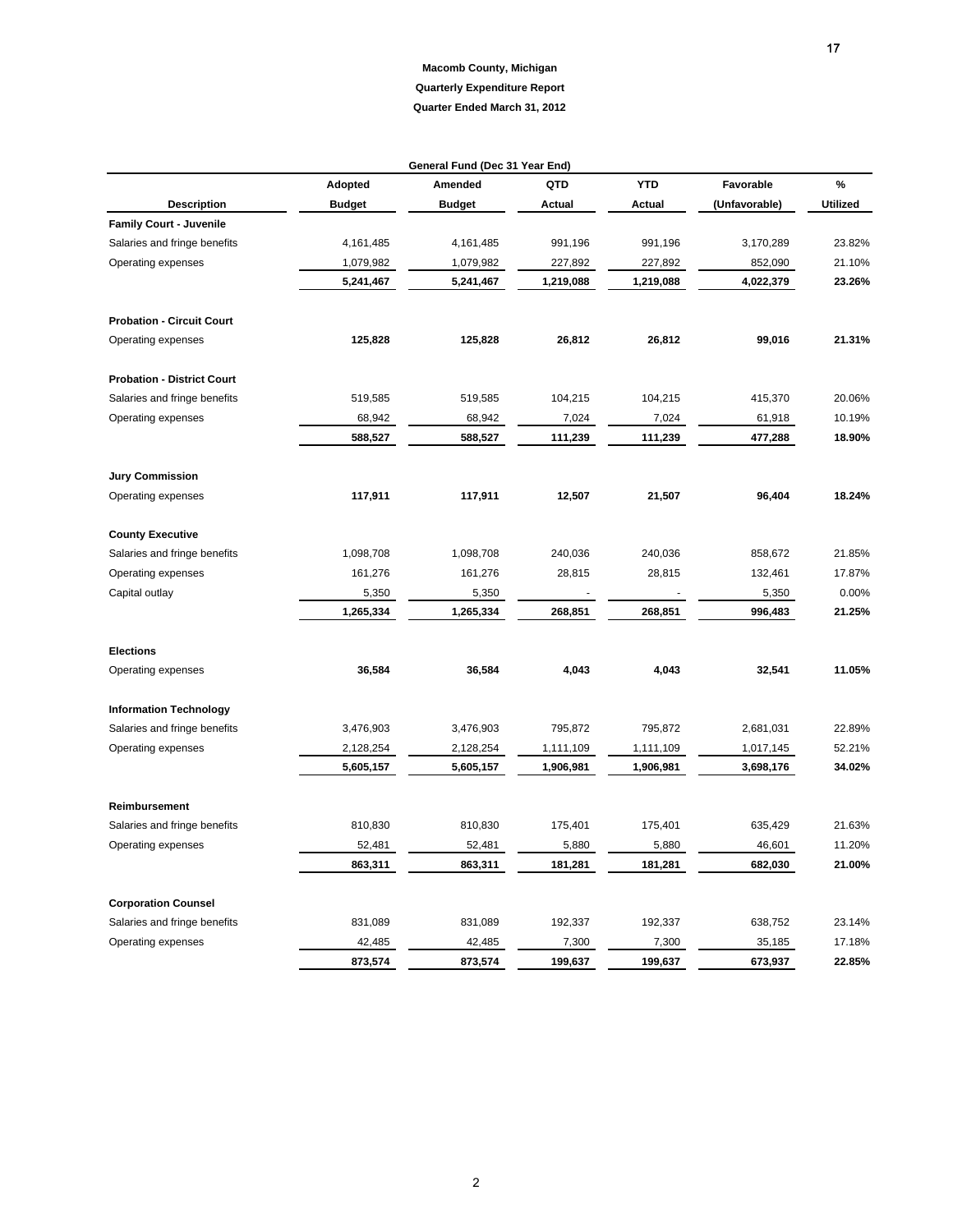|                              |               | General Fund (Dec 31 Year End) |               |               |               |                 |
|------------------------------|---------------|--------------------------------|---------------|---------------|---------------|-----------------|
|                              | Adopted       | Amended                        | QTD           | <b>YTD</b>    | Favorable     | $\%$            |
| <b>Description</b>           | <b>Budget</b> | <b>Budget</b>                  | <b>Actual</b> | <b>Actual</b> | (Unfavorable) | <b>Utilized</b> |
| <b>County Clerk</b>          |               |                                |               |               |               |                 |
| Salaries and fringe benefits | 3,802,301     | 3,871,821                      | 888,628       | 888,628       | 2,983,193     | 22.95%          |
| Operating expenses           | 413,158       | 401,158                        | 64,024        | 64,024        | 337,134       | 15.96%          |
| Capital outlay               |               | 12,000                         |               |               | 12,000        | 0.00%           |
|                              | 4,215,459     | 4,284,979                      | 952,652       | 952,652       | 3,332,327     | 22.23%          |
| <b>Finance Department</b>    |               |                                |               |               |               |                 |
| Salaries and fringe benefits | 1,870,809     | 1,870,809                      | 419,742       | 419,742       | 1,451,067     | 22.44%          |
| Operating expenses           | 94,957        | 94,957                         | 17,129        | 17,129        | 77,828        | 18.04%          |
|                              | 1,965,766     | 1,965,766                      | 436,871       | 436,871       | 1,528,895     | 22.22%          |
| Equalization                 |               |                                |               |               |               |                 |
| Salaries and fringe benefits | 860,250       | 860,250                        | 176,541       | 176,541       | 683,709       | 20.52%          |
| Operating expenses           | 44,300        | 44,300                         | 7,950         | 7,950         | 36,350        | 17.95%          |
|                              | 904,550       | 904,550                        | 184,491       | 184,491       | 720,059       | 20.40%          |
| <b>Human Resources</b>       |               |                                |               |               |               |                 |
| Salaries and fringe benefits | 1,812,580     | 1,812,580                      | 405,454       | 405,454       | 1,407,126     | 22.37%          |
| Operating expenses           | 197,178       | 197,178                        | 22,596        | 22,596        | 174,582       | 11.46%          |
|                              | 2,009,758     | 2,009,758                      | 428,050       | 428,050       | 1,581,708     | 21.30%          |
| <b>Prosecuting Attorney</b>  |               |                                |               |               |               |                 |
| Salaries and fringe benefits | 8,161,206     | 8,186,206                      | 1,913,008     | 1,913,008     | 6,273,198     | 23.37%          |
| Operating expenses           | 480,754       | 480,754                        | 96,776        | 96,776        | 383,978       | 20.13%          |
| Operating transfers out      | 25,000        |                                |               |               |               | 100.00%         |
|                              | 8,666,960     | 8,666,960                      | 2,009,784     | 2,009,784     | 6,657,176     | 23.19%          |
| Purchasing                   |               |                                |               |               |               |                 |
| Salaries and fringe benefits | 1,223,102     | 1,223,102                      | 303,937       | 303,937       | 919,165       | 24.85%          |
| Operating expenses           | 226,330       | 226,330                        | 39,622        | 39,622        | 186,708       | 17.51%          |
|                              | 1,449,432     | 1,449,432                      | 343,559       | 343,559       | 1,105,873     | 23.70%          |
| <b>Register of Deeds</b>     |               |                                |               |               |               |                 |
| Salaries and fringe benefits | 1,562,735     | 1,562,735                      | 342,700       | 342,700       | 1,220,035     | 21.93%          |
| Operating expenses           | 222,132       | 222,132                        | 23,607        | 23,607        | 198,525       | 10.63%          |
|                              | 1,784,867     | 1,784,867                      | 366,307       | 366,307       | 1,418,560     | 20.52%          |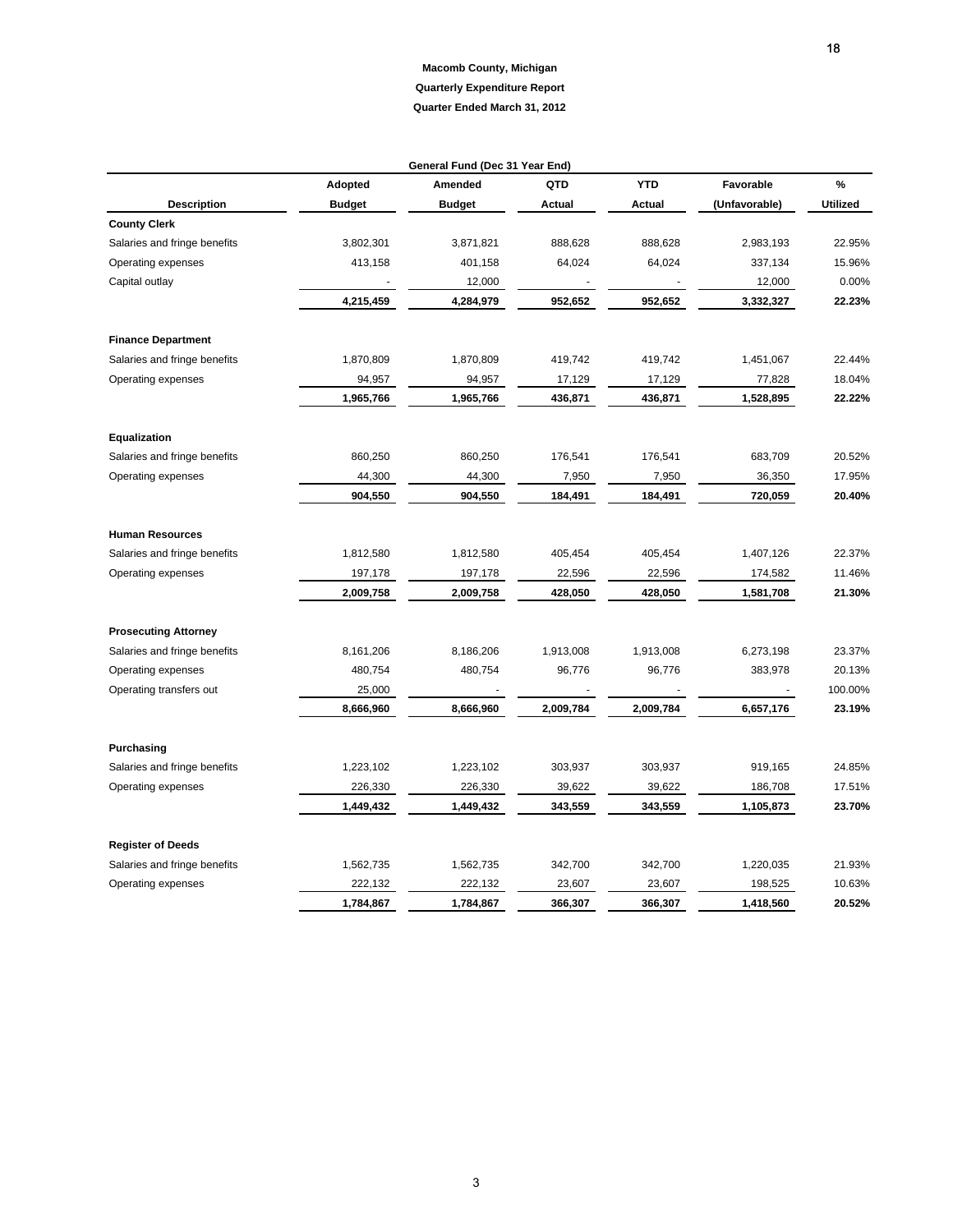|                                    | General Fund (Dec 31 Year End) |               |               |               |               |                 |  |  |  |  |  |
|------------------------------------|--------------------------------|---------------|---------------|---------------|---------------|-----------------|--|--|--|--|--|
|                                    | Adopted                        | Amended       | QTD           | <b>YTD</b>    | Favorable     | $\%$            |  |  |  |  |  |
| <b>Description</b>                 | <b>Budget</b>                  | <b>Budget</b> | <b>Actual</b> | <b>Actual</b> | (Unfavorable) | <b>Utilized</b> |  |  |  |  |  |
| <b>Treasurer</b>                   |                                |               |               |               |               |                 |  |  |  |  |  |
| Salaries and fringe benefits       | 2,072,019                      | 2,072,019     | 489,814       | 489,814       | 1,582,205     | 23.64%          |  |  |  |  |  |
| Operating expenses                 | 164,312                        | 164,312       | 26,388        | 26,388        | 137,924       | 16.06%          |  |  |  |  |  |
|                                    | 2,236,331                      | 2,236,331     | 516,202       | 516,202       | 1,720,129     | 23.08%          |  |  |  |  |  |
| <b>Building Authority</b>          |                                |               |               |               |               |                 |  |  |  |  |  |
| Operating expenses                 | 1,300                          | 1,300         |               |               | 1,300         | 0.00%           |  |  |  |  |  |
| <b>Facilities and Operations</b>   |                                |               |               |               |               |                 |  |  |  |  |  |
| Salaries and fringe benefits       | 7,520,091                      | 7,520,091     | 1,657,274     | 1,657,274     | 5,862,817     | 22.04%          |  |  |  |  |  |
| Operating expenses                 | 7,889,480                      | 7,889,480     | 1,444,426     | 1,444,426     | 6,445,054     | 18.31%          |  |  |  |  |  |
|                                    | 15,409,571                     | 15,409,571    | 3,101,700     | 3,101,700     | 12,307,871    | 20.13%          |  |  |  |  |  |
| <b>Public Works</b>                |                                |               |               |               |               |                 |  |  |  |  |  |
| Salaries and fringe benefits       | 5,444,460                      | 5,444,460     | 1,179,210     | 1,179,210     | 4,265,250     | 21.66%          |  |  |  |  |  |
| Operating expenses                 | 285,320                        | 285,320       | 46,738        | 46,738        | 238,582       | 16.38%          |  |  |  |  |  |
|                                    | 5,729,780                      | 5,729,780     | 1,225,948     | 1,225,948     | 4,503,832     | 21.40%          |  |  |  |  |  |
| <b>MSU Extension</b>               |                                |               |               |               |               |                 |  |  |  |  |  |
| Salaries and fringe benefits       | 525,352                        | 525,352       | 124,212       | 124,212       | 401,140       | 23.64%          |  |  |  |  |  |
| Operating expenses                 | 370,128                        | 370,128       | 9,010         | 9,010         | 361,118       | 2.43%           |  |  |  |  |  |
|                                    | 895,480                        | 895,480       | 133,222       | 133,222       | 762,258       | 14.88%          |  |  |  |  |  |
| <b>Planning &amp; Econ Develop</b> |                                |               |               |               |               |                 |  |  |  |  |  |
| Salaries and fringe benefits       | 2,373,260                      | 2,373,260     | 552,967       | 552,967       | 1,820,293     | 23.30%          |  |  |  |  |  |
| Operating expenses                 | 309,200                        | 309,200       | 87,538        | 87,538        | 221,662       | 28.31%          |  |  |  |  |  |
|                                    | 2,682,460                      | 2,682,460     | 640,505       | 640,505       | 2,041,955     | 23.88%          |  |  |  |  |  |
| <b>Plat Board</b>                  |                                |               |               |               |               |                 |  |  |  |  |  |
| Operating expenses                 | 1,000                          | 1,000         |               |               | 1,000         | 0.00%           |  |  |  |  |  |
| <b>Civil Service Comm</b>          |                                |               |               |               |               |                 |  |  |  |  |  |
| Operating expenses                 | 17,250                         | 17,250        | 232           | 232           | 17,018        | 1.34%           |  |  |  |  |  |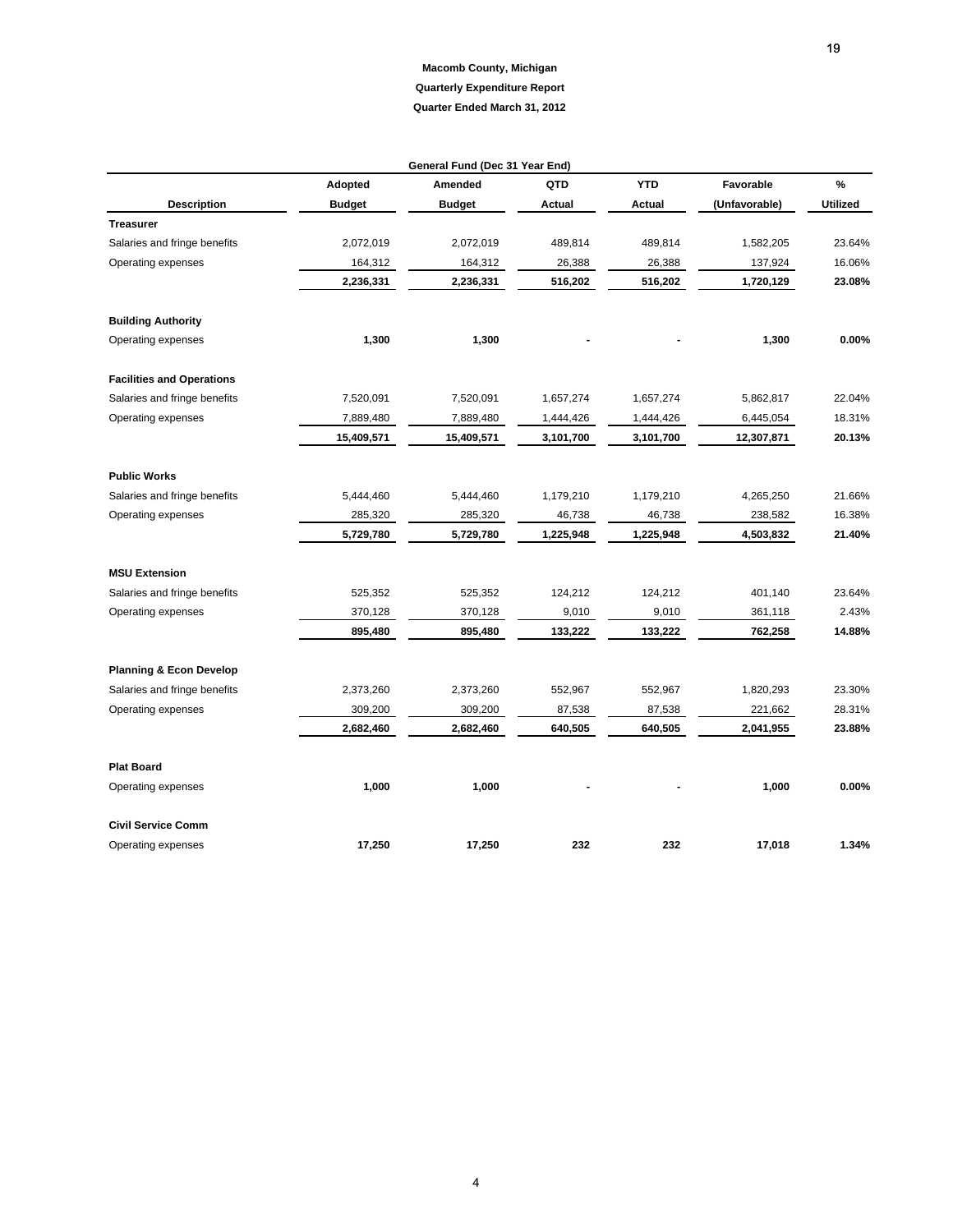**20** 

|                                        |                   | General Fund (Dec 31 Year End) |               |              |                   |                 |
|----------------------------------------|-------------------|--------------------------------|---------------|--------------|-------------------|-----------------|
|                                        | Adopted           | Amended                        | QTD           | <b>YTD</b>   | Favorable         | %               |
| <b>Description</b>                     | <b>Budget</b>     | <b>Budget</b>                  | <b>Actual</b> | Actual       | (Unfavorable)     | <b>Utilized</b> |
| <b>Sheriff</b>                         |                   |                                |               |              |                   |                 |
| Salaries and fringe benefits           | 51,583,938        | 51,583,938                     | 10,940,256    | 10,940,256   | 40,643,682        | 21.21%          |
| Operating expenses                     | 10,907,412        | 10,907,412                     | 1,777,990     | 1,777,990    | 9,129,422         | 16.30%          |
|                                        | 62,491,350        | 62,491,350                     | 12,718,246    | 12,718,246   | 49,773,104        | 20.35%          |
|                                        |                   |                                |               |              |                   |                 |
| <b>Emergency Management</b>            |                   |                                |               |              |                   |                 |
| Salaries and fringe benefits           | 918,544           | 918,544                        | 202,606       | 202,606      | 715,938           | 22.06%          |
| Operating expenses                     | 71,065            | 71,065                         | 12,222        | 12,222       | 58,843            | 17.20%          |
|                                        | 989,609           | 989,609                        | 214,828       | 214,828      | 774,781           | 21.71%          |
| <b>Health Department</b>               |                   |                                |               |              |                   |                 |
| Salaries and fringe benefits           | 13,066,305        | 13,066,305                     | 2,755,084     | 2,755,084    | 10,311,221        | 21.09%          |
| Operating expenses                     | 6,238,706         | 6,238,706                      | 303,884       | 303,884      | 5,934,822         | 4.87%           |
| Capital outlay                         | 129,101           | 129,101                        | 1,176         | 1,176        | 127,925           | 0.91%           |
|                                        | 19,434,112        | 19,434,112                     | 3,060,144     | 3,060,144    | 16,373,968        | 15.75%          |
|                                        |                   |                                |               |              |                   |                 |
| <b>Health &amp; Community Services</b> |                   |                                |               |              |                   |                 |
| Salaries and fringe benefits           | 238,697           | 238,697                        | 42,167        | 42,167       | 196,530           | 17.67%          |
| Operating expenses                     | 15,100            | 15,100                         | 810           | 810          | 14,290            | 5.36%           |
| Capital outlay                         | 4,000             | 4,000                          |               |              | 4,000             | 0.00%           |
|                                        | 257,797           | 257,797                        | 42,977        | 42,977       | 214,820           | 16.67%          |
| <b>Social Services</b>                 |                   |                                |               |              |                   |                 |
| Operating expenses                     | 72,472            | 72,472                         | 5,748         | 5,748        | 66,724            | 7.93%           |
| <b>Senior Citizens Services</b>        |                   |                                |               |              |                   |                 |
| Salaries and fringe benefits           | 1,084,712         | 1,084,712                      | 257,908       | 257,908      | 826,804           | 23.78%          |
| Operating expenses                     | 113,570           | 113,570                        | 16,623        | 16,623       | 96,947            | 14.64%          |
| Capital outlay                         | 1,000             | 1,000                          |               |              | 1,000             | 0.00%           |
|                                        | 1,199,282         | 1,199,282                      | 274,531       | 274,531      | 924,751           | 22.89%          |
| <b>Appropriations</b>                  |                   |                                |               |              |                   |                 |
| Salaries and fringe benefits           | (6, 253, 333)     | (6, 253, 333)                  |               |              | (6, 253, 333)     | 0.00%           |
| Operating expenses                     | 1,780,884         | 1,780,884                      | 194,860       | 194,860      | 1,586,024         | 10.94%          |
| Capital outlay                         | 334,218           | 334,218                        | 21,988        | 21,988       | 312,230           | 6.58%           |
|                                        | (4, 138, 231)     | (4, 138, 231)                  | 216,848       | 216,848      | (4,355,079)       | $-5.24%$        |
| <b>Contributions</b>                   |                   |                                |               |              |                   |                 |
| Operating transfers out                | 32,691,709        | 32,671,826                     |               |              | 32,671,826        | 0.00%           |
|                                        | \$<br>193,355,778 | 193,365,240<br>\$              | \$34,489,561  | \$34,498,561 | \$<br>158,866,679 | 17.84%          |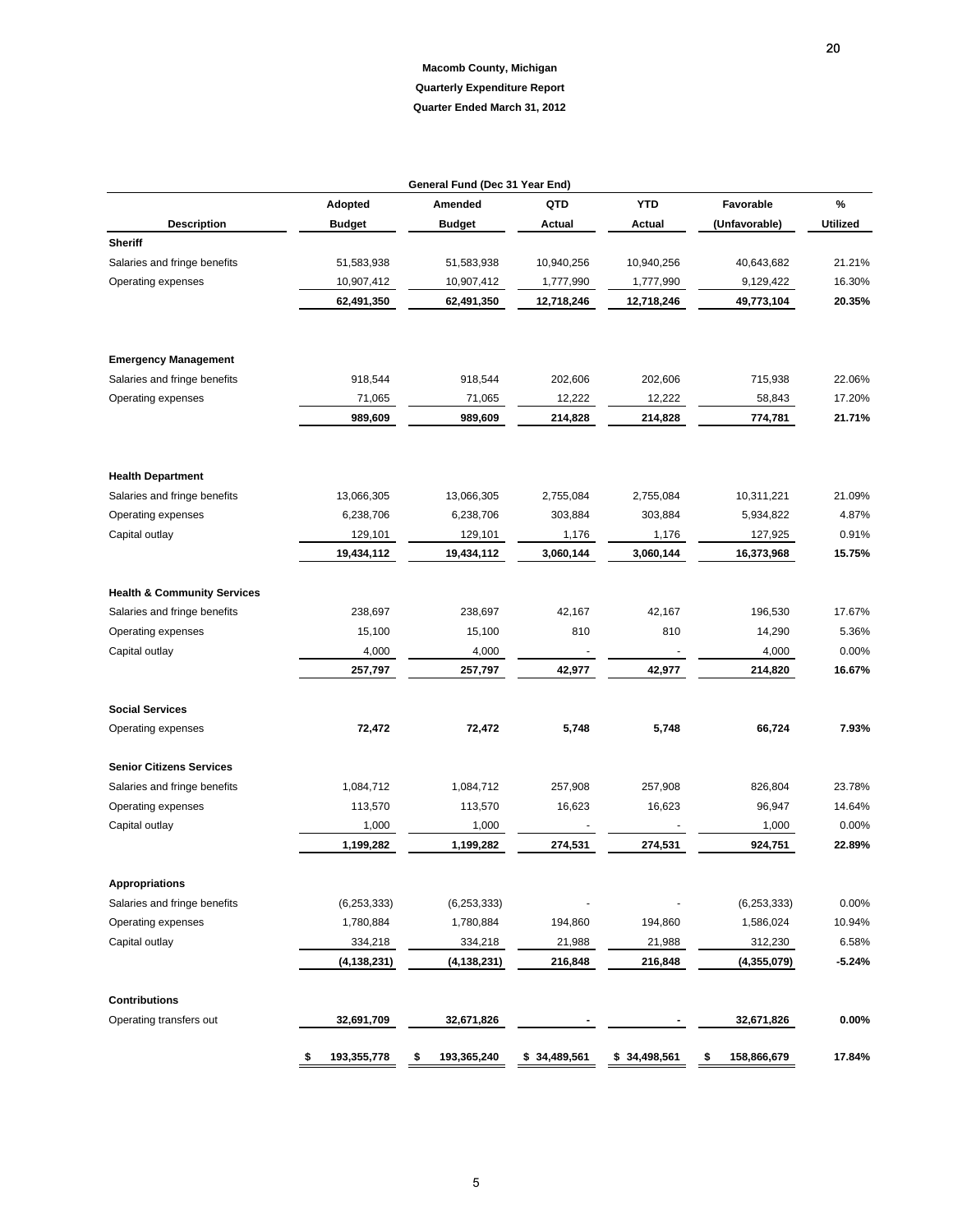|                              |               | <b>Community Corrections (Dec 31 Year End)</b> |        |        |               |           |                 |
|------------------------------|---------------|------------------------------------------------|--------|--------|---------------|-----------|-----------------|
|                              | Adopted       | Amended                                        | QTD    | YTD    |               | Favorable | %               |
| <b>Description</b>           | <b>Budget</b> | <b>Budget</b>                                  | Actual | Actual | (Unfavorable) |           | <b>Utilized</b> |
| Salaries and fringe benefits | 69.949        | 69.949                                         | 7.325  | 17.325 |               | 52,624    | 24.77%          |

|                              | Community Development Block Grant Fund (Dec 31 Year End) |            |               |            |        |           |        |                          |               |            |                 |
|------------------------------|----------------------------------------------------------|------------|---------------|------------|--------|-----------|--------|--------------------------|---------------|------------|-----------------|
|                              |                                                          | Adopted    |               | Amended    |        | QTD       |        | <b>YTD</b>               | Favorable     |            | %               |
| <b>Description</b>           | <b>Budget</b>                                            |            | <b>Budget</b> |            | Actual |           | Actual |                          | (Unfavorable) |            | <b>Utilized</b> |
| Salaries and fringe benefits | S                                                        | 416.000    | \$            | 416.000    | S      | 85.450    | \$     | 85.450                   | \$            | 330.550    | 20.54%          |
| Operating expenses           |                                                          | 11,437,550 |               | 11,444,550 |        | 1,066,863 |        | 1,066,863                |               | 10,377,687 | 9.32%           |
| Capital outlay               |                                                          | 15,000     |               | 18,000     |        |           |        |                          |               | 18,000     | 0.00%           |
| Operating transfers out      |                                                          | 579,000    |               | 569,000    |        |           |        | $\overline{\phantom{a}}$ |               | 569,000    | 0.00%           |
|                              |                                                          | 12,447,550 |               | 12.447.550 |        | 1.152.313 |        | 1.152.313                |               | 11,295,237 | 9.26%           |

|                              |               | <b>Community Services Grants (Dec 31 Year End)</b> |         |               |                                                                                 |          |        |
|------------------------------|---------------|----------------------------------------------------|---------|---------------|---------------------------------------------------------------------------------|----------|--------|
|                              | Adopted       | Amended                                            | QTD     | <b>YTD</b>    |                                                                                 |          | %      |
| <b>Description</b>           | <b>Budget</b> | <b>Budget</b>                                      | Actual  | Actual        | Favorable<br>(Unfavorable)<br>\$<br>149.781<br>2,086,438<br>98,321<br>2,334,540 | Utilized |        |
| Salaries and fringe benefits | 31,355        | \$<br>325.151                                      | 175.370 | \$<br>175.370 |                                                                                 |          | 53.93% |
| Operating expenses           | 294.900       | 2.625.102                                          | 538.664 | 538.664       |                                                                                 |          | 20.52% |
| Operating transfers out      | 60,000        | 98,321                                             |         |               |                                                                                 | 0.00%    |        |
|                              | 386,255       | 3,048,574                                          | 714,034 | 714,034       |                                                                                 |          | 23.42% |

|                          |   |               | Debt Service Fund (Dec 31 Year End) |           |             |                                                                |          |
|--------------------------|---|---------------|-------------------------------------|-----------|-------------|----------------------------------------------------------------|----------|
|                          |   | Adopted       | Amended                             | QTD       | <b>YTD</b>  | Favorable                                                      | %        |
| <b>Description</b>       |   | <b>Budget</b> | <b>Budget</b>                       | Actual    | Actual      | (Unfavorable)<br>124.394<br>4.330.000<br>.698,796<br>6,153,190 | Utilized |
| Operating expenses       | Φ | 129.238       | \$<br>129.238                       | 4.844     | \$<br>4.844 | \$                                                             | 3.75%    |
| Debt service - principal |   | 5.870.000     | 5.870.000                           | 1.540.000 | .540.000    |                                                                | 26.24%   |
| Interest and fees        |   | 2.295.528     | 2,295,528                           | 596.732   | 596,732     |                                                                | 26.00%   |
|                          |   | 8,294,766     | 8,294,766                           | 2,141,576 | 2.141.576   |                                                                | 25.82%   |

|                              |                                                                       |  | Freedom Hill Park (Dec 31 Year End) |  |        |        |            |               |                 |         |
|------------------------------|-----------------------------------------------------------------------|--|-------------------------------------|--|--------|--------|------------|---------------|-----------------|---------|
|                              |                                                                       |  |                                     |  | QTD    |        | <b>YTD</b> |               | Favorable       | %       |
| <b>Description</b>           | Adopted<br>Amended<br><b>Budget</b><br><b>Budget</b><br>\$<br>322.507 |  | Actual                              |  |        | Actual |            | (Unfavorable) | <b>Utilized</b> |         |
| Salaries and fringe benefits |                                                                       |  | ۰.                                  |  | 852    | \$     | 852        | \$            | (852)           | 100.00% |
| Operating expenses           |                                                                       |  | 322.507                             |  | 19.454 |        | 19.454     |               | 303,053         | 6.03%   |
|                              | 322.507                                                               |  | 322.507                             |  | 20.306 |        | 20,306     |               | 302,201         | 6.30%   |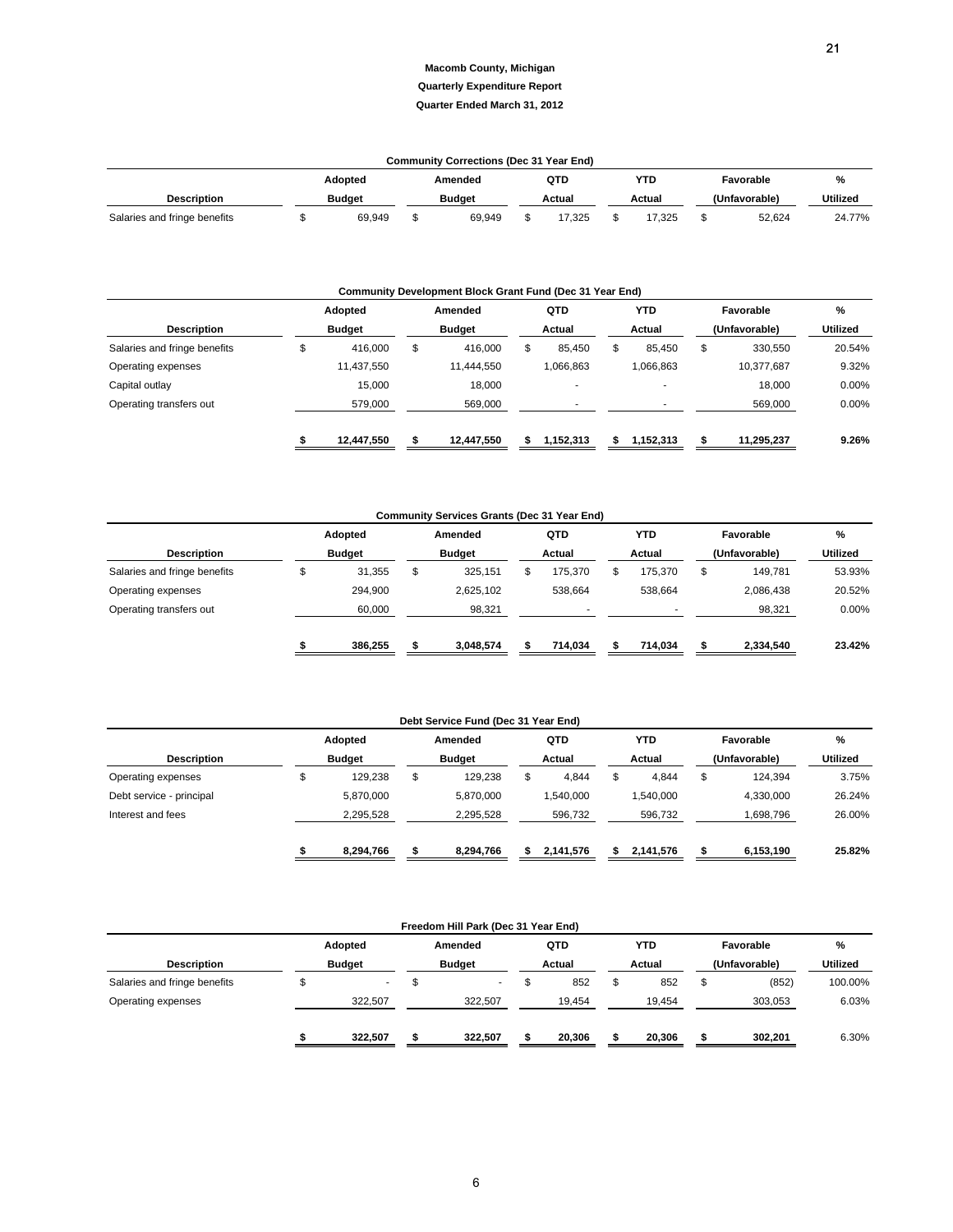### **Adopted Amended QTD YTD Favorable % Description Budget Budget Budget Budget Actual Actual Actual (Unfavorable)** Utilized Salaries and fringe benefits 234,970 234,970 51,352 51,352 183,618 21.85% Operating expenses 247,511 372,511 58,389 68,389 304,122 18.36%  **482,481 607,481 119,741 119,741 487,740** 19.71% **Health Grants Fund (Dec 31 Year End)**

|                              |               |           |               | Homeland Security Grants (Dec 31 Year End) |        |        |              |               |                 |
|------------------------------|---------------|-----------|---------------|--------------------------------------------|--------|--------|--------------|---------------|-----------------|
|                              |               | Adopted   |               | Amended                                    |        | QTD    | <b>YTD</b>   | Favorable     | %               |
| <b>Description</b>           | <b>Budget</b> |           | <b>Budget</b> |                                            | Actual |        | Actual       | (Unfavorable) | <b>Utilized</b> |
| Salaries and fringe benefits |               | 75,000    | \$            | 103,357                                    |        | 25,798 | \$<br>25,798 | \$<br>77,559  | 24.96%          |
| Operating expenses           |               | 869,120   |               | 2,095,342                                  |        | 17,285 | 17.285       | 2,078,057     | 0.82%           |
| Capital outlay               |               | 358,210   |               | 1,294,668                                  |        | 6,607  | 6,607        | 1,288,061     | 0.51%           |
|                              |               | 1,302,330 |               | 3.493.367                                  |        | 49,690 | 49.690       | 3,443,677     | 1.42%           |

| Macomb/St Clair Training (Jun 30 Year End) |               |           |               |           |        |           |  |            |    |               |                 |  |
|--------------------------------------------|---------------|-----------|---------------|-----------|--------|-----------|--|------------|----|---------------|-----------------|--|
|                                            |               | Adopted   |               | Amended   |        | QTD       |  | <b>YTD</b> |    | Favorable     | %               |  |
| <b>Description</b>                         | <b>Budget</b> |           | <b>Budget</b> |           | Actual |           |  | Actual     |    | (Unfavorable) | <b>Utilized</b> |  |
| Salaries and fringe benefits               |               | 3.958.975 | \$            | 3,958,975 |        | 974.736   |  | 2.974.207  | \$ | 984,768       | 75.13%          |  |
| Operating expenses                         |               | 161.129   |               | 161,129   |        | 58,898    |  | 126.799    |    | 34,330        | 78.69%          |  |
|                                            |               | 4,120,104 |               | 4,120,104 |        | 1.033.634 |  | 3,101,006  |    | 1,019,098     | 75.27%          |  |

|                              |               |            |               | Martha T Berry Medical Care Facility (Dec 31 Year End) |        |           |                 |                  |          |
|------------------------------|---------------|------------|---------------|--------------------------------------------------------|--------|-----------|-----------------|------------------|----------|
|                              |               | Adopted    |               | Amended                                                |        | QTD       | <b>YTD</b>      | Favorable        | %        |
| <b>Description</b>           | <b>Budget</b> |            | <b>Budget</b> |                                                        | Actual |           | Actual          | (Unfavorable)    | Utilized |
| Salaries and fringe benefits |               | 13.529.519 | \$            | 13.529.519                                             | S.     | 3,509,135 | \$<br>3,509,135 | \$<br>10.020.384 | 25.94%   |
| Operating expenses           |               | 8.645.632  |               | 8.598.787                                              |        | 1.222.547 | 1.222.547       | 7.376.240        | 14.22%   |
| Capital outlay               |               | 128,000    |               | 174,845                                                |        | 46,845    | 46,845          | 128,000          | 26.79%   |
|                              |               | 22.303.151 |               | 22.303.151                                             | S.     | 4.778.527 | 4.778.527       | 17.524.624       | 21.43%   |

|                              |               | <b>MSU Extension Grants (Dec 31 Year End)</b> |        |                          |               |          |
|------------------------------|---------------|-----------------------------------------------|--------|--------------------------|---------------|----------|
|                              | Adopted       | Amended                                       | QTD    | <b>YTD</b>               | Favorable     | %        |
| <b>Description</b>           | <b>Budget</b> | <b>Budget</b>                                 | Actual | Actual                   | (Unfavorable) | Utilized |
| Salaries and fringe benefits | 68,520        | \$<br>245,740                                 | 31.566 | \$<br>31.566             | \$<br>214.174 | 12.85%   |
| Operating expenses           | 43,168        | 213,046                                       | 12.163 | 12.163                   | 200,883       | 5.71%    |
| Capital outlay               | ۰             | 8,800                                         |        | $\overline{\phantom{a}}$ | 8,800         | $0.00\%$ |
|                              | 111,688       | 467,586                                       | 43,729 | 43,729                   | 423,857       | 9.35%    |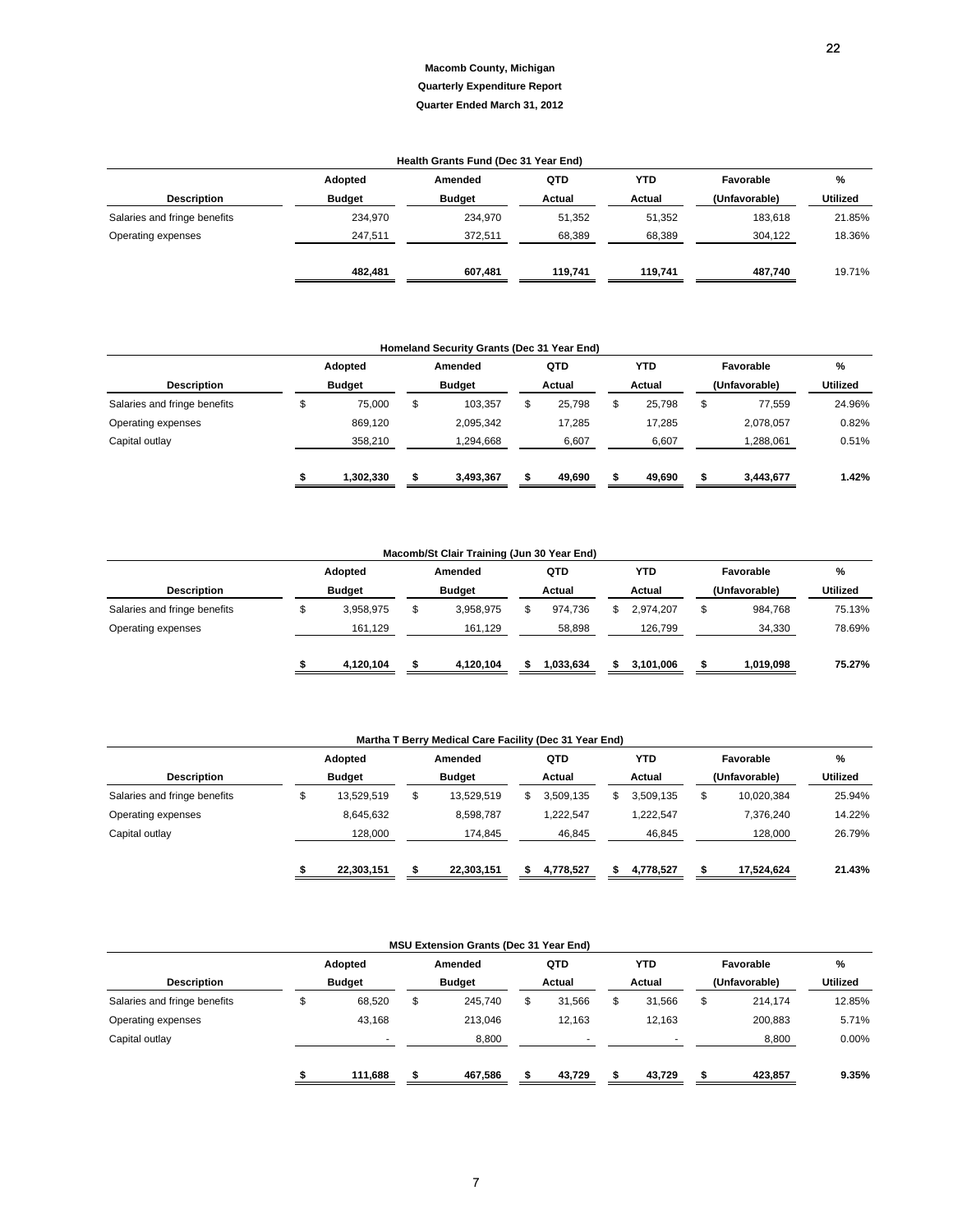#### **Quarter Ended March 31, 2012**

|                    |               |         |               | Prosecuting Attorney Forfeiture Fund (Dec 31 Year End) |        |     |   |        |               |                 |
|--------------------|---------------|---------|---------------|--------------------------------------------------------|--------|-----|---|--------|---------------|-----------------|
|                    |               | Adopted |               | Amended                                                |        | QTD |   | YTD    | Favorable     | %               |
| <b>Description</b> | <b>Budget</b> |         | <b>Budget</b> |                                                        | Actual |     |   | Actual | (Unfavorable) | <b>Utilized</b> |
| Operating expenses |               | 5,000   |               | 5,000                                                  |        | 688 | S | 688    | \$<br>4,312   | 13.76%          |
| Capital outlay     |               | 25,000  |               | 25,000                                                 |        |     |   | ۰      | 25,000        | 0.00%           |
|                    |               | 30.000  |               | 30,000                                                 |        | 688 |   | 688    | 29,312        | 2.29%           |

|                    |               | <b>Register of Deeds Remonumentation Fund (Dec 31 Year End)</b> |        |        |               |                 |
|--------------------|---------------|-----------------------------------------------------------------|--------|--------|---------------|-----------------|
|                    | Adopted       | Amended                                                         | QTD    | YTD.   | Favorable     | %               |
| <b>Description</b> | <b>Budget</b> | <b>Budget</b>                                                   | Actual | Actual | (Unfavorable) | <b>Utilized</b> |
| Operating expenses | 200.000       | 192.986                                                         |        |        | 192.986       | $0.00\%$        |

|                              |               |                |               | Register of Deeds Technology Fund (Dec 31 Year End) |        |         |    |         |       |               |          |
|------------------------------|---------------|----------------|---------------|-----------------------------------------------------|--------|---------|----|---------|-------|---------------|----------|
|                              |               | <b>Adopted</b> |               | Amended                                             |        | QTD     |    | YTD     |       | Favorable     | %        |
| <b>Description</b>           | <b>Budget</b> |                | <b>Budget</b> |                                                     | Actual |         |    | Actual  |       | (Unfavorable) | Utilized |
| Salaries and fringe benefits |               | 66.250         | \$            | 66,250                                              |        | 15.832  | \$ | 15.832  | \$    | 50,418        | 23.90%   |
| Operating expenses           |               | 665,750        |               | 665.750                                             |        | 109.789 |    | 109.789 |       | 555,961       | 16.49%   |
| Capital outlay               |               | 5,000          |               | 5,000                                               |        | ۰       |    |         | 5,000 | 0.00%         |          |
|                              |               | 737.000        | ж             | 737.000                                             |        | 125.621 | S. | 125.621 | S.    | 611,379       | 17.04%   |

|                         |               | Revenue Sharing Reserve Fund (Dec 31 Year End) |        |        |               |                 |
|-------------------------|---------------|------------------------------------------------|--------|--------|---------------|-----------------|
|                         | Adopted       | Amended                                        | QTD    | YTD    | Favorable     | %               |
| <b>Description</b>      | <b>Budget</b> | <b>Budget</b>                                  | Actual | Actual | (Unfavorable) | <b>Utilized</b> |
| Operating transfers out | 4.856.883     | 4.856.883                                      |        |        | 4.856.883     | $0.00\%$        |

|                              |               |    | Sheriff Grants (Dec 31 Year End) |        |            |                                                                                                                |          |
|------------------------------|---------------|----|----------------------------------|--------|------------|----------------------------------------------------------------------------------------------------------------|----------|
|                              | Adopted       |    | Amended                          | QTD    | <b>YTD</b> |                                                                                                                | %        |
| <b>Description</b>           | <b>Budget</b> |    | <b>Budget</b>                    | Actual | Actual     | Favorable<br>(Unfavorable)<br>\$<br>46.441<br>124,920<br>32.657<br>552.654<br>1,746,076<br>2,423,650<br>79,098 | Utilized |
| Salaries and fringe benefits | 75,000        | \$ | 171,361                          | 46,441 | \$         |                                                                                                                | 27.10%   |
| Operating expenses           | 213.000       |    | 585,311                          | 32.657 |            |                                                                                                                | 5.58%    |
| Capital outlay               | 52,500        |    | 1,746,076                        |        |            |                                                                                                                | 0.00%    |
|                              | 340.500       | ж  | 2.502.748                        | 79,098 |            |                                                                                                                | 3.16%    |

|                         |               | Social Welfare Fund (Dec 31 Year End) |               |   |             |                 |           |
|-------------------------|---------------|---------------------------------------|---------------|---|-------------|-----------------|-----------|
|                         | Adopted       | Amended                               | QTD           |   | <b>YTD</b>  | Favorable       | %         |
| <b>Description</b>      | <b>Budget</b> | <b>Budget</b>                         | Actual        |   | Actual      | (Unfavorable)   | Utilized  |
| Operating expenses      | 2,000,000     | \$<br>2,000,000                       | \$(1,250,179) | S | (1,250,179) | \$<br>3,250,179 | $-62.51%$ |
| Operating transfers out | 97,482        | 97,482                                |               |   |             | 97,482          | $0.00\%$  |
|                         | 2,097,482     | 2,097,482                             | (1,250,179)   | S | (1,250,179) | 3,347,661       | -59.60%   |

2323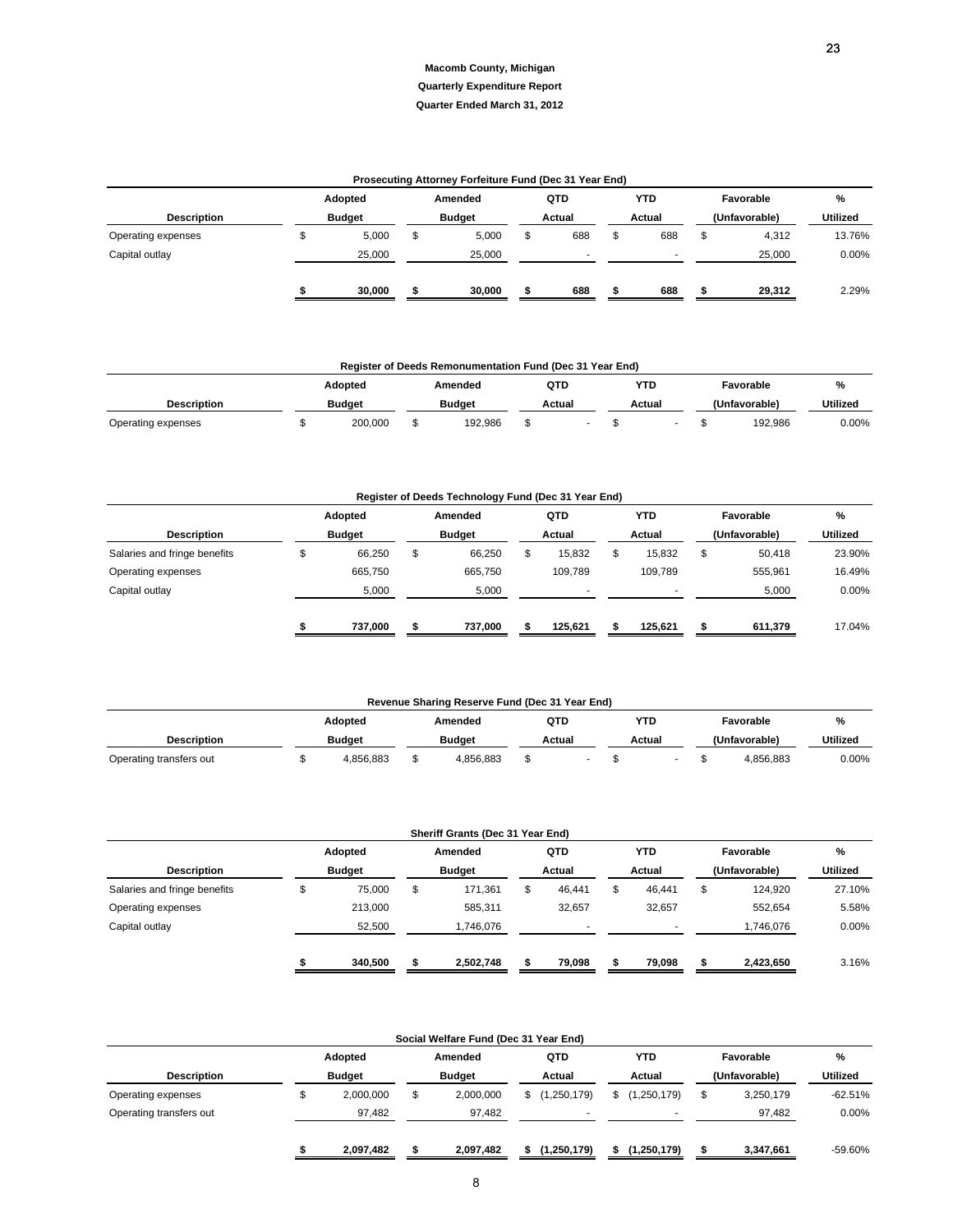|                              |               | Veterans' Affairs Fund (Dec 31 Year End) |   |         |    |            |               |                 |
|------------------------------|---------------|------------------------------------------|---|---------|----|------------|---------------|-----------------|
|                              | Adopted       | Amended                                  |   | QTD     |    | <b>YTD</b> | Favorable     | %               |
| <b>Description</b>           | <b>Budget</b> | <b>Budget</b>                            |   | Actual  |    | Actual     | (Unfavorable) | <b>Utilized</b> |
| Salaries and fringe benefits | 698,264       | \$<br>698,264                            | ъ | 140.277 | .১ | 140,277    | \$<br>557.987 | 20.09%          |
| Operating expenses           | 357,713       | 357,713                                  |   | 51.051  |    | 51,051     | 306,662       | 14.27%          |
| Capital outlay               | 8,000         | 8,000                                    |   |         |    |            | 8,000         | $0.00\%$        |
|                              | 1,063,977     | 1,063,977                                |   | 191,328 |    | 191,328    | 872,649       | 17.98%          |

|                              |               |     | Adult Drug Court (Sep 30 Year End) |        |            |               |                 |
|------------------------------|---------------|-----|------------------------------------|--------|------------|---------------|-----------------|
|                              | Adopted       |     | Amended                            | QTD    | <b>YTD</b> | Favorable     | %               |
| <b>Description</b>           | <b>Budget</b> |     | <b>Budget</b>                      | Actual | Actual     | (Unfavorable) | <b>Utilized</b> |
| Salaries and fringe benefits | 164.996       | \$  | 111.487                            | 13.325 | 36.079     | \$<br>75.408  | 32.36%          |
| Operating expenses           | 91,599        |     | 120,823                            | 10,005 | 27,902     | 92,921        | 23.09%          |
|                              | 256.595       | -11 | 232.310                            | 23.330 | 63,981     | 168,329       | 27.54%          |

|                              |               | Child Care Fund (Sep 30 Year End) |    |           |   |            |                 |                 |
|------------------------------|---------------|-----------------------------------|----|-----------|---|------------|-----------------|-----------------|
|                              | Adopted       | Amended                           |    | QTD       |   | <b>YTD</b> | Favorable       | %               |
| <b>Description</b>           | <b>Budget</b> | <b>Budget</b>                     |    | Actual    |   | Actual     | (Unfavorable)   | <b>Utilized</b> |
| Salaries and fringe benefits | 10,276,722    | \$<br>10,276,722                  | S. | 2,309,108 | S | 4,468,557  | \$<br>5,808,165 | 43.48%          |
| Operating expenses           | 15,763,794    | 15.776.157                        |    | 2.162.830 |   | 3,761,810  | 12,014,347      | 23.84%          |
| Capital outlay               | 8,500         | 8,500                             |    |           |   | 1,311      | 7,189           | 15.42%          |
|                              | 26.049.016    | 26,061,379                        |    | 4,471,938 |   | 8,231,678  | 17,829,701      | 31.59%          |

|                              |               | <b>Community Corrections (Sep 30 Year End)</b> |         |               |               |          |
|------------------------------|---------------|------------------------------------------------|---------|---------------|---------------|----------|
|                              | Adopted       | Amended                                        | QTD     | <b>YTD</b>    | Favorable     | %        |
| <b>Description</b>           | <b>Budget</b> | <b>Budget</b>                                  | Actual  | Actual        | (Unfavorable) | Utilized |
| Salaries and fringe benefits | 716.979       | \$<br>716.979                                  | 174.628 | \$<br>337.601 | \$<br>379,378 | 47.09%   |
| Operating expenses           | 602,675       | 602,675                                        | 125.301 | 267,966       | 334,709       | 44.46%   |
| Capital outlay               | 1,000         | 1,000                                          |         | ٠             | 1,000         | 0.00%    |
|                              | 1,320,654     | 1,320,654                                      | 299,929 | 605.567       | 715,087       | 45.85%   |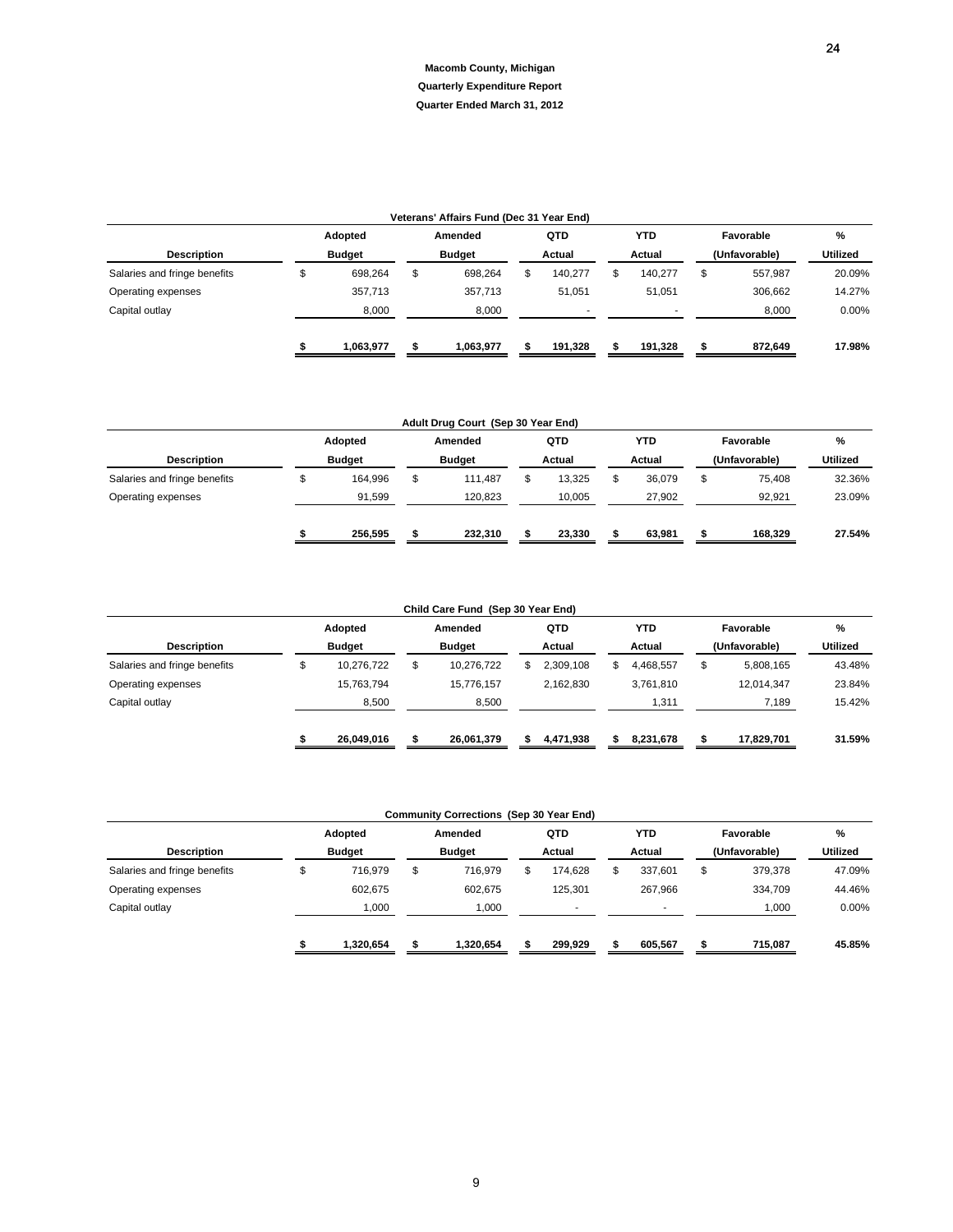|                              |               | Community Mental Health (Sep 30 Year End) |    |            |                  |                  |          |
|------------------------------|---------------|-------------------------------------------|----|------------|------------------|------------------|----------|
|                              | Adopted       | Amended                                   |    | QTD        | <b>YTD</b>       | Favorable        | %        |
| <b>Description</b>           | <b>Budget</b> | <b>Budget</b>                             |    | Actual     | Actual           | (Unfavorable)    | Utilized |
| Salaries and fringe benefits | 25.918.910    | \$<br>25.918.910                          | S. | 6.042.675  | \$<br>11.918.983 | \$<br>13,999,927 | 45.99%   |
| Operating expenses           | 172,237,875   | 172.307.875                               |    | 48,275,848 | 66.898.890       | 105,408,985      | 38.83%   |
| Capital outlay               | 124,200       | 124,200                                   |    | 17,898     | 25,203           | 98,997           | 20.29%   |
|                              | 198.280.985   | 198.350.985                               | S. | 54.336.421 | 78,843,076       | 119,507,909      | 39.75%   |

| <b>Macomb County, Michigan</b><br><b>Quarterly Expenditure Report</b><br>Quarter Ended March 31, 2012<br>Community Mental Health (Sep 30 Year End)<br>Amended<br><b>YTD</b><br>Favorable<br>%<br>Adopted<br>QTD<br><b>Utilized</b><br><b>Description</b><br><b>Budget</b><br><b>Budget</b><br>Actual<br>Actual<br>(Unfavorable)<br>\$<br>\$<br>\$<br>\$<br>6,042,675<br>\$11,918,983<br>Salaries and fringe benefits<br>25,918,910<br>25,918,910<br>13,999,927<br>45.99%<br>Operating expenses<br>172,237,875<br>172,307,875<br>48,275,848<br>66,898,890<br>105,408,985<br>38.83%<br>Capital outlay<br>17,898<br>25,203<br>20.29%<br>124,200<br>124,200<br>98,997<br>39.75%<br>198,280,985<br>198,350,985<br>\$54,336,421<br>\$<br>\$78,843,076<br>\$<br>119,507,909<br>\$<br>Community Services (Sep 30 Year End)<br><b>YTD</b><br>Favorable<br>%<br>Adopted<br>Amended<br>QTD<br>Utilized<br><b>Description</b><br><b>Budget</b><br><b>Budget</b><br>Actual<br>Actual<br>(Unfavorable)<br>\$<br>\$<br>\$<br>\$<br>Salaries and fringe benefits<br>7,679,523<br>7,643,275<br>1,973,797<br>\$<br>4,091,114<br>3,552,161<br>53.53%<br>Operating expenses<br>8,333,406<br>8,654,552<br>2,163,714<br>3,785,555<br>4,868,997<br>43.74%<br>Capital outlay<br>4,787<br>25,207<br>18,230<br>19,180<br>6,027<br>76.09%<br>Operating transfers out<br>523,223<br>546,363<br>207,302<br>339,061<br>37.94%<br>172,917<br>48.03%<br>16,540,939<br>16,869,397<br>8,766,246<br>\$<br>4,328,658<br>8,103,151<br>\$<br>\$<br>\$<br>\$<br>Friend of the Court (Sep 30 Year End)<br><b>YTD</b><br>Favorable<br>%<br>Adopted<br>Amended<br>QTD<br>Utilized<br><b>Description</b><br><b>Budget</b><br>Actual<br>Actual<br>(Unfavorable)<br><b>Budget</b><br>\$<br>\$<br>\$<br>Salaries and fringe benefits<br>8,372,628<br>8,315,228<br>\$<br>1,911,999<br>\$<br>3,760,728<br>4,554,500<br>45.23%<br>2,270,546<br>2,270,546<br>481,783<br>1,012,370<br>1,258,176<br>44.59%<br>Operating expenses<br>2,500<br>2,500<br>912<br>912<br>1,588<br>36.48%<br>Capital outlay<br>45.09%<br>10,645,674<br>10,588,274<br>\$<br>2,394,694<br>4,774,010<br>5,814,264<br>\$<br>\$<br>\$<br>Health Grants (Sep 30 Year End)<br>Adopted<br>Amended<br><b>YTD</b><br>Favorable<br>$\%$<br>QTD<br><b>Description</b><br><b>Budget</b><br><b>Budget</b><br>Actual<br>Actual<br>(Unfavorable)<br><b>Utilized</b><br>\$<br>\$<br>2,907,336<br>\$<br>675,440<br>\$<br>1,346,233<br>\$<br>Salaries and fringe benefits<br>2,879,838<br>1,561,103<br>46.30%<br>Operating expenses<br>1,145,114<br>1,266,615<br>127,584<br>327,010<br>939,605<br>25.82%<br>Capital outlay<br>0.00%<br>5,950<br>10,450<br>55,767<br>10,450<br>$\overline{\phantom{a}}$<br>39.99%<br>4,030,902<br>4,184,401<br>858,791<br>1,673,243<br>2,511,158<br>\$<br>\$<br>\$<br>\$<br>\$ |  |  |  |  |  | 25 |
|------------------------------------------------------------------------------------------------------------------------------------------------------------------------------------------------------------------------------------------------------------------------------------------------------------------------------------------------------------------------------------------------------------------------------------------------------------------------------------------------------------------------------------------------------------------------------------------------------------------------------------------------------------------------------------------------------------------------------------------------------------------------------------------------------------------------------------------------------------------------------------------------------------------------------------------------------------------------------------------------------------------------------------------------------------------------------------------------------------------------------------------------------------------------------------------------------------------------------------------------------------------------------------------------------------------------------------------------------------------------------------------------------------------------------------------------------------------------------------------------------------------------------------------------------------------------------------------------------------------------------------------------------------------------------------------------------------------------------------------------------------------------------------------------------------------------------------------------------------------------------------------------------------------------------------------------------------------------------------------------------------------------------------------------------------------------------------------------------------------------------------------------------------------------------------------------------------------------------------------------------------------------------------------------------------------------------------------------------------------------------------------------------------------------------------------------------------------------------------------------------------------------------------------------------------------------------------------------------------------------------------------------------------------------------------------------------------------------------------------------------------------------------------------------------------------|--|--|--|--|--|----|
|                                                                                                                                                                                                                                                                                                                                                                                                                                                                                                                                                                                                                                                                                                                                                                                                                                                                                                                                                                                                                                                                                                                                                                                                                                                                                                                                                                                                                                                                                                                                                                                                                                                                                                                                                                                                                                                                                                                                                                                                                                                                                                                                                                                                                                                                                                                                                                                                                                                                                                                                                                                                                                                                                                                                                                                                                  |  |  |  |  |  |    |
|                                                                                                                                                                                                                                                                                                                                                                                                                                                                                                                                                                                                                                                                                                                                                                                                                                                                                                                                                                                                                                                                                                                                                                                                                                                                                                                                                                                                                                                                                                                                                                                                                                                                                                                                                                                                                                                                                                                                                                                                                                                                                                                                                                                                                                                                                                                                                                                                                                                                                                                                                                                                                                                                                                                                                                                                                  |  |  |  |  |  |    |
|                                                                                                                                                                                                                                                                                                                                                                                                                                                                                                                                                                                                                                                                                                                                                                                                                                                                                                                                                                                                                                                                                                                                                                                                                                                                                                                                                                                                                                                                                                                                                                                                                                                                                                                                                                                                                                                                                                                                                                                                                                                                                                                                                                                                                                                                                                                                                                                                                                                                                                                                                                                                                                                                                                                                                                                                                  |  |  |  |  |  |    |
|                                                                                                                                                                                                                                                                                                                                                                                                                                                                                                                                                                                                                                                                                                                                                                                                                                                                                                                                                                                                                                                                                                                                                                                                                                                                                                                                                                                                                                                                                                                                                                                                                                                                                                                                                                                                                                                                                                                                                                                                                                                                                                                                                                                                                                                                                                                                                                                                                                                                                                                                                                                                                                                                                                                                                                                                                  |  |  |  |  |  |    |
|                                                                                                                                                                                                                                                                                                                                                                                                                                                                                                                                                                                                                                                                                                                                                                                                                                                                                                                                                                                                                                                                                                                                                                                                                                                                                                                                                                                                                                                                                                                                                                                                                                                                                                                                                                                                                                                                                                                                                                                                                                                                                                                                                                                                                                                                                                                                                                                                                                                                                                                                                                                                                                                                                                                                                                                                                  |  |  |  |  |  |    |
|                                                                                                                                                                                                                                                                                                                                                                                                                                                                                                                                                                                                                                                                                                                                                                                                                                                                                                                                                                                                                                                                                                                                                                                                                                                                                                                                                                                                                                                                                                                                                                                                                                                                                                                                                                                                                                                                                                                                                                                                                                                                                                                                                                                                                                                                                                                                                                                                                                                                                                                                                                                                                                                                                                                                                                                                                  |  |  |  |  |  |    |
|                                                                                                                                                                                                                                                                                                                                                                                                                                                                                                                                                                                                                                                                                                                                                                                                                                                                                                                                                                                                                                                                                                                                                                                                                                                                                                                                                                                                                                                                                                                                                                                                                                                                                                                                                                                                                                                                                                                                                                                                                                                                                                                                                                                                                                                                                                                                                                                                                                                                                                                                                                                                                                                                                                                                                                                                                  |  |  |  |  |  |    |
|                                                                                                                                                                                                                                                                                                                                                                                                                                                                                                                                                                                                                                                                                                                                                                                                                                                                                                                                                                                                                                                                                                                                                                                                                                                                                                                                                                                                                                                                                                                                                                                                                                                                                                                                                                                                                                                                                                                                                                                                                                                                                                                                                                                                                                                                                                                                                                                                                                                                                                                                                                                                                                                                                                                                                                                                                  |  |  |  |  |  |    |
|                                                                                                                                                                                                                                                                                                                                                                                                                                                                                                                                                                                                                                                                                                                                                                                                                                                                                                                                                                                                                                                                                                                                                                                                                                                                                                                                                                                                                                                                                                                                                                                                                                                                                                                                                                                                                                                                                                                                                                                                                                                                                                                                                                                                                                                                                                                                                                                                                                                                                                                                                                                                                                                                                                                                                                                                                  |  |  |  |  |  |    |
|                                                                                                                                                                                                                                                                                                                                                                                                                                                                                                                                                                                                                                                                                                                                                                                                                                                                                                                                                                                                                                                                                                                                                                                                                                                                                                                                                                                                                                                                                                                                                                                                                                                                                                                                                                                                                                                                                                                                                                                                                                                                                                                                                                                                                                                                                                                                                                                                                                                                                                                                                                                                                                                                                                                                                                                                                  |  |  |  |  |  |    |
|                                                                                                                                                                                                                                                                                                                                                                                                                                                                                                                                                                                                                                                                                                                                                                                                                                                                                                                                                                                                                                                                                                                                                                                                                                                                                                                                                                                                                                                                                                                                                                                                                                                                                                                                                                                                                                                                                                                                                                                                                                                                                                                                                                                                                                                                                                                                                                                                                                                                                                                                                                                                                                                                                                                                                                                                                  |  |  |  |  |  |    |
|                                                                                                                                                                                                                                                                                                                                                                                                                                                                                                                                                                                                                                                                                                                                                                                                                                                                                                                                                                                                                                                                                                                                                                                                                                                                                                                                                                                                                                                                                                                                                                                                                                                                                                                                                                                                                                                                                                                                                                                                                                                                                                                                                                                                                                                                                                                                                                                                                                                                                                                                                                                                                                                                                                                                                                                                                  |  |  |  |  |  |    |
|                                                                                                                                                                                                                                                                                                                                                                                                                                                                                                                                                                                                                                                                                                                                                                                                                                                                                                                                                                                                                                                                                                                                                                                                                                                                                                                                                                                                                                                                                                                                                                                                                                                                                                                                                                                                                                                                                                                                                                                                                                                                                                                                                                                                                                                                                                                                                                                                                                                                                                                                                                                                                                                                                                                                                                                                                  |  |  |  |  |  |    |
|                                                                                                                                                                                                                                                                                                                                                                                                                                                                                                                                                                                                                                                                                                                                                                                                                                                                                                                                                                                                                                                                                                                                                                                                                                                                                                                                                                                                                                                                                                                                                                                                                                                                                                                                                                                                                                                                                                                                                                                                                                                                                                                                                                                                                                                                                                                                                                                                                                                                                                                                                                                                                                                                                                                                                                                                                  |  |  |  |  |  |    |
|                                                                                                                                                                                                                                                                                                                                                                                                                                                                                                                                                                                                                                                                                                                                                                                                                                                                                                                                                                                                                                                                                                                                                                                                                                                                                                                                                                                                                                                                                                                                                                                                                                                                                                                                                                                                                                                                                                                                                                                                                                                                                                                                                                                                                                                                                                                                                                                                                                                                                                                                                                                                                                                                                                                                                                                                                  |  |  |  |  |  |    |
|                                                                                                                                                                                                                                                                                                                                                                                                                                                                                                                                                                                                                                                                                                                                                                                                                                                                                                                                                                                                                                                                                                                                                                                                                                                                                                                                                                                                                                                                                                                                                                                                                                                                                                                                                                                                                                                                                                                                                                                                                                                                                                                                                                                                                                                                                                                                                                                                                                                                                                                                                                                                                                                                                                                                                                                                                  |  |  |  |  |  |    |
|                                                                                                                                                                                                                                                                                                                                                                                                                                                                                                                                                                                                                                                                                                                                                                                                                                                                                                                                                                                                                                                                                                                                                                                                                                                                                                                                                                                                                                                                                                                                                                                                                                                                                                                                                                                                                                                                                                                                                                                                                                                                                                                                                                                                                                                                                                                                                                                                                                                                                                                                                                                                                                                                                                                                                                                                                  |  |  |  |  |  |    |
|                                                                                                                                                                                                                                                                                                                                                                                                                                                                                                                                                                                                                                                                                                                                                                                                                                                                                                                                                                                                                                                                                                                                                                                                                                                                                                                                                                                                                                                                                                                                                                                                                                                                                                                                                                                                                                                                                                                                                                                                                                                                                                                                                                                                                                                                                                                                                                                                                                                                                                                                                                                                                                                                                                                                                                                                                  |  |  |  |  |  |    |
|                                                                                                                                                                                                                                                                                                                                                                                                                                                                                                                                                                                                                                                                                                                                                                                                                                                                                                                                                                                                                                                                                                                                                                                                                                                                                                                                                                                                                                                                                                                                                                                                                                                                                                                                                                                                                                                                                                                                                                                                                                                                                                                                                                                                                                                                                                                                                                                                                                                                                                                                                                                                                                                                                                                                                                                                                  |  |  |  |  |  |    |
|                                                                                                                                                                                                                                                                                                                                                                                                                                                                                                                                                                                                                                                                                                                                                                                                                                                                                                                                                                                                                                                                                                                                                                                                                                                                                                                                                                                                                                                                                                                                                                                                                                                                                                                                                                                                                                                                                                                                                                                                                                                                                                                                                                                                                                                                                                                                                                                                                                                                                                                                                                                                                                                                                                                                                                                                                  |  |  |  |  |  |    |
|                                                                                                                                                                                                                                                                                                                                                                                                                                                                                                                                                                                                                                                                                                                                                                                                                                                                                                                                                                                                                                                                                                                                                                                                                                                                                                                                                                                                                                                                                                                                                                                                                                                                                                                                                                                                                                                                                                                                                                                                                                                                                                                                                                                                                                                                                                                                                                                                                                                                                                                                                                                                                                                                                                                                                                                                                  |  |  |  |  |  |    |
|                                                                                                                                                                                                                                                                                                                                                                                                                                                                                                                                                                                                                                                                                                                                                                                                                                                                                                                                                                                                                                                                                                                                                                                                                                                                                                                                                                                                                                                                                                                                                                                                                                                                                                                                                                                                                                                                                                                                                                                                                                                                                                                                                                                                                                                                                                                                                                                                                                                                                                                                                                                                                                                                                                                                                                                                                  |  |  |  |  |  |    |
|                                                                                                                                                                                                                                                                                                                                                                                                                                                                                                                                                                                                                                                                                                                                                                                                                                                                                                                                                                                                                                                                                                                                                                                                                                                                                                                                                                                                                                                                                                                                                                                                                                                                                                                                                                                                                                                                                                                                                                                                                                                                                                                                                                                                                                                                                                                                                                                                                                                                                                                                                                                                                                                                                                                                                                                                                  |  |  |  |  |  |    |
|                                                                                                                                                                                                                                                                                                                                                                                                                                                                                                                                                                                                                                                                                                                                                                                                                                                                                                                                                                                                                                                                                                                                                                                                                                                                                                                                                                                                                                                                                                                                                                                                                                                                                                                                                                                                                                                                                                                                                                                                                                                                                                                                                                                                                                                                                                                                                                                                                                                                                                                                                                                                                                                                                                                                                                                                                  |  |  |  |  |  |    |
|                                                                                                                                                                                                                                                                                                                                                                                                                                                                                                                                                                                                                                                                                                                                                                                                                                                                                                                                                                                                                                                                                                                                                                                                                                                                                                                                                                                                                                                                                                                                                                                                                                                                                                                                                                                                                                                                                                                                                                                                                                                                                                                                                                                                                                                                                                                                                                                                                                                                                                                                                                                                                                                                                                                                                                                                                  |  |  |  |  |  |    |
|                                                                                                                                                                                                                                                                                                                                                                                                                                                                                                                                                                                                                                                                                                                                                                                                                                                                                                                                                                                                                                                                                                                                                                                                                                                                                                                                                                                                                                                                                                                                                                                                                                                                                                                                                                                                                                                                                                                                                                                                                                                                                                                                                                                                                                                                                                                                                                                                                                                                                                                                                                                                                                                                                                                                                                                                                  |  |  |  |  |  |    |
|                                                                                                                                                                                                                                                                                                                                                                                                                                                                                                                                                                                                                                                                                                                                                                                                                                                                                                                                                                                                                                                                                                                                                                                                                                                                                                                                                                                                                                                                                                                                                                                                                                                                                                                                                                                                                                                                                                                                                                                                                                                                                                                                                                                                                                                                                                                                                                                                                                                                                                                                                                                                                                                                                                                                                                                                                  |  |  |  |  |  |    |
|                                                                                                                                                                                                                                                                                                                                                                                                                                                                                                                                                                                                                                                                                                                                                                                                                                                                                                                                                                                                                                                                                                                                                                                                                                                                                                                                                                                                                                                                                                                                                                                                                                                                                                                                                                                                                                                                                                                                                                                                                                                                                                                                                                                                                                                                                                                                                                                                                                                                                                                                                                                                                                                                                                                                                                                                                  |  |  |  |  |  |    |
|                                                                                                                                                                                                                                                                                                                                                                                                                                                                                                                                                                                                                                                                                                                                                                                                                                                                                                                                                                                                                                                                                                                                                                                                                                                                                                                                                                                                                                                                                                                                                                                                                                                                                                                                                                                                                                                                                                                                                                                                                                                                                                                                                                                                                                                                                                                                                                                                                                                                                                                                                                                                                                                                                                                                                                                                                  |  |  |  |  |  |    |
|                                                                                                                                                                                                                                                                                                                                                                                                                                                                                                                                                                                                                                                                                                                                                                                                                                                                                                                                                                                                                                                                                                                                                                                                                                                                                                                                                                                                                                                                                                                                                                                                                                                                                                                                                                                                                                                                                                                                                                                                                                                                                                                                                                                                                                                                                                                                                                                                                                                                                                                                                                                                                                                                                                                                                                                                                  |  |  |  |  |  |    |
|                                                                                                                                                                                                                                                                                                                                                                                                                                                                                                                                                                                                                                                                                                                                                                                                                                                                                                                                                                                                                                                                                                                                                                                                                                                                                                                                                                                                                                                                                                                                                                                                                                                                                                                                                                                                                                                                                                                                                                                                                                                                                                                                                                                                                                                                                                                                                                                                                                                                                                                                                                                                                                                                                                                                                                                                                  |  |  |  |  |  |    |
|                                                                                                                                                                                                                                                                                                                                                                                                                                                                                                                                                                                                                                                                                                                                                                                                                                                                                                                                                                                                                                                                                                                                                                                                                                                                                                                                                                                                                                                                                                                                                                                                                                                                                                                                                                                                                                                                                                                                                                                                                                                                                                                                                                                                                                                                                                                                                                                                                                                                                                                                                                                                                                                                                                                                                                                                                  |  |  |  |  |  |    |
|                                                                                                                                                                                                                                                                                                                                                                                                                                                                                                                                                                                                                                                                                                                                                                                                                                                                                                                                                                                                                                                                                                                                                                                                                                                                                                                                                                                                                                                                                                                                                                                                                                                                                                                                                                                                                                                                                                                                                                                                                                                                                                                                                                                                                                                                                                                                                                                                                                                                                                                                                                                                                                                                                                                                                                                                                  |  |  |  |  |  |    |
|                                                                                                                                                                                                                                                                                                                                                                                                                                                                                                                                                                                                                                                                                                                                                                                                                                                                                                                                                                                                                                                                                                                                                                                                                                                                                                                                                                                                                                                                                                                                                                                                                                                                                                                                                                                                                                                                                                                                                                                                                                                                                                                                                                                                                                                                                                                                                                                                                                                                                                                                                                                                                                                                                                                                                                                                                  |  |  |  |  |  |    |
|                                                                                                                                                                                                                                                                                                                                                                                                                                                                                                                                                                                                                                                                                                                                                                                                                                                                                                                                                                                                                                                                                                                                                                                                                                                                                                                                                                                                                                                                                                                                                                                                                                                                                                                                                                                                                                                                                                                                                                                                                                                                                                                                                                                                                                                                                                                                                                                                                                                                                                                                                                                                                                                                                                                                                                                                                  |  |  |  |  |  |    |
|                                                                                                                                                                                                                                                                                                                                                                                                                                                                                                                                                                                                                                                                                                                                                                                                                                                                                                                                                                                                                                                                                                                                                                                                                                                                                                                                                                                                                                                                                                                                                                                                                                                                                                                                                                                                                                                                                                                                                                                                                                                                                                                                                                                                                                                                                                                                                                                                                                                                                                                                                                                                                                                                                                                                                                                                                  |  |  |  |  |  |    |
|                                                                                                                                                                                                                                                                                                                                                                                                                                                                                                                                                                                                                                                                                                                                                                                                                                                                                                                                                                                                                                                                                                                                                                                                                                                                                                                                                                                                                                                                                                                                                                                                                                                                                                                                                                                                                                                                                                                                                                                                                                                                                                                                                                                                                                                                                                                                                                                                                                                                                                                                                                                                                                                                                                                                                                                                                  |  |  |  |  |  |    |
|                                                                                                                                                                                                                                                                                                                                                                                                                                                                                                                                                                                                                                                                                                                                                                                                                                                                                                                                                                                                                                                                                                                                                                                                                                                                                                                                                                                                                                                                                                                                                                                                                                                                                                                                                                                                                                                                                                                                                                                                                                                                                                                                                                                                                                                                                                                                                                                                                                                                                                                                                                                                                                                                                                                                                                                                                  |  |  |  |  |  |    |
|                                                                                                                                                                                                                                                                                                                                                                                                                                                                                                                                                                                                                                                                                                                                                                                                                                                                                                                                                                                                                                                                                                                                                                                                                                                                                                                                                                                                                                                                                                                                                                                                                                                                                                                                                                                                                                                                                                                                                                                                                                                                                                                                                                                                                                                                                                                                                                                                                                                                                                                                                                                                                                                                                                                                                                                                                  |  |  |  |  |  |    |
|                                                                                                                                                                                                                                                                                                                                                                                                                                                                                                                                                                                                                                                                                                                                                                                                                                                                                                                                                                                                                                                                                                                                                                                                                                                                                                                                                                                                                                                                                                                                                                                                                                                                                                                                                                                                                                                                                                                                                                                                                                                                                                                                                                                                                                                                                                                                                                                                                                                                                                                                                                                                                                                                                                                                                                                                                  |  |  |  |  |  |    |
|                                                                                                                                                                                                                                                                                                                                                                                                                                                                                                                                                                                                                                                                                                                                                                                                                                                                                                                                                                                                                                                                                                                                                                                                                                                                                                                                                                                                                                                                                                                                                                                                                                                                                                                                                                                                                                                                                                                                                                                                                                                                                                                                                                                                                                                                                                                                                                                                                                                                                                                                                                                                                                                                                                                                                                                                                  |  |  |  |  |  |    |
|                                                                                                                                                                                                                                                                                                                                                                                                                                                                                                                                                                                                                                                                                                                                                                                                                                                                                                                                                                                                                                                                                                                                                                                                                                                                                                                                                                                                                                                                                                                                                                                                                                                                                                                                                                                                                                                                                                                                                                                                                                                                                                                                                                                                                                                                                                                                                                                                                                                                                                                                                                                                                                                                                                                                                                                                                  |  |  |  |  |  |    |
|                                                                                                                                                                                                                                                                                                                                                                                                                                                                                                                                                                                                                                                                                                                                                                                                                                                                                                                                                                                                                                                                                                                                                                                                                                                                                                                                                                                                                                                                                                                                                                                                                                                                                                                                                                                                                                                                                                                                                                                                                                                                                                                                                                                                                                                                                                                                                                                                                                                                                                                                                                                                                                                                                                                                                                                                                  |  |  |  |  |  |    |
|                                                                                                                                                                                                                                                                                                                                                                                                                                                                                                                                                                                                                                                                                                                                                                                                                                                                                                                                                                                                                                                                                                                                                                                                                                                                                                                                                                                                                                                                                                                                                                                                                                                                                                                                                                                                                                                                                                                                                                                                                                                                                                                                                                                                                                                                                                                                                                                                                                                                                                                                                                                                                                                                                                                                                                                                                  |  |  |  |  |  |    |
|                                                                                                                                                                                                                                                                                                                                                                                                                                                                                                                                                                                                                                                                                                                                                                                                                                                                                                                                                                                                                                                                                                                                                                                                                                                                                                                                                                                                                                                                                                                                                                                                                                                                                                                                                                                                                                                                                                                                                                                                                                                                                                                                                                                                                                                                                                                                                                                                                                                                                                                                                                                                                                                                                                                                                                                                                  |  |  |  |  |  |    |
|                                                                                                                                                                                                                                                                                                                                                                                                                                                                                                                                                                                                                                                                                                                                                                                                                                                                                                                                                                                                                                                                                                                                                                                                                                                                                                                                                                                                                                                                                                                                                                                                                                                                                                                                                                                                                                                                                                                                                                                                                                                                                                                                                                                                                                                                                                                                                                                                                                                                                                                                                                                                                                                                                                                                                                                                                  |  |  |  |  |  |    |
|                                                                                                                                                                                                                                                                                                                                                                                                                                                                                                                                                                                                                                                                                                                                                                                                                                                                                                                                                                                                                                                                                                                                                                                                                                                                                                                                                                                                                                                                                                                                                                                                                                                                                                                                                                                                                                                                                                                                                                                                                                                                                                                                                                                                                                                                                                                                                                                                                                                                                                                                                                                                                                                                                                                                                                                                                  |  |  |  |  |  |    |
|                                                                                                                                                                                                                                                                                                                                                                                                                                                                                                                                                                                                                                                                                                                                                                                                                                                                                                                                                                                                                                                                                                                                                                                                                                                                                                                                                                                                                                                                                                                                                                                                                                                                                                                                                                                                                                                                                                                                                                                                                                                                                                                                                                                                                                                                                                                                                                                                                                                                                                                                                                                                                                                                                                                                                                                                                  |  |  |  |  |  |    |
|                                                                                                                                                                                                                                                                                                                                                                                                                                                                                                                                                                                                                                                                                                                                                                                                                                                                                                                                                                                                                                                                                                                                                                                                                                                                                                                                                                                                                                                                                                                                                                                                                                                                                                                                                                                                                                                                                                                                                                                                                                                                                                                                                                                                                                                                                                                                                                                                                                                                                                                                                                                                                                                                                                                                                                                                                  |  |  |  |  |  |    |
|                                                                                                                                                                                                                                                                                                                                                                                                                                                                                                                                                                                                                                                                                                                                                                                                                                                                                                                                                                                                                                                                                                                                                                                                                                                                                                                                                                                                                                                                                                                                                                                                                                                                                                                                                                                                                                                                                                                                                                                                                                                                                                                                                                                                                                                                                                                                                                                                                                                                                                                                                                                                                                                                                                                                                                                                                  |  |  |  |  |  |    |
|                                                                                                                                                                                                                                                                                                                                                                                                                                                                                                                                                                                                                                                                                                                                                                                                                                                                                                                                                                                                                                                                                                                                                                                                                                                                                                                                                                                                                                                                                                                                                                                                                                                                                                                                                                                                                                                                                                                                                                                                                                                                                                                                                                                                                                                                                                                                                                                                                                                                                                                                                                                                                                                                                                                                                                                                                  |  |  |  |  |  |    |
|                                                                                                                                                                                                                                                                                                                                                                                                                                                                                                                                                                                                                                                                                                                                                                                                                                                                                                                                                                                                                                                                                                                                                                                                                                                                                                                                                                                                                                                                                                                                                                                                                                                                                                                                                                                                                                                                                                                                                                                                                                                                                                                                                                                                                                                                                                                                                                                                                                                                                                                                                                                                                                                                                                                                                                                                                  |  |  |  |  |  |    |
|                                                                                                                                                                                                                                                                                                                                                                                                                                                                                                                                                                                                                                                                                                                                                                                                                                                                                                                                                                                                                                                                                                                                                                                                                                                                                                                                                                                                                                                                                                                                                                                                                                                                                                                                                                                                                                                                                                                                                                                                                                                                                                                                                                                                                                                                                                                                                                                                                                                                                                                                                                                                                                                                                                                                                                                                                  |  |  |  |  |  |    |
|                                                                                                                                                                                                                                                                                                                                                                                                                                                                                                                                                                                                                                                                                                                                                                                                                                                                                                                                                                                                                                                                                                                                                                                                                                                                                                                                                                                                                                                                                                                                                                                                                                                                                                                                                                                                                                                                                                                                                                                                                                                                                                                                                                                                                                                                                                                                                                                                                                                                                                                                                                                                                                                                                                                                                                                                                  |  |  |  |  |  |    |
|                                                                                                                                                                                                                                                                                                                                                                                                                                                                                                                                                                                                                                                                                                                                                                                                                                                                                                                                                                                                                                                                                                                                                                                                                                                                                                                                                                                                                                                                                                                                                                                                                                                                                                                                                                                                                                                                                                                                                                                                                                                                                                                                                                                                                                                                                                                                                                                                                                                                                                                                                                                                                                                                                                                                                                                                                  |  |  |  |  |  |    |
|                                                                                                                                                                                                                                                                                                                                                                                                                                                                                                                                                                                                                                                                                                                                                                                                                                                                                                                                                                                                                                                                                                                                                                                                                                                                                                                                                                                                                                                                                                                                                                                                                                                                                                                                                                                                                                                                                                                                                                                                                                                                                                                                                                                                                                                                                                                                                                                                                                                                                                                                                                                                                                                                                                                                                                                                                  |  |  |  |  |  |    |
|                                                                                                                                                                                                                                                                                                                                                                                                                                                                                                                                                                                                                                                                                                                                                                                                                                                                                                                                                                                                                                                                                                                                                                                                                                                                                                                                                                                                                                                                                                                                                                                                                                                                                                                                                                                                                                                                                                                                                                                                                                                                                                                                                                                                                                                                                                                                                                                                                                                                                                                                                                                                                                                                                                                                                                                                                  |  |  |  |  |  |    |
|                                                                                                                                                                                                                                                                                                                                                                                                                                                                                                                                                                                                                                                                                                                                                                                                                                                                                                                                                                                                                                                                                                                                                                                                                                                                                                                                                                                                                                                                                                                                                                                                                                                                                                                                                                                                                                                                                                                                                                                                                                                                                                                                                                                                                                                                                                                                                                                                                                                                                                                                                                                                                                                                                                                                                                                                                  |  |  |  |  |  |    |
|                                                                                                                                                                                                                                                                                                                                                                                                                                                                                                                                                                                                                                                                                                                                                                                                                                                                                                                                                                                                                                                                                                                                                                                                                                                                                                                                                                                                                                                                                                                                                                                                                                                                                                                                                                                                                                                                                                                                                                                                                                                                                                                                                                                                                                                                                                                                                                                                                                                                                                                                                                                                                                                                                                                                                                                                                  |  |  |  |  |  |    |
|                                                                                                                                                                                                                                                                                                                                                                                                                                                                                                                                                                                                                                                                                                                                                                                                                                                                                                                                                                                                                                                                                                                                                                                                                                                                                                                                                                                                                                                                                                                                                                                                                                                                                                                                                                                                                                                                                                                                                                                                                                                                                                                                                                                                                                                                                                                                                                                                                                                                                                                                                                                                                                                                                                                                                                                                                  |  |  |  |  |  |    |
|                                                                                                                                                                                                                                                                                                                                                                                                                                                                                                                                                                                                                                                                                                                                                                                                                                                                                                                                                                                                                                                                                                                                                                                                                                                                                                                                                                                                                                                                                                                                                                                                                                                                                                                                                                                                                                                                                                                                                                                                                                                                                                                                                                                                                                                                                                                                                                                                                                                                                                                                                                                                                                                                                                                                                                                                                  |  |  |  |  |  |    |
|                                                                                                                                                                                                                                                                                                                                                                                                                                                                                                                                                                                                                                                                                                                                                                                                                                                                                                                                                                                                                                                                                                                                                                                                                                                                                                                                                                                                                                                                                                                                                                                                                                                                                                                                                                                                                                                                                                                                                                                                                                                                                                                                                                                                                                                                                                                                                                                                                                                                                                                                                                                                                                                                                                                                                                                                                  |  |  |  |  |  |    |

|                              |   |               |    | Friend of the Court (Sep 30 Year End) |    |           |   |            |                 |          |
|------------------------------|---|---------------|----|---------------------------------------|----|-----------|---|------------|-----------------|----------|
|                              |   | Adopted       |    | Amended                               |    | QTD       |   | <b>YTD</b> | Favorable       | %        |
| <b>Description</b>           |   | <b>Budget</b> |    | <b>Budget</b>                         |    | Actual    |   | Actual     | (Unfavorable)   | Utilized |
| Salaries and fringe benefits | S | 8.372.628     | \$ | 8.315.228                             | S. | ,911,999  | S | 3.760.728  | \$<br>4.554.500 | 45.23%   |
| Operating expenses           |   | 2.270.546     |    | 2,270,546                             |    | 481.783   |   | 1.012.370  | 1,258,176       | 44.59%   |
| Capital outlay               |   | 2,500         |    | 2,500                                 |    | 912       |   | 912        | 1,588           | 36.48%   |
|                              |   | 10.645.674    | ж  | 10.588.274                            |    | 2.394.694 |   | 4.774.010  | 5.814.264       | 45.09%   |

|                              |               | Health Grants (Sep 30 Year End) |         |                 |                 |                 |
|------------------------------|---------------|---------------------------------|---------|-----------------|-----------------|-----------------|
|                              | Adopted       | Amended                         | QTD     | <b>YTD</b>      | Favorable       | %               |
| <b>Description</b>           | <b>Budget</b> | <b>Budget</b>                   | Actual  | Actual          | (Unfavorable)   | <b>Utilized</b> |
| Salaries and fringe benefits | 2,879,838     | \$<br>2,907,336                 | 675.440 | \$<br>1,346,233 | \$<br>1,561,103 | 46.30%          |
| Operating expenses           | 1,145,114     | ,266,615                        | 127.584 | 327,010         | 939,605         | 25.82%          |
| Capital outlay               | 5,950         | 10,450                          | 55,767  | ٠               | 10,450          | 0.00%           |
|                              | 4,030,902     | 4,184,401                       | 858,791 | 1,673,243       | 2,511,158       | 39.99%          |